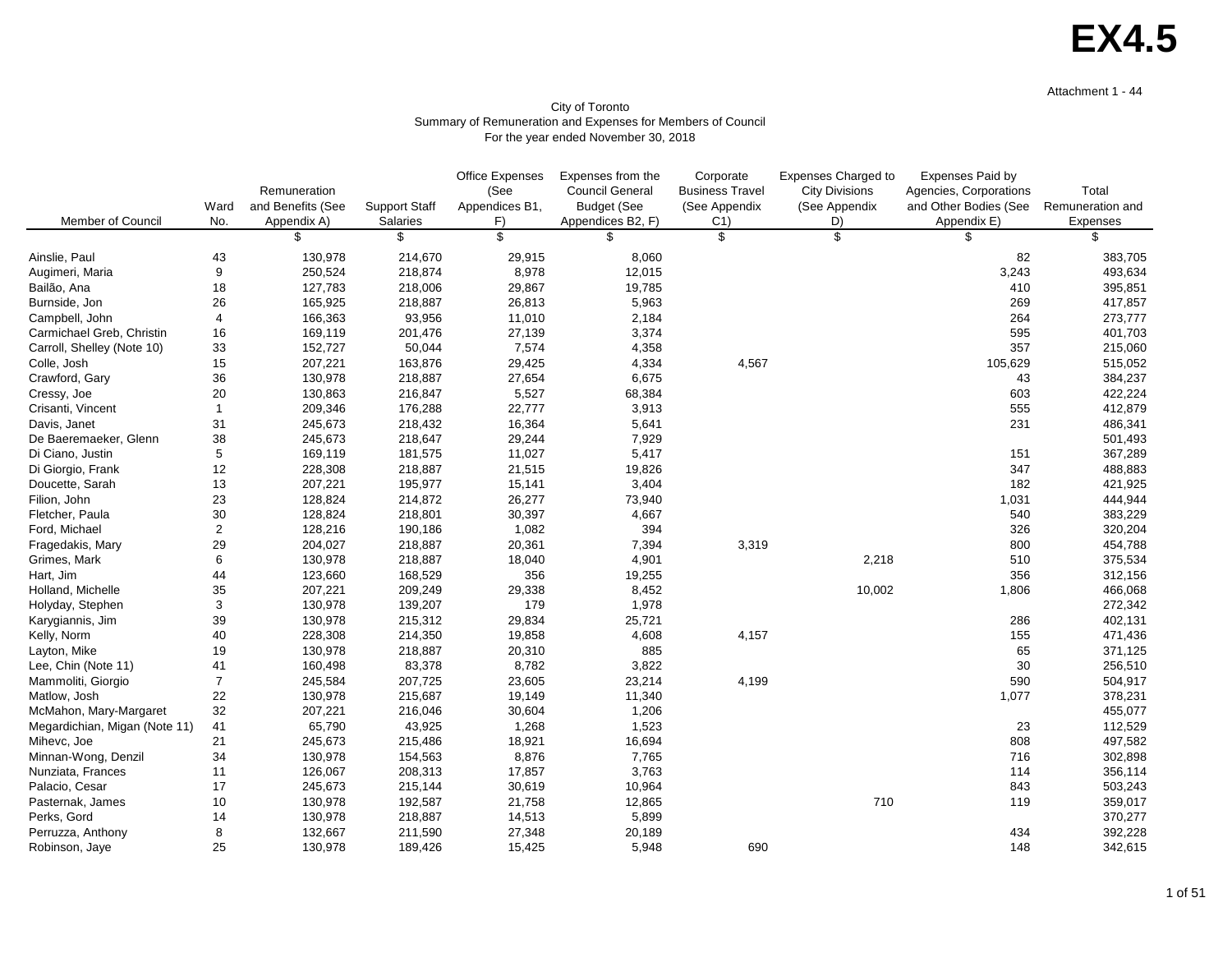#### Attachment 1 - 44

#### City of Toronto Summary of Remuneration and Expenses for Members of Council For the year ended November 30, 2018

| <b>Member of Council</b>     | Ward<br>No. | Remuneration<br>and Benefits (See<br>Appendix A) | <b>Support Staff</b><br><b>Salaries</b> | <b>Office Expenses</b><br>(See<br>Appendices B1, | Expenses from the<br><b>Council General</b><br><b>Budget (See</b><br>Appendices B2, F) | Corporate<br><b>Business Travel</b><br>(See Appendix<br>C <sub>1</sub> | <b>Expenses Charged to</b><br><b>City Divisions</b><br>(See Appendix<br>D) | <b>Expenses Paid by</b><br>Agencies, Corporations<br>and Other Bodies (See<br>Appendix E) | Total<br>Remuneration and<br>Expenses |
|------------------------------|-------------|--------------------------------------------------|-----------------------------------------|--------------------------------------------------|----------------------------------------------------------------------------------------|------------------------------------------------------------------------|----------------------------------------------------------------------------|-------------------------------------------------------------------------------------------|---------------------------------------|
|                              |             |                                                  |                                         |                                                  |                                                                                        |                                                                        |                                                                            |                                                                                           |                                       |
| Shan, Neethan                | 42          | 147,739                                          | 218,887                                 | 27,943                                           | 23,514                                                                                 |                                                                        |                                                                            | 229                                                                                       | 418,312                               |
| Shiner, David                | 24          | 245,673                                          | 128,307                                 | 15,413                                           | 7,659                                                                                  |                                                                        |                                                                            | 616                                                                                       | 397,668                               |
| Thompson, Michael            | 37          | 130,978                                          | 218,887                                 | 16,845                                           | 10,491                                                                                 | 4,794                                                                  | 24,693                                                                     | 542                                                                                       | 407,230                               |
| Troisi, Lucy                 | 28          | 140,543                                          | 218,427                                 | 30,621                                           | 75,555                                                                                 |                                                                        | 966                                                                        | 502                                                                                       | 466,614                               |
| Tsao, Jonathan (Note 10)     | 33          | 79,830                                           | 122,355                                 | 19,833                                           | 1,623                                                                                  |                                                                        |                                                                            | 201                                                                                       | 223,842                               |
| Wong-Tam, Kristyn            | 27          | 128,221                                          | 209,089                                 | 21,960                                           | 78,830                                                                                 | 1,668                                                                  |                                                                            | 782                                                                                       | 440,550                               |
| Vacant Ward 33 (Note 10, 12) | 33          |                                                  | 23,709                                  | 214                                              | 800                                                                                    |                                                                        |                                                                            |                                                                                           | 24,723                                |
| Vacant Ward 41 (Note 11, 12) | 41          |                                                  | 14,847                                  |                                                  | 568                                                                                    |                                                                        |                                                                            |                                                                                           | 15,415                                |
| Tory, John (Note 1)          | Mayor       | 236,056                                          | 1,634,072                               | 43,254                                           | 112                                                                                    | ,826                                                                   | 11,136                                                                     |                                                                                           | 1,926,456                             |
|                              |             | 7,803,916                                        | 10,413,833                              | 930,810                                          | 657,801                                                                                | 25,220                                                                 | 49,725                                                                     | 126,610                                                                                   | 20,007,915                            |
|                              |             | (Notes 1, 2, 3)                                  | (Notes 4, 5, 6, 13)                     |                                                  | (Notes 7, 8)                                                                           |                                                                        |                                                                            | (Note 9)                                                                                  |                                       |

#### Notes:

- 1. The remuneration reported for Councillors is the amount earned for the period January 1 - November 30, 2018. The remuneration reported for the Mayor is for the period January 1 - December 31, 2018. Remuneration includes, for certain Councillors, remuneration received from Agencies and Corporations as disclosed in Appendix G of this report and is reported for the period January - December 31, 2018 for those Councillors who were re-elected for the 2018-2022 term of Council.
- 2. Includes severance pay for those Councillors who did not seek re-election or did not get re-elected (see Appendix A).
- 3. Does not include counselling service costs of \$5,547 paid to date. As per Municipal Code Chapter 223, 2.5 'Counselling service', a member who is eligible to receive severance remuneration may also receive additional severance remuneration in the form of an allowance for out-placement, transition or retirement counselling of up to a maximum of \$3,500.
- 4. Does not include overage in staff salaries. The overage is shown in the office budget. See Column 1 (Staff Salaries Budget Overage) in Appendix B1.
- 5. Does not include benefits for Councillor Support staff of \$1,802,070 (January 1 - November 30, 2018) or Mayor's Office staff of \$243,227 (January 1 - December 31, 2018). Mayor's Office staff salaries are reported for January 1 - December 31, 2018.
- 6. Does not include severance, vacation/lieu payouts and re-earnable lump sum payments for Mayor and Councillor staff of \$2,851,340, staff replacement costs for parental and sick absences of \$198,137 and associated benefit costs of \$194,383.
- 7. Executive Committee Report EX42.1, titled "2010 Operating Budget", adopted by City Council on April 15, 2010, providing one additional staff member at the constituency assistant level for any ward which exceeds the median by more than 50 percent in both population and households, to be funded through the Council General Expense Budget. \$269,209 was charged to the Council General Budget and is included in Expenses from the Council General Expense Budget, not Support Staff Salaries. See Appendix B2 for amounts per Councillor.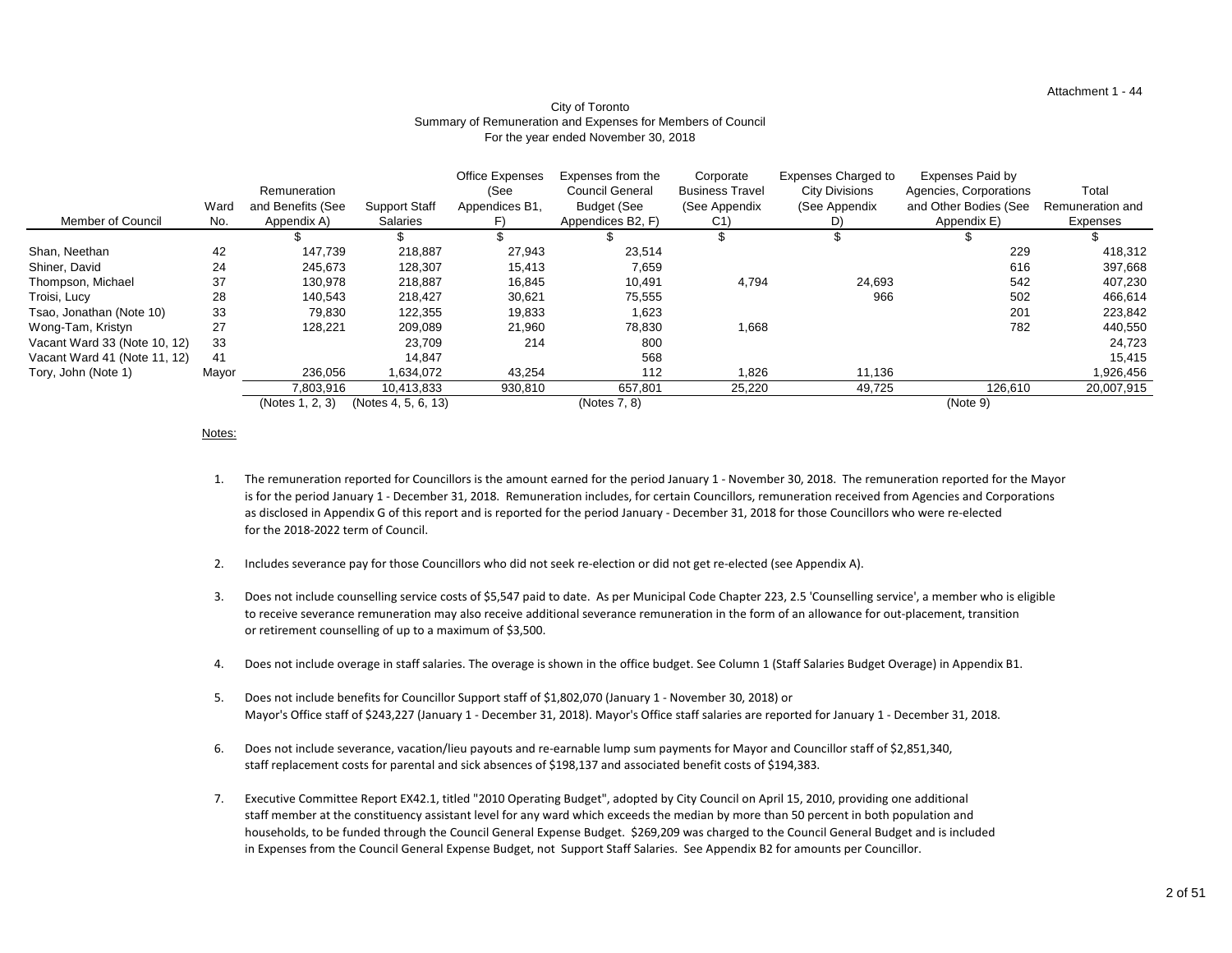#### Attachment 1 - 44

#### City of Toronto Summary of Remuneration and Expenses for Members of Council For the year ended November 30, 2018

- 8. The Council General Expense Budget also pays for standard office supplies and health and safety requirements, which are not allocated to specific Members of Council.
- 9. Other Bodies include external organizations affiliated to the City that have Council appointees on their Board (See Appendix G - 44).
- 10. City Council, at its meeting on April 24, 25, 26 and 27, 2018, adopted CC39.1 declaring the Office of Councillor, Ward 33 - Don Valley East vacant due to the resignation of Councillor Shelley Carroll and decided to fill the vacancy via appointment at a special meeting of City Council on May 22, 2018. At its meeting on May 22, 2018, City Council appointed Councillor Jonathan Tsao to be the Ward 33 Councillor for the remainder of the term.
- 11. City Council, at its meeting on May 22, 2018, adopted CC41.1 declaring the Office of Councillor, Ward 41 Scarborough-Rouge River vacant due to the resignation of Councillor Chin Lee and decided to fill the vacancy via appointment at a special meeting of City Council on June 26, 2018. At its meeting on June 26, 2018, City Council appointed Councillor Migan Megardichian to be the Ward 41 Councillor for the remainder of the term.
- 12. At its meeting on June 26, 27, 28 and 29, 2018, City Council adopted Report EX35.20, "Council Members Administrative Matters, Policies and Procedures", a. the Deputy Mayor, in the case of a vacancy in the Office of Mayor; and b. the City Clerk, in the case of a vacancy in the Office of City Councillor. authorizing the following officials to provide administrative management of a vacant Council Member office, including, but not limited to, purchasing and staffing matters:
- 13. Does not include staffing costs for the Muslim Youth Fellowship funded by the Urban Alliance on Race Relations (\$25,000) and the City of Toronto's funded and provided on a first-come, first-served basis. Councillors Ainslie, Bailão, Colle, Cressy, Davis, Fletcher, Layton, Mihevc, Perks, Perruzza, Shan, Wong-Tam and Mayor Tory hosted Fellows. Social Development, Finance & Administration division (\$6,269) as per MM32.20 "Supporting a Muslim Youth Fellowship Internship program in Councillors' Offices" adopted by City Council at its meeting on October 2, 3 and 4, 2017, and CC34.1 "Authorization of Agreement to Fund a Muslim Youth Fellowship Internship Program in Councillors' Offices" adopted by City Council at its meeting on November 7, 8 and 9, 2017. Thirteen Councillor's Aide positions were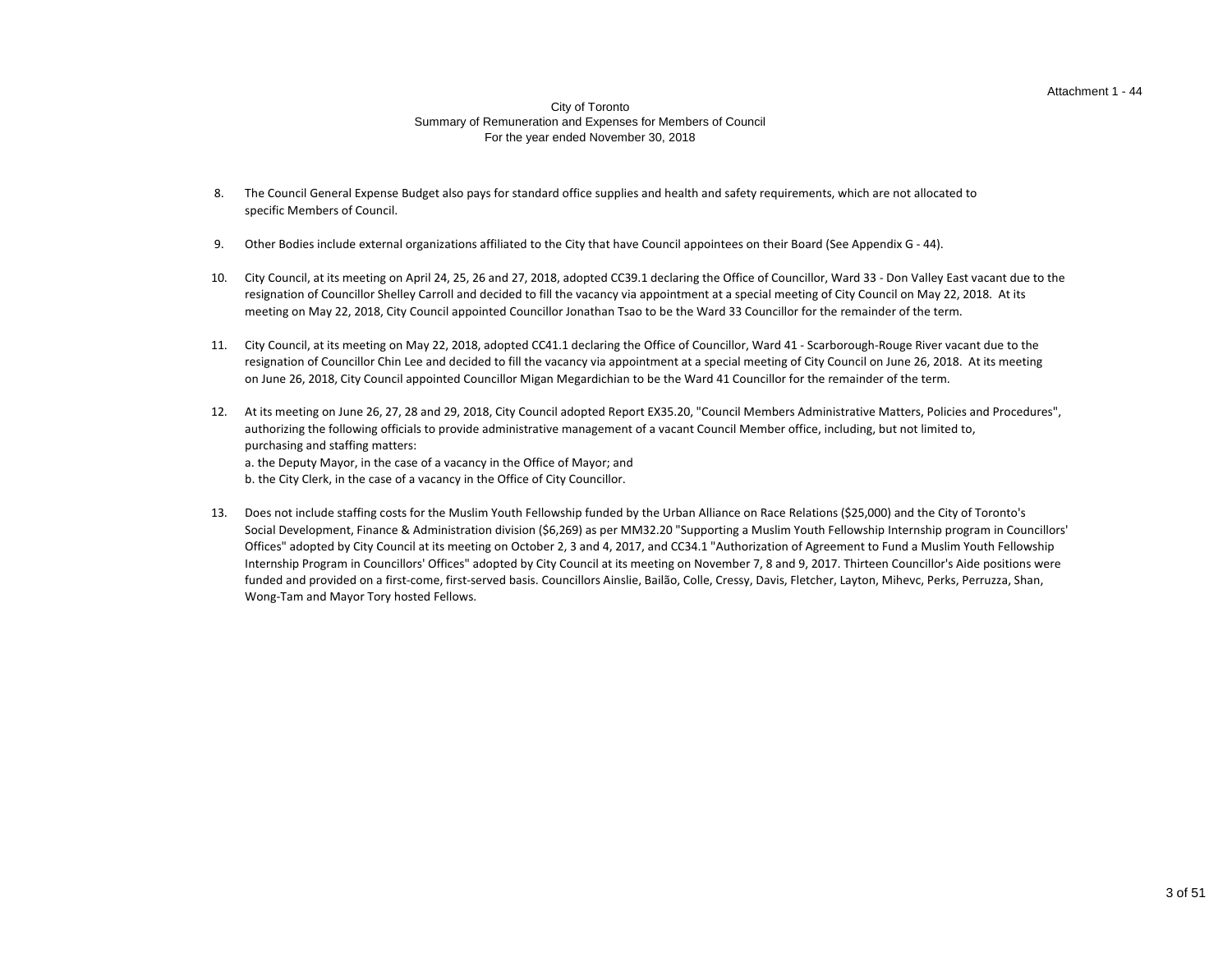# Appendix A - 44

| Paid by  | Total             |
|----------|-------------------|
| orations | Remuneration      |
| dies     | & Benefits        |
|          | \$                |
|          | 130,978           |
| 4,851    | 250,524           |
|          | 127,783           |
|          | 165,925           |
|          | 166,363           |
|          | 169,119           |
|          | 152,727           |
|          | 207,221           |
|          | 130,978           |
|          | 130,863           |
| 1,776    | 209,346           |
|          | 245,673           |
|          | 245,673           |
|          | 169,119           |
|          | 228,308           |
|          | 207,221           |
|          | 128,824           |
|          | 128,824           |
| 433      | 128,216           |
|          | 204,027           |
|          | 130,978           |
|          | 123,660           |
|          | 207,221           |
|          | 130,978           |
|          | 130,978           |
|          | 228,308           |
|          | 130,978           |
| 260      | 160,498           |
|          | 245,584           |
|          | 130,978           |
|          | 207,221           |
|          | 65,790<br>245,673 |
|          | 130,978           |
|          | 126,067           |
|          | 245,673           |
|          | 130,978           |
|          | 130,978           |
|          |                   |

| Member                             | Ward<br>No.    | Remuneration | <b>Benefits</b> | Severance | Remuneration<br>& Benefits Paid<br>by the City | <b>Remuneration Paid by</b><br>Agencies, Corporations<br>and Other Bodies | Total<br>Remuneration<br>& Benefits |
|------------------------------------|----------------|--------------|-----------------|-----------|------------------------------------------------|---------------------------------------------------------------------------|-------------------------------------|
|                                    |                | \$           |                 | \$        | \$                                             |                                                                           |                                     |
| Ainslie, Paul                      | 43             | 105,514      | 25,464          |           | 130,978                                        |                                                                           | 130,978                             |
| Augimeri, Maria (Note 7)           | 9              | 105,514      | 25,852          | 114,307   | 245,673                                        | 4,851                                                                     | 250,524                             |
| Bailão, Ana                        | 18             | 105,514      | 22,269          |           | 127,783                                        |                                                                           | 127,783                             |
| Burnside, Jon (Note 7)             | 26             | 105,514      | 22,309          | 38,102    | 165,925                                        |                                                                           | 165,925                             |
| Campbell, John (Note 7)            | 4              | 105,514      | 22,747          | 38,102    | 166,363                                        |                                                                           | 166,363                             |
| Carmichael Greb, Christin (Note 7) | 16             | 105,514      | 25,503          | 38,102    | 169,119                                        |                                                                           | 169,119                             |
| Carroll, Shelley (Notes 5, 7)      | 33             | 30,335       | 8,085           | 114,307   | 152,727                                        |                                                                           | 152,727                             |
| Colle, Josh (Note 7)               | 15             | 105,514      | 25,503          | 76,204    | 207,221                                        |                                                                           | 207,221                             |
| Crawford, Gary                     | 36             | 105,514      | 25,464          |           | 130,978                                        |                                                                           | 130,978                             |
| Cressy, Joe                        | 20             | 105,514      | 25,349          |           | 130,863                                        |                                                                           | 130,863                             |
| Crisanti, Vincent (Note 7)         |                | 105,514      | 25,852          | 76,204    | 207,570                                        | 1,776                                                                     | 209,346                             |
| Davis, Janet (Note 7)              | 31             | 105,514      | 25,852          | 114,307   | 245,673                                        |                                                                           | 245,673                             |
| De Baeremaeker, Glenn (Note 7)     | 38             | 105,514      | 25,852          | 114,307   | 245,673                                        |                                                                           | 245,673                             |
| Di Ciano, Justin (Note 7)          | 5              | 105,514      | 25,503          | 38,102    | 169,119                                        |                                                                           | 169,119                             |
| Di Giorgio, Frank (Note 7)         | 12             | 105,514      | 8,487           | 114,307   | 228,308                                        |                                                                           | 228,308                             |
| Doucette, Sarah (Note 7)           | 13             | 105,514      | 25,503          | 76,204    | 207,221                                        |                                                                           | 207,221                             |
| Filion, John                       | 23             | 105,514      | 23,310          |           | 128,824                                        |                                                                           | 128,824                             |
| Fletcher, Paula                    | 30             | 105,514      | 23,310          |           | 128,824                                        |                                                                           | 128,824                             |
| Ford, Michael                      | $\overline{2}$ | 105,514      | 22,269          |           | 127,783                                        | 433                                                                       | 128,216                             |
| Fragedakis, Mary (Note 7)          | 29             | 105,514      | 22,309          | 76,204    | 204,027                                        |                                                                           | 204,027                             |
| Grimes, Mark                       | 6              | 105,514      | 25,464          |           | 130,978                                        |                                                                           | 130,978                             |
| Hart, Jim (Note 7)                 | 44             | 105,514      | 4,651           | 13,495    | 123,660                                        |                                                                           | 123,660                             |
| Holland, Michelle (Note 7)         | 35             | 105,514      | 25,503          | 76,204    | 207,221                                        |                                                                           | 207,221                             |
| Holyday, Stephen                   | 3              | 105,514      | 25,464          |           | 130,978                                        |                                                                           | 130,978                             |
| Karygiannis, Jim                   | 39             | 105,514      | 25,464          |           | 130,978                                        |                                                                           | 130,978                             |
| Kelly, Norm (Note 7)               | 40             | 105,514      | 8,487           | 114,307   | 228,308                                        |                                                                           | 228,308                             |
| Layton, Mike                       | 19             | 105,514      | 25,464          |           | 130,978                                        |                                                                           | 130,978                             |
| Lee, Chin (Notes 6, 7)             | 41             | 40,447       | 11,460          | 108,591   | 160,498                                        |                                                                           | 160,498                             |
| Mammoliti, Giorgio (Note 7)        | $\overline{7}$ | 105,514      | 25,503          | 114,307   | 245,324                                        | 260                                                                       | 245,584                             |
| Matlow, Josh                       | 22             | 105,514      | 25,464          |           | 130,978                                        |                                                                           | 130,978                             |
| McMahon, Mary-Margaret (Note 7)    | 32             | 105,514      | 25,503          | 76,204    | 207,221                                        |                                                                           | 207,221                             |
| Megardichian, Migan (Notes 6, 7)   | 41             | 50,119       | 11,702          | 3,969     | 65,790                                         |                                                                           | 65,790                              |
| Mihevc, Joe (Note 7)               | 21             | 105,514      | 25,852          | 114,307   | 245,673                                        |                                                                           | 245,673                             |
| Minnan-Wong, Denzil                | 34             | 105,514      | 25,464          |           | 130,978                                        |                                                                           | 130,978                             |
| Nunziata, Frances                  | 11             | 105,514      | 20,553          |           | 126,067                                        |                                                                           | 126,067                             |
| Palacio, Cesar (Note 7)            | 17             | 105,514      | 25,852          | 114,307   | 245,673                                        |                                                                           | 245,673                             |
| Pasternak, James                   | 10             | 105,514      | 25,464          |           | 130,978                                        |                                                                           | 130,978                             |
| Perks, Gord                        | 14             | 105,514      | 25,464          |           | 130,978                                        |                                                                           | 130,978                             |

# City of Toronto Remuneration and Benefits for Members of Council For the period January 1 - November 30, 2018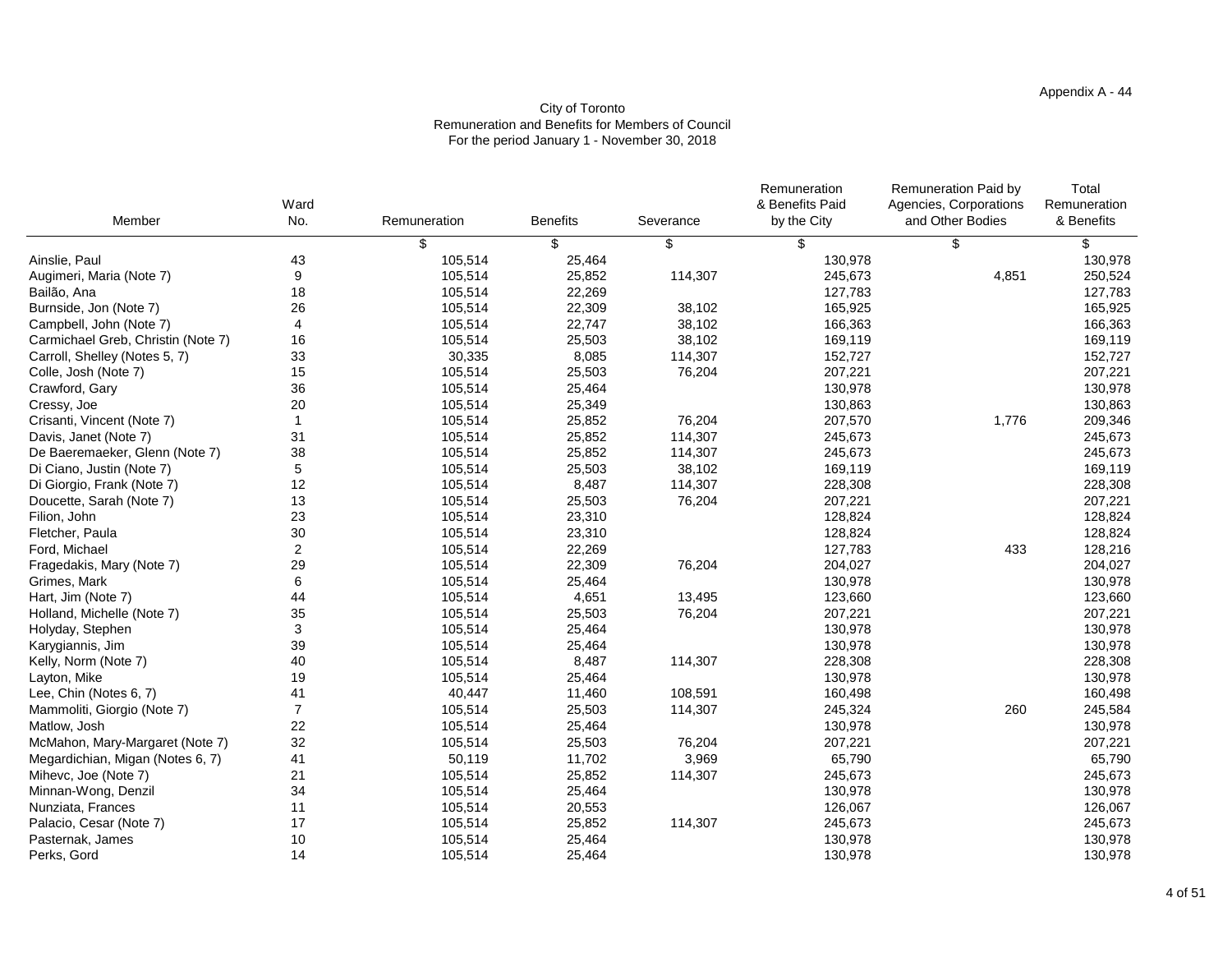# City of Toronto Remuneration and Benefits for Members of Council For the period January 1 - November 30, 2018

| Member                      | Ward<br>No. | Remuneration | <b>Benefits</b> | Severance | Remuneration<br>& Benefits Paid<br>by the City | <b>Remuneration Paid by</b><br>Agencies, Corporations<br>and Other Bodies | Total<br>Remuneration<br>& Benefits |
|-----------------------------|-------------|--------------|-----------------|-----------|------------------------------------------------|---------------------------------------------------------------------------|-------------------------------------|
|                             |             |              |                 |           |                                                |                                                                           |                                     |
| Perruzza, Anthony           | 8           | 105,514      | 25,464          |           | 130,978                                        | 1,689                                                                     | 132,667                             |
| Robinson, Jaye              | 25          | 105,514      | 25,464          |           | 130,978                                        |                                                                           | 130,978                             |
| Shan, Neethan (Note 7)      | 42          | 105,514      | 25,555          | 16,670    | 147,739                                        |                                                                           | 147,739                             |
| Shiner, David (Note 7)      | 24          | 105,514      | 25,852          | 114,307   | 245,673                                        |                                                                           | 245,673                             |
| Thompson, Michael           | 37          | 105,514      | 25,464          |           | 130,978                                        |                                                                           | 130,978                             |
| Troisi, Lucy (Note 7)       | 28          | 105,514      | 25,503          | 9,526     | 140,543                                        |                                                                           | 140,543                             |
| Tsao, Jonathan (Notes 5, 7) | 33          | 61,110       | 13,957          | 4,763     | 79,830                                         |                                                                           | 79,830                              |
| Wong-Tam, Kristyn           | 27          | 105,514      | 22,707          |           | 128,221                                        |                                                                           | 128,221                             |
| Tory, John (Note 4)         | Mayor       | 196,228      | 39,828          |           | 236,056                                        |                                                                           | 236,056                             |
|                             |             | 4,809,827    | 1,075,364       | 1,909,716 | 7,794,907                                      | 9,009                                                                     | 7,803,916                           |
|                             |             | (Note 1)     | (Note 2)        | (Note 7)  |                                                | (Note 3)                                                                  |                                     |

Notes:

- 1. City Council, at its meeting on May 6, 2014, adopted, as amended, EX41.4 'Survey Results for Elected Officials' Compensation for 2015- 2018 Term of Council' amending Municipal Code Chapter 223, Remuneration of Council Members to establish that going forward, remuneration for the Mayor and Members of Council shall be increased annually on January 1 of the year by the increase in Statistics Canada's Toronto Consumer Price Index (CPI), as calculated by the Chief Financial Officer and based on the previous year's average. For 2018, the CPI was 2.1%.
- 2. The Benefits for certain Councillors are lower than others owing to differing personal or insurable requirements.
- 3. Remuneration was paid by the following organizations (see Appendix G for list of appointees): - Toronto and Region Conservation Authority paid a per diem of \$86.62 per meeting for a total of \$9,009
- 4. Remuneration and benefits for the Mayor are reported for January 1 - December 31, 2018.
- 5. City Council, at its meeting on April 24, 25, 26 and 27, 2018, adopted CC39.1 declaring the Office of Councillor, Ward 33 - Don Valley East vacant due to the resignation of Councillor Shelley Carroll and decided to fill the vacancy via appointment at a special meeting of City Council on May 22, 2018. At its meeting on May 22, 2018, City Council appointed Councillor Jonathan Tsao to be the Ward 33 Councillor for the remainder of the term.
- 6. City Council, at its meeting on May 22, 2018, adopted CC41.1 declaring the Office of Councillor, Ward 41 - Scarborough-Rouge River vacant due to the resignation of Councillor Chin Lee and decided to fill the vacancy via appointment at a special meeting of City Council on June 26, 2018. At its meeting on June 26, 2018, City Council appointed Councillor Migan Megardichian to be the Ward 41 Councillor for the remainder of the term.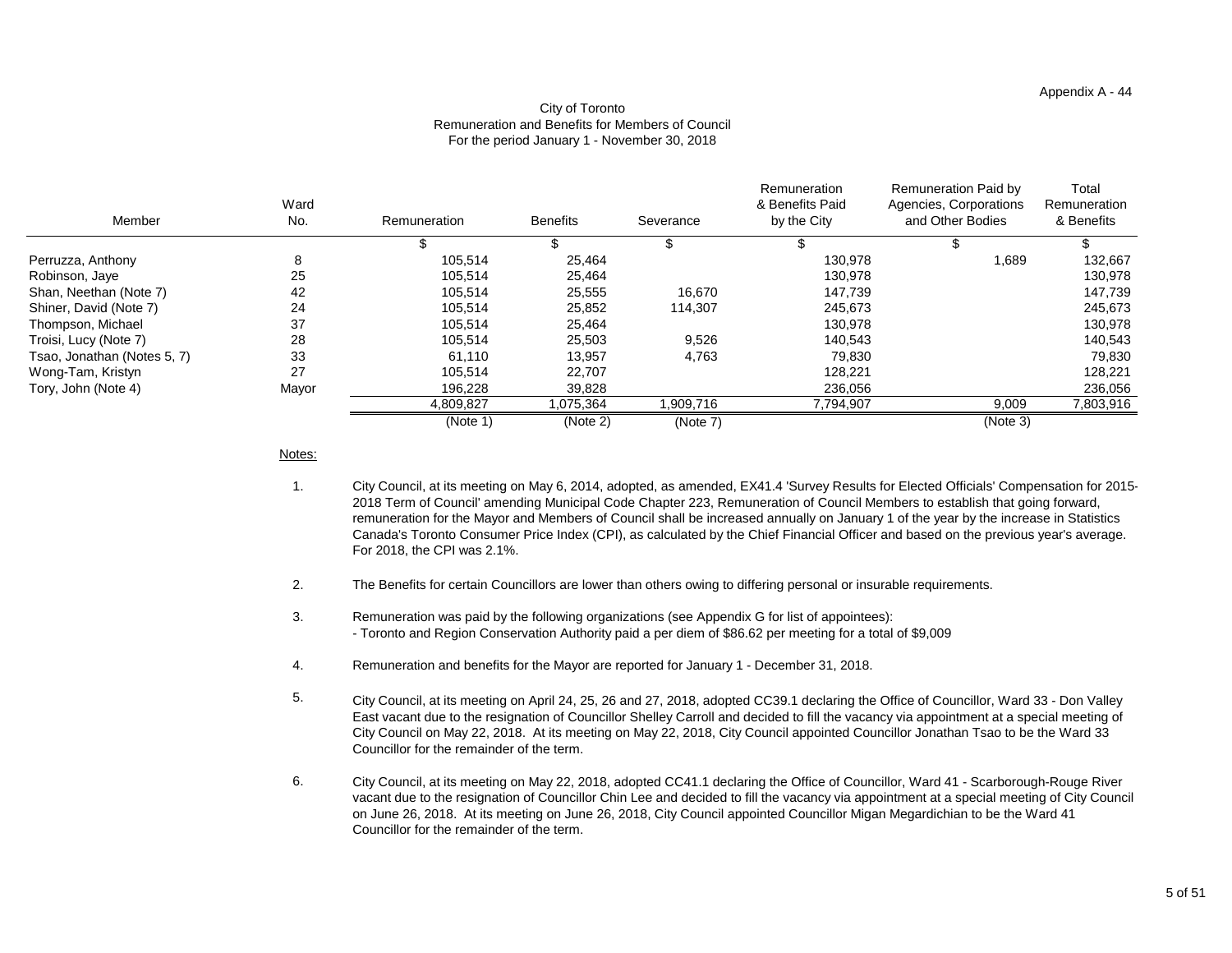### City of Toronto Remuneration and Benefits for Members of Council For the period January 1 - November 30, 2018

7. A member who has served as a Member of the Council for a minimum period of 30 days shall be paid severance remuneration upon ceasing to be a member equal to 1/12 of the member's annual remuneration at the rate in force immediately before he or she ceases to be a member, for each year of consecutive service to a lifetime maximum of 12 years in accordance with Municipal Code, Chapter 223. Severance paid is as follows:

| Name                      | Entitlement Paid 2018 |         | Paid 2019 |
|---------------------------|-----------------------|---------|-----------|
|                           | \$                    | \$      | \$        |
| Augimeri, Maria           | 114,307               |         | 114,307   |
| Burnside, Jon             | 38,102                |         | 38,102    |
| Campbell, John            | 38,102                |         | 38,102    |
| Carmichael Greb, Christin | 38,102                |         | 38,102    |
| Carroll, Shelley          | 114,307               | 114,307 |           |
| Colle, Josh               | 76,204                | 76,204  |           |
| Crisanti, Vincent         | 76,204                | 11,204  | 65,000    |
| Davis, Janet              | 114,307               |         | 114,307   |
| De Baeremaeker, Glenn     | 114,307               | 114,307 |           |
| Di Ciano, Justin          | 38,102                | 38,102  |           |
| Di Giorgio, Frank         | 114,307               |         | 114,307   |
| Doucette, Sarah           | 76,204                | 72,000  | 4,204     |
| Fragedakis, Mary          | 76,204                | 50,000  | 26,204    |
| Hart, Jim                 | 13,495                |         | 13,495    |
| Holland, Michelle         | 76,204                |         | 76,204    |
| Kelly, Norm               | 114,307               |         | 114,307   |
| Lee, Chin                 | 108,591               | 80,000  | 28,591    |
| Mammoliti, Giorgio        | 114,307               | 40,307  | 74,000    |
| McMahon, Mary-Margaret    | 76,204                |         | 76,204    |
| Megardichian, Migan       | 3,969                 |         | 3,969     |
| Mihevc, Joe               | 114,307               | 57,154  | 57,153    |
| Palacio, Cesar            | 114,307               | 10,467  | 103,840   |
| Shan, Neethan             | 16,670                | 5,000   | 11,670    |
| Shiner, David             | 114,307               | 62,307  | 52,000    |
| Troisi, Lucy              | 9,526                 |         | 9,526     |
| Tsao, Jonathan            | 4,763                 | 4,763   |           |
|                           | 1,909,716             | 736,122 | 1,173,594 |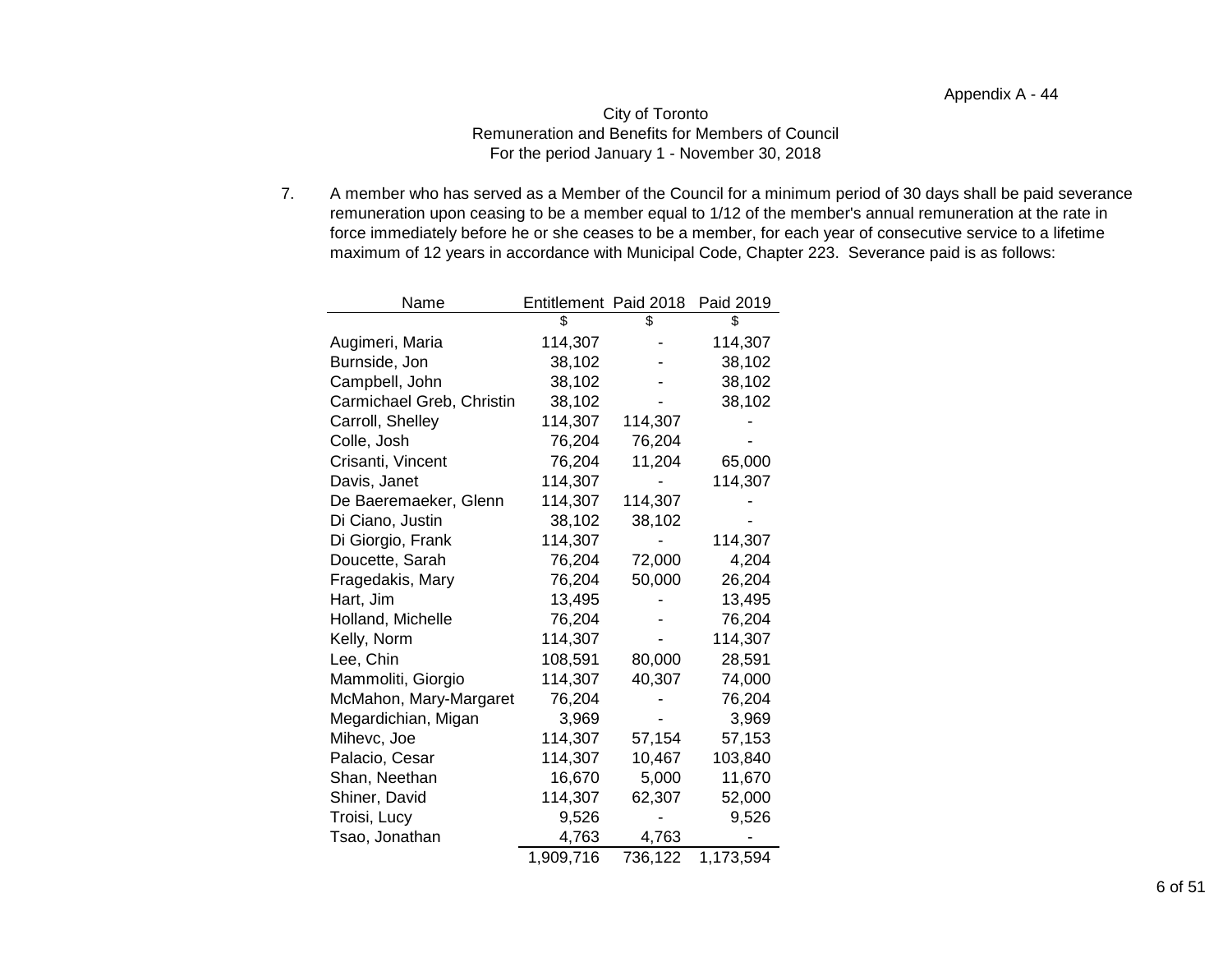| Councillor                   | Ward<br>No.      | <b>Staff Salaries</b><br><b>Budget Overage</b> | Office<br>Equipment &<br><b>Supplies</b> | Transportation,<br>Kilometrage &<br>Parking | Communication   | Telecom<br>Services | Constituency<br>& Business<br><b>Meetings</b> | Advertising &<br>Promotion | Professional &<br>Technical<br>Services | <b>Office Travel</b><br>(See<br>Appendices<br>C1 & C3 | <b>City Hall/Civic</b><br>Centre Rent &<br>Constituency<br><b>Office Expenses</b> | Other<br>Expenses  | Other<br>Recoveries | Received<br>for<br>Community<br>Events | Total   |
|------------------------------|------------------|------------------------------------------------|------------------------------------------|---------------------------------------------|-----------------|---------------------|-----------------------------------------------|----------------------------|-----------------------------------------|-------------------------------------------------------|-----------------------------------------------------------------------------------|--------------------|---------------------|----------------------------------------|---------|
|                              |                  |                                                | \$                                       | \$                                          |                 |                     | \$                                            | \$                         | \$                                      | \$                                                    |                                                                                   | \$                 |                     | \$                                     |         |
| Ainslie, Paul                | 43               |                                                | 2,559                                    |                                             | 15,644          | 1,984               | 4,829                                         | 3,899                      |                                         |                                                       |                                                                                   | 1,000              |                     |                                        | 29,915  |
| Augimeri, Maria              | $\boldsymbol{9}$ |                                                | 700                                      |                                             | 5,019           | 321                 | 515                                           | 2,240                      |                                         | 183                                                   |                                                                                   |                    |                     |                                        | 8,978   |
| Bailão, Ana                  | 18               |                                                | 362                                      | 541                                         | 20,106          |                     | 4,086                                         | 2,295                      | 977                                     |                                                       |                                                                                   | 1,500              |                     |                                        | 29,867  |
| Burnside, Jon                | 26               | 6,438                                          | 1,075                                    | 2,216                                       | 9,087           | 4,241               | 886                                           | 2,327                      | 163                                     |                                                       |                                                                                   | 380                |                     |                                        | 26,813  |
| Campbell, John               |                  |                                                | 305                                      | 30                                          | 7,646           | 95                  | 56                                            | 811                        | 2,035                                   |                                                       |                                                                                   | 32                 |                     |                                        | 11,010  |
| Carmichael Greb, Christin    | 16               |                                                | 44                                       | 693                                         | 21,395          | 721                 |                                               | 216                        | 4,070                                   |                                                       |                                                                                   |                    |                     |                                        | 27,139  |
| Carroll, Shelley (Note 2)    | 33               |                                                | 47                                       | 375                                         | 3,988           | 201                 | 1,859                                         | 654                        | 450                                     |                                                       |                                                                                   |                    |                     |                                        | 7,574   |
| Colle, Josh                  | 15               |                                                | 433                                      | 347                                         | 22,515          | 2,062               | 2,341                                         | 1,641                      |                                         |                                                       |                                                                                   | 950                | (864)               |                                        | 29,425  |
| Crawford, Gary               | 36               | 16,194                                         | 8                                        | 908                                         | 4,758           | 2,053               | 479                                           | 3,254                      |                                         |                                                       |                                                                                   |                    |                     |                                        | 27,654  |
| Cressy, Joe                  | 20               |                                                |                                          | 807                                         | 1,765           | 843                 | 320                                           | 42                         |                                         |                                                       |                                                                                   | 1,750              |                     |                                        | 5,527   |
| Crisanti, Vincent            |                  |                                                |                                          | 4,584                                       | 4,697           | 1,424               | 5,487                                         | 5,482                      | 1,099                                   |                                                       |                                                                                   |                    |                     |                                        | 22,777  |
| Davis, Janet                 | 31               |                                                | 2,159                                    | 533                                         | 4,772           | 1,663               | 3,258                                         | 3,079                      | 650                                     |                                                       |                                                                                   | 250                |                     |                                        | 16,364  |
| De Baeremaeker, Glenn        | 38               |                                                | 202                                      |                                             | 26,571          | 1,553               | 2,562                                         | 2,059                      | 1,135                                   |                                                       |                                                                                   | 162                |                     | (5,000)                                | 29,244  |
| Di Ciano, Justin             | 5                |                                                | 48                                       | 15                                          | 1,124           | 2,270               | 1,198                                         | 3,014                      | 549                                     |                                                       | 2,394                                                                             | 415                |                     |                                        | 11,027  |
| Di Giorgio, Frank            | 12               | 11,076                                         |                                          |                                             | 7,647           | 52                  | 1,463                                         | 593                        | 187                                     |                                                       | 497                                                                               |                    |                     |                                        | 21,515  |
| Doucette, Sarah              | 13               |                                                | 122                                      | 298                                         | 8,542           | 1,817               | 1,075                                         | 2,837                      |                                         |                                                       |                                                                                   | 450                |                     |                                        | 15,141  |
| Filion, John                 | 23               |                                                | 1,133                                    | 930                                         | 18,947          |                     | 2,637                                         | 1,116                      | 709                                     | 504                                                   |                                                                                   | 301                |                     |                                        | 26,277  |
| Fletcher, Paula              | 30               |                                                | 1,156                                    | 441                                         | 17,556          | 504                 | 1,616                                         | 4,625                      | 2,286                                   |                                                       |                                                                                   | 2,213              |                     |                                        | 30,397  |
| Ford, Michael                | $\overline{2}$   |                                                |                                          |                                             | 86              | 352                 | 235                                           | 409                        |                                         |                                                       |                                                                                   |                    |                     |                                        | 1,082   |
| Fragedakis, Mary             | 29               | 74                                             | 61                                       | 864                                         | 8,687           | 31                  | 2,384                                         | 6,473                      | 537                                     |                                                       |                                                                                   | 1,250              |                     |                                        | 20,361  |
| Grimes, Mark                 | $6\phantom{1}$   | 654                                            | 45                                       |                                             | 6,796           | 265                 | 4,557                                         | 5,723                      |                                         |                                                       |                                                                                   |                    |                     |                                        | 18,040  |
| Hart, Jim                    | 44               |                                                |                                          |                                             |                 |                     |                                               | 295                        |                                         |                                                       | 61                                                                                |                    |                     |                                        | 356     |
| Holland, Michelle            | 35               |                                                | 1,274                                    |                                             | 20,224          | 2,840               |                                               | 229                        | 3,021                                   |                                                       |                                                                                   | 1,750              |                     |                                        | 29,338  |
| Holyday, Stephen             | 3                |                                                |                                          |                                             | 10 <sup>°</sup> | 84                  |                                               | 85                         |                                         |                                                       |                                                                                   |                    |                     |                                        | 179     |
| Karygiannis, Jim             | 39               |                                                | 56                                       | 59                                          | 21,910          | 617                 | 1,241                                         |                            | 1,122                                   |                                                       | 4,319                                                                             | 510                |                     |                                        | 29,834  |
| Kelly, Norm                  | 40               |                                                | 724                                      | 7,751                                       | 5,725           | 1,074               | 3,445                                         | 171                        | 468                                     |                                                       |                                                                                   | 500                |                     |                                        | 19,858  |
| Layton, Mike                 | 19               | 5,917                                          | 62                                       | 350                                         | 7,850           | 597                 | 989                                           |                            | 3,045                                   |                                                       |                                                                                   | 1,500              |                     |                                        | 20,310  |
| Lee, Chin (Note 3)           | 41               |                                                |                                          | 1,737                                       | 5,119           |                     | 1,132                                         | 606                        |                                         |                                                       |                                                                                   | 188                |                     |                                        | 8,782   |
| Mammoliti, Giorgio           |                  |                                                | 1,889                                    | 999                                         | 9,601           | 157                 |                                               | 6,605                      | 3,663                                   |                                                       | 456                                                                               | 235                |                     |                                        | 23,605  |
| Matlow, Josh                 | 22               |                                                | 512                                      | 150                                         | 12,000          | 3,746               | 947                                           | 1,794                      |                                         |                                                       |                                                                                   |                    |                     |                                        | 19,149  |
| McMahon, Mary-Margaret       | 32               |                                                | 555                                      | 2,252                                       | 968             | 1,016               | 21,494                                        | 319                        | 3,500                                   |                                                       |                                                                                   | 500                |                     |                                        | 30,604  |
| Megardichian, Migan (Note 3) | 41               |                                                | 21                                       | 153                                         | 85              |                     | 231                                           | 778                        |                                         |                                                       |                                                                                   |                    |                     |                                        | 1,268   |
| Mihevc, Joe                  | 21               |                                                | 1,734                                    | 268                                         | 8,679           | 1,688               | 1,201                                         | 425                        | 414                                     |                                                       | 1,870                                                                             | 2,642              |                     |                                        | 18,921  |
| Minnan-Wong, Denzil          | 34               |                                                | 1,958                                    | 1,102                                       | 3,422           | 255                 | 1,230                                         | 146                        | 763                                     |                                                       |                                                                                   |                    |                     |                                        | 8,876   |
| Nunziata, Frances            | 11               |                                                |                                          |                                             | 15,014          | 673                 | 180                                           | 1,990                      |                                         |                                                       |                                                                                   |                    |                     |                                        | 17,857  |
| Palacio, Cesar               | 17               |                                                |                                          |                                             | 23,185          | 473                 | 18                                            | 1,818                      |                                         |                                                       | 1,375                                                                             | 3,750              |                     |                                        | 30,619  |
| Pasternak, James             | 10               |                                                | 249                                      | 332                                         | 4,565           | 524                 | 2,126                                         | 10,911                     |                                         | 803                                                   | 2,248                                                                             |                    |                     |                                        | 21,758  |
| Perks, Gord                  | 14               | 1,160                                          | 488                                      | 766                                         | 6,048           | 1,822               |                                               |                            | 1,944                                   |                                                       | 1,535                                                                             | 750                |                     |                                        | 14,513  |
| Perruzza, Anthony            | 8                |                                                | 1,506                                    | 1,134                                       | 19,379          | 2,450               | 607                                           | 522                        | 105                                     | 549                                                   | 526                                                                               | 570                |                     |                                        | 27,348  |
| Robinson, Jaye               | 25               |                                                | 369                                      | 1,873                                       | 11,282          | 18                  | 539                                           | 1,344                      |                                         |                                                       |                                                                                   |                    |                     |                                        | 15,425  |
| Shan, Neethan                | 42               | 480                                            | 191                                      | 2,854                                       | 7,690           | 43                  | 9,884                                         | 1,421                      | 2,070                                   |                                                       |                                                                                   | 3,310              |                     |                                        | 27,943  |
| Shiner, David                | 24               |                                                | 1,107                                    | 1,760                                       | 7,787           |                     | 1,375                                         | 1,311                      |                                         |                                                       | 1,573                                                                             | 500                |                     |                                        | 15,413  |
| Thompson, Michael            | 37               | 2,881                                          | 1,318                                    | 3,389                                       | 7,230           | 163                 | 193                                           | 955                        |                                         | 425                                                   |                                                                                   | 291                |                     |                                        | 16,845  |
| Troisi, Lucy                 | 28               |                                                | 307                                      | 1,410                                       | 17,065          | 1,896               | 9,081                                         | 612                        |                                         |                                                       |                                                                                   | 250                |                     |                                        | 30,621  |
| Tsao, Jonathan (Note 2)      | 33               |                                                | 593                                      | 34                                          | 6,832           |                     | 6,874                                         | 5,500                      |                                         |                                                       |                                                                                   |                    |                     |                                        | 19,833  |
| Wong-Tam, Kristyn            | 27               |                                                | 245                                      | 109                                         | 12,105          | 4,978               | 3,036                                         | 637                        | 450                                     |                                                       |                                                                                   | 400                |                     |                                        | 21,960  |
| Vacant Ward 33 (Notes 2, 4)  | 33               |                                                |                                          |                                             | 214             |                     |                                               |                            |                                         |                                                       |                                                                                   |                    |                     |                                        | 214     |
|                              |                  | 44,874                                         | 25,621                                   | 42,064                                      | 451,337         | 47,566              | 107,666                                       | 91,263                     | 35,412<br>(Note 6)                      | 2,464                                                 | 16,854                                                                            | 28,299<br>(Note 7) | (864)<br>(Note 8)   | (5,000)<br>(Note 9)                    | 887,556 |
|                              |                  |                                                |                                          |                                             |                 |                     |                                               |                            |                                         |                                                       |                                                                                   |                    |                     |                                        |         |

# City of Toronto Councillors' Expenses from the Constituency Services and Office Budget (including use of personal funds for office expenses and Member organized community events funded by donation) For the period January 1 - November 30, 2018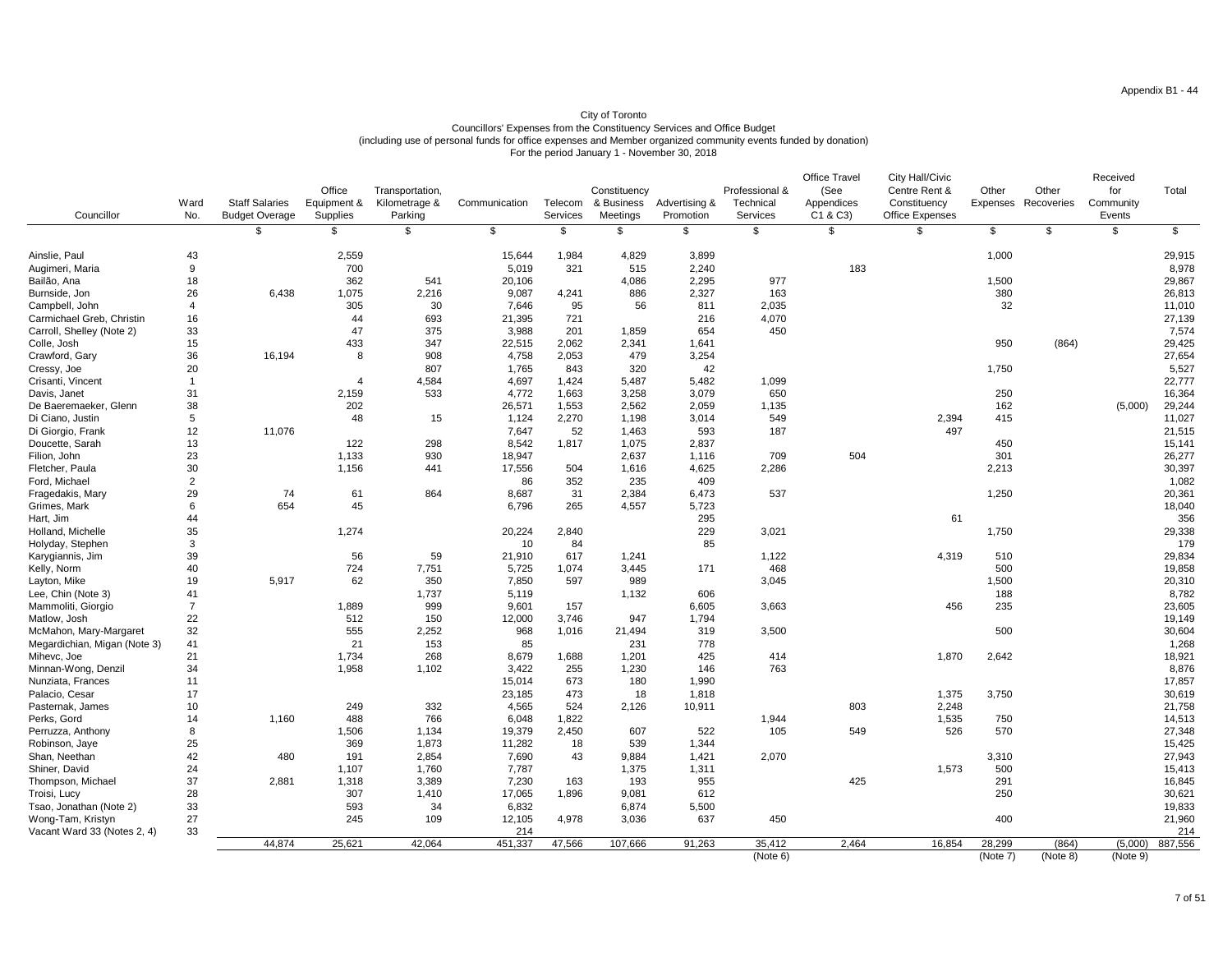#### City of Toronto

Councillors' Expenses from the Constituency Services and Office Budget (including use of personal funds for office expenses and Member organized community events funded by donation) For the period January 1 - November 30, 2018

#### Notes:

As per Executive Committee Report 22.6 titled "Report on Issues Arising Out of Operation of Members Code of Conduct and Complaint Protocol", from the Integrity Commissioner, approved by Toronto City Council at its meeting on July 15, 16 and 17, 2008. The report permits Members of Council to accept sponsorships and donations for Council Member-Organized Community Events, but limits such donations to \$10,000 (in cash or in-kind) for all events per year. Donations received in 2018 are as follows:

- 1. In 2018, the annual Constituency Services and Office Budget for each Councillor was \$33,420.22. In accordance with the Constituency Services and Office Budget Policy, as 2018 was an election year, Councillors were allocated 11/12ths of the approved budget until the end of the Council term, November 30, 2018, or \$30,635.20.
- 2. City Council, at its meeting on April 24, 25, 26 and 27, 2018, adopted CC39.1 declaring the Office of Councillor, Ward 33 - Don Valley East vacant due to the resignation of Councillor Shelley Carroll and decided to fill the vacancy via appointment at a special meeting of City Council on May 22, 2018. At its meeting on May 22, 2018, City Council appointed Councillor Jonathan Tsao to be the Ward 33 Councillor for the remainder of the term.
- 3. City Council, at its meeting on May 22, 2018, adopted CC41.1 declaring the Office of Councillor, Ward 41 - Scarborough-Rouge River vacant due to the resignation of Councillor Chin Lee and decided to fill the vacancy via appointment at a special meeting of City Council on June 26, 2018. At its meeting on June 26, 2018, City Council appointed Councillor Migan Megardichian to be the Ward 41 Councillor for the remainder of the term.
- 4. a. the Deputy Mayor, in the case of a vacancy in the Office of Mayor; and b. the City Clerk, in the case of a vacancy in the Office of City Councillor. At its meeting on June 26, 27, 28 and 29, 2018, City Council adopted Report EX35.20, "Council Members Administrative Matters, Policies and Procedures", authorizing the following officials to provide administrative management of a vacant Council Member office, including, but not limited to, purchasing and staffing matters:
- 5. Each Councillor has been provided with a report of expenses charged to his/her Constituency Services and Office Budget.
- 6. Professional & Technical Services includes web design and maintenance, graphic design, communications, writing, data management and other professional services.
- 7. Other Expenses includes ticket/admission fees, honoraria, charges from Solid Waste Management Services for compost, membership fees and other charges.
- 8. Other Recoveries pertain to office expenses incurred by Councillor Colle as Chair of the Toronto Transit Commission reimbursed by the TTC.

10. Does not include the allocation of up to \$1,000 to each Councillor for expenses related to the joint City of Toronto/Councillor Environment Days.

#### 9. Community Event Expenses funded by Donations

| Ward No.<br>Councillor |    |         | <b>Donations Received</b> |       |                          |                     |               | Expenses                |       |
|------------------------|----|---------|---------------------------|-------|--------------------------|---------------------|---------------|-------------------------|-------|
|                        |    | In-Kind | Cash                      | Total | <b>Event Sponsored</b>   | Date of Event       |               | Constituency &          | Total |
|                        |    |         |                           |       |                          |                     | Communication | <b>Business Meeting</b> |       |
|                        |    |         |                           |       |                          |                     |               |                         |       |
| Bailão                 | 18 | 1000    |                           | 1000  | Ward 18 Easter Egg Hunt  | April 20, 2018      |               | 1000                    | 1000  |
|                        |    |         |                           |       | Compost Days             | May 12 and 13, 2018 |               |                         |       |
| De Baeremaeker         | 38 |         | 5000                      | 5000  | <b>Woodchip Giveaway</b> | May 17, 2018        | 4695          | 305                     | 5000  |
|                        |    |         |                           |       | <b>Environment Day</b>   | June 2, 2018        |               |                         |       |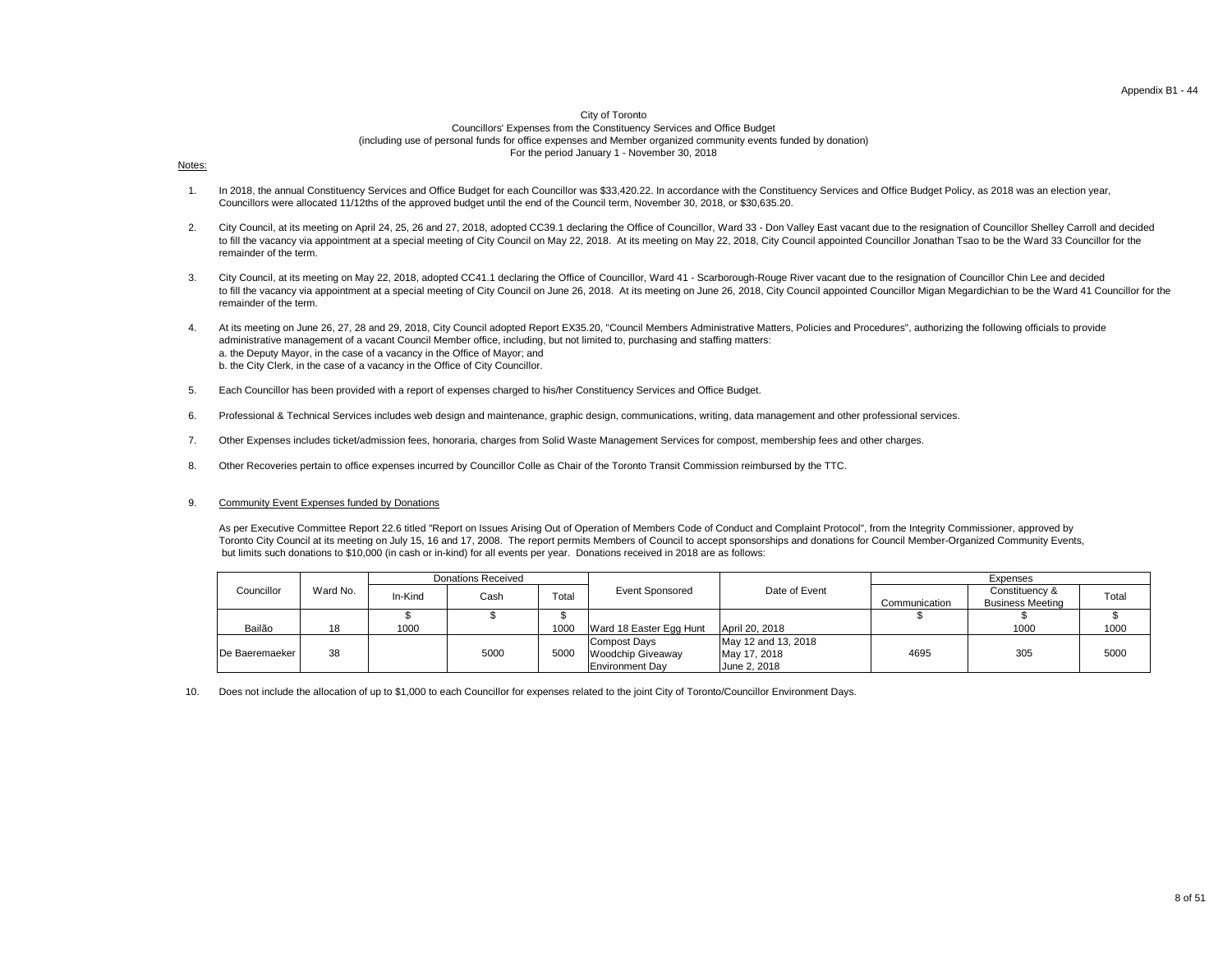# Appendix B2 - 44

|                              |                 | Constituency Office and Other Expenses (Note 5) |                            |                                             | <b>General Entitlement for</b><br><b>Communications with Constituents</b>            |           |                             |                       |                                                                 |
|------------------------------|-----------------|-------------------------------------------------|----------------------------|---------------------------------------------|--------------------------------------------------------------------------------------|-----------|-----------------------------|-----------------------|-----------------------------------------------------------------|
| Councillor                   | Ward No.        | <b>Support Staff</b><br><b>Salaries</b>         | Telecom<br><b>Services</b> | Professional &<br><b>Technical Services</b> | City Hall / Civic Centre<br><b>Rent &amp; Constituency</b><br><b>Office Expenses</b> | Sub-Total | Allocation to<br>Councillor | <b>Actual Expense</b> | <b>Total Paid from Council</b><br><b>General Expense Budget</b> |
|                              |                 | \$                                              | \$                         | \$                                          | \$                                                                                   | \$        | \$                          | $\frac{1}{2}$         | \$                                                              |
| Ainslie, Paul                | 43              |                                                 | 2,265                      |                                             | 3,817                                                                                | 6,082     | 1,978                       | 1,978                 | 8,060                                                           |
| Augimeri, Maria              | 9               |                                                 | 977                        | 108                                         | 9,158                                                                                | 10,243    | 1,772                       | 1,772                 | 12,015                                                          |
| Bailão, Ana                  | 18              |                                                 | 1,863                      | 100                                         | 15,671                                                                               | 17,634    | 2,171                       | 2,151                 | 19,785                                                          |
| Burnside, Jon                | 26              |                                                 | 904                        | 528                                         | 1,837                                                                                | 3,269     | 2,694                       | 2,694                 | 5,963                                                           |
| Campbell, John               | 4               |                                                 | 809                        |                                             | 1,375                                                                                | 2,184     | 2,161                       |                       | 2,184                                                           |
| Carmichael Greb, Christin    | 16              |                                                 | 1,152                      |                                             |                                                                                      | 1,152     | 2,222                       | 2,222                 | 3,374                                                           |
| Carroll, Shelley (Note 1)    | 33              |                                                 | 380                        |                                             | 1,200                                                                                | 1,580     | 2,778                       | 2,778                 | 4,358                                                           |
| Colle, Josh                  | 15              |                                                 | 2,497                      |                                             | 1,837                                                                                | 4,334     | 2,655                       |                       | 4,334                                                           |
| Crawford, Gary               | 36              |                                                 | 396                        |                                             | 3,971                                                                                | 4,367     | 2,308                       | 2,308                 | 6,675                                                           |
| Cressy, Joe                  | 20              | 67,784                                          | 600                        |                                             |                                                                                      | 68,384    | 5,925                       |                       | 68,384                                                          |
| Crisanti, Vincent            |                 |                                                 | 728                        |                                             | 1,375                                                                                | 2,103     | 1,827                       | 1,810                 | 3,913                                                           |
| Davis, Janet                 | 31              |                                                 | 909                        |                                             | 2,486                                                                                | 3,395     | 2,246                       | 2,246                 | 5,641                                                           |
| De Baeremaeker, Glenn        | 38              |                                                 | 834                        |                                             | 4,400                                                                                | 5,234     | 2,695                       | 2,695                 | 7,929                                                           |
| Di Ciano, Justin             | $\overline{5}$  |                                                 | 4,042                      |                                             | 1,375                                                                                | 5,417     | 3,224                       |                       | 5,417                                                           |
| Di Giorgio, Frank            | 12              |                                                 | 714                        |                                             | 19,112                                                                               | 19,826    | 2,024                       |                       | 19,826                                                          |
| Doucette, Sarah              | 13              |                                                 | 835                        |                                             |                                                                                      | 835       | 2,569                       | 2,569                 | 3,404                                                           |
| Filion, John                 | 23              | 67,784                                          | 1,756                      |                                             | 4,400                                                                                | 73,940    | 3,969                       |                       | 73,940                                                          |
| Fletcher, Paula              | 30              |                                                 | 2,314                      |                                             |                                                                                      | 2,314     | 2,353                       | 2,353                 | 4,667                                                           |
| Ford, Michael                | $\overline{2}$  |                                                 | 394                        |                                             |                                                                                      | 394       | 1,945                       |                       | 394                                                             |
| Fragedakis, Mary             | 29              |                                                 | 2,761                      |                                             | 2,618                                                                                | 5,379     | 2,015                       | 2,015                 | 7,394                                                           |
| Grimes, Mark                 | $6\phantom{1}6$ |                                                 | 610                        | 97                                          | 1,100                                                                                | 1,807     | 3,122                       | 3,094                 | 4,901                                                           |
| Hart, Jim                    | 44              |                                                 | 2,045                      |                                             | 17,210                                                                               | 19,255    | 2,028                       |                       | 19,255                                                          |
| Holland, Michelle            | 35              |                                                 | 3,366                      |                                             | 2,563                                                                                | 5,929     | 2,523                       | 2,523                 | 8,452                                                           |
| Holyday, Stephen             | $\mathfrak{B}$  |                                                 | 559                        |                                             | 1,419                                                                                | 1,978     | 2,052                       |                       | 1,978                                                           |
| Karygiannis, Jim             | 39              |                                                 | 2,452                      |                                             | 21,526                                                                               | 23,978    | 1,743                       | 1,743                 | 25,721                                                          |
| Kelly, Norm                  | 40              |                                                 | 2,030                      |                                             |                                                                                      | 2,030     | 2,578                       | 2,578                 | 4,608                                                           |
| Layton, Mike                 | 19              |                                                 | 885                        |                                             |                                                                                      | 885       | 3,189                       |                       | 885                                                             |
| Lee, Chin (Note 2)           | 41              |                                                 | 437                        | 320                                         | 1,044                                                                                | 1,801     | 2,021                       | 2,021                 | 3,822                                                           |
| Mammoliti, Giorgio           |                 |                                                 | 1,990                      |                                             | 19,452                                                                               | 21,442    | 1,772                       | 1,772                 | 23,214                                                          |
| Matlow, Josh                 | 22              |                                                 | 2,596                      |                                             | 4,400                                                                                | 6,996     | 4,344                       | 4,344                 | 11,340                                                          |
| McMahon, Mary-Margaret       | 32              |                                                 | 1,206                      |                                             |                                                                                      | 1,206     | 2,702                       |                       | 1,206                                                           |
| Megardichian, Migan (Note 2) | 41              |                                                 | 218                        |                                             | 1,305                                                                                | 1,523     |                             |                       | 1,523                                                           |
| Mihevc, Joe                  | 21              |                                                 | 1,409                      |                                             | 13,041                                                                               | 14,450    | 2,265                       | 2,244                 | 16,694                                                          |
| Minnan-Wong, Denzil          | 34              |                                                 | 941                        |                                             | 4,400                                                                                | 5,341     | 2,586                       | 2,424                 | 7,765                                                           |

# City of Toronto Councillors' Expenses From the Council General Expense Budget For the period January 1 - November 30, 2018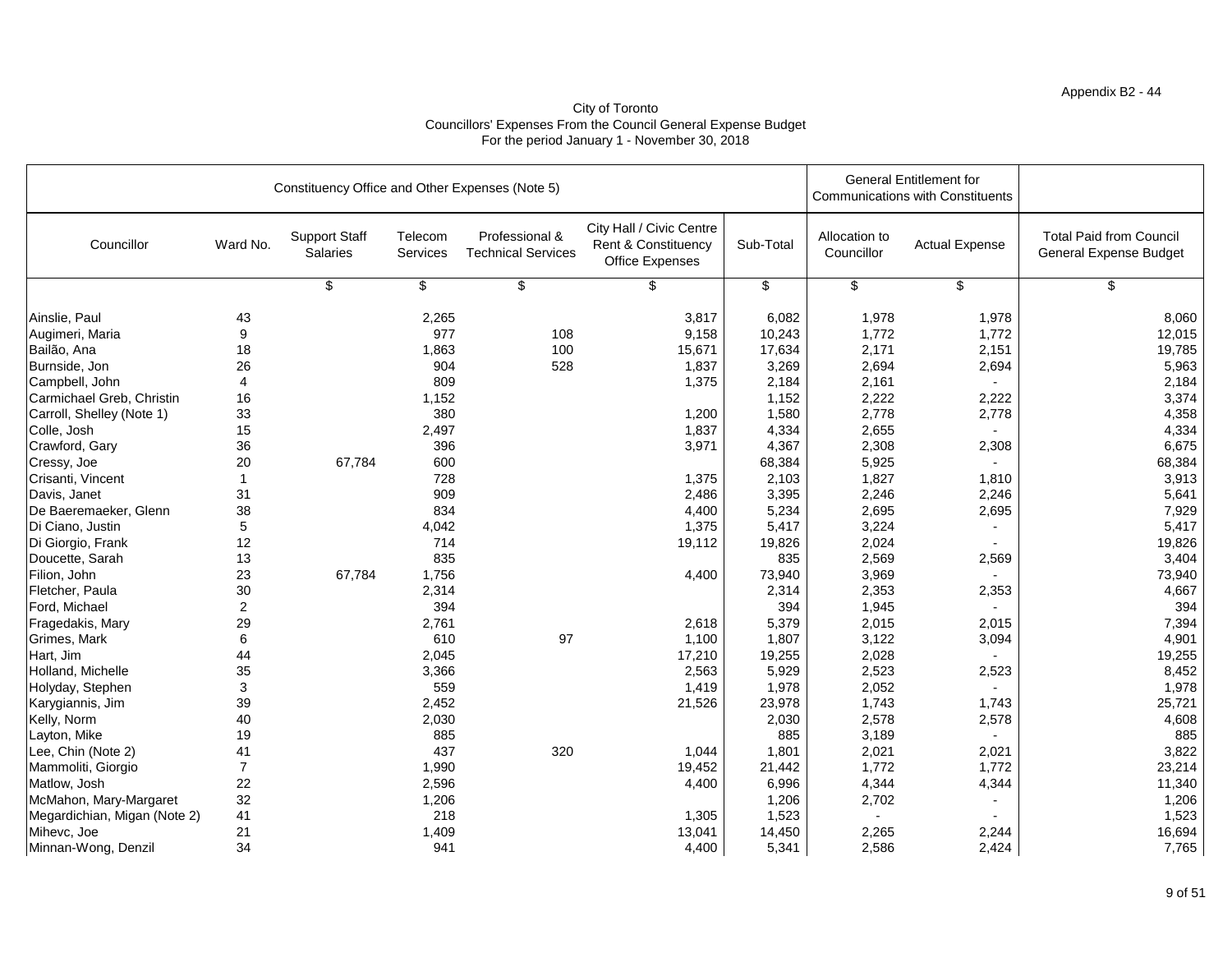## Appendix B2 - 44

## City of Toronto Councillors' Expenses From the Council General Expense Budget For the period January 1 - November 30, 2018

|                             |          | Constituency Office and Other Expenses (Note 5) |                     |                                             |                                                                                      |           |                             | <b>General Entitlement for</b><br><b>Communications with Constituents</b> |                                                                 |
|-----------------------------|----------|-------------------------------------------------|---------------------|---------------------------------------------|--------------------------------------------------------------------------------------|-----------|-----------------------------|---------------------------------------------------------------------------|-----------------------------------------------------------------|
| Councillor                  | Ward No. | <b>Support Staff</b><br><b>Salaries</b>         | Telecom<br>Services | Professional &<br><b>Technical Services</b> | City Hall / Civic Centre<br><b>Rent &amp; Constituency</b><br><b>Office Expenses</b> | Sub-Total | Allocation to<br>Councillor | <b>Actual Expense</b>                                                     | <b>Total Paid from Council</b><br><b>General Expense Budget</b> |
|                             |          | \$                                              | \$                  | \$                                          |                                                                                      | \$        | \$                          | \$                                                                        |                                                                 |
| Nunziata, Frances           | 11       |                                                 | 1,254               | 16                                          |                                                                                      | 1,270     | 2,493                       | 2,493                                                                     | 3,763                                                           |
| Palacio, Cesar              | 17       |                                                 | 2,851               | 163                                         | 6,050                                                                                | 9,064     | 1,917                       | 1,900                                                                     | 10,964                                                          |
| Pasternak, James            | 10       |                                                 | 608                 | 1,623                                       | 10,634                                                                               | 12,865    | 2,727                       |                                                                           | 12,865                                                          |
| Perks, Gord                 | 14       |                                                 | 768                 |                                             | 2,486                                                                                | 3,261     | 2,638                       | 2,638                                                                     | 5,899                                                           |
| Perruzza, Anthony           | 8        |                                                 | 1,574               |                                             | 16,790                                                                               | 18,364    | 1,825                       | 1,825                                                                     | 20,189                                                          |
| Robinson, Jaye              | 25       |                                                 | 1,600               |                                             | 1,870                                                                                | 3,470     | 2,478                       | 2,478                                                                     | 5,948                                                           |
| Shan, Neethan               | 42       |                                                 | 1,519               |                                             | 19,740                                                                               | 21,259    | 2,276                       | 2,255                                                                     | 23,514                                                          |
| Shiner, David               | 24       |                                                 | 1,496               |                                             | 3,520                                                                                | 5,016     | 2,643                       | 2,643                                                                     | 7,659                                                           |
| Thompson, Michael           | 37       |                                                 | 8,140               |                                             |                                                                                      | 8,140     | 2,351                       | 2,351                                                                     | 10,491                                                          |
| Troisi, Lucy                | 28       | 67,784                                          | 585                 |                                             | 1,837                                                                                | 70,206    | 5,349                       | 5,349                                                                     | 75,555                                                          |
| Tsao, Jonathan (Note 1)     | 33       |                                                 | 1,623               |                                             |                                                                                      | 1,623     |                             |                                                                           | 1,623                                                           |
| Wong-Tam, Kristyn           | 27       | 65,857                                          | 2,700               | 2,238                                       | 2,563                                                                                | 73,358    | 6,374                       | 5,472                                                                     | 78,830                                                          |
| Vacant Ward 33 (Notes 1, 3) | 33       |                                                 |                     |                                             | 800                                                                                  | 800       |                             |                                                                           | 800                                                             |
| Vacant Ward 41 (Notes 2, 3) | 41       |                                                 | 46                  |                                             | 522                                                                                  | 568       |                             |                                                                           | 568                                                             |
| Total                       |          | 269,209                                         | 72,638              | 5,200                                       | 228,904                                                                              | 575,951   | 117,527                     | 81,738                                                                    | 657,689                                                         |
|                             |          | (Note 6)                                        |                     | (Note 7)                                    |                                                                                      |           | (Notes 8, 10)               |                                                                           |                                                                 |

# Notes:

b. the City Clerk, in the case of a vacancy in the Office of City Councillor.

4. Each Councillor has been provided with reports of expenses charged to the Council General Expense Budget.

- 1. City Council, at its meeting on April 24, 25, 26 and 27, 2018, adopted CC39.1 declaring the Office of Councillor, Ward 33 - Don Valley East vacant due to the resignation of Councillor Shelley Carroll and decided to fill the vacancy via appointment at a special meeting of City Council on May 22, 2018. At its meeting on May 22, 2018, City Council appointed Councillor Jonathan Tsao to be the Ward 33 Councillor for the remainder of the term.
- 2. on June 26, 2018, City Council appointed Councillor Migan Megardichian to be the Ward 41 Councillor for the remainder of the term. resignation of Councillor Chin Lee and decided to fill the vacancy via appointment at a special meeting of City Council on June 26, 2018. At its meeting City Council, at its meeting on May 22, 2018, adopted CC41.1 declaring the Office of Councillor, Ward 41 - Scarborough-Rouge River vacant due to the
- 3. a. the Deputy Mayor, in the case of a vacancy in the Office of Mayor; and At its meeting on June 26, 27, 28 and 29, 2018, City Council adopted Report EX35.20, "Council Members Administrative Matters, Policies and Procedures", authorizing the following officials to provide administrative management of a vacant Council Member office, including, but not limited to, purchasing and staffing matters: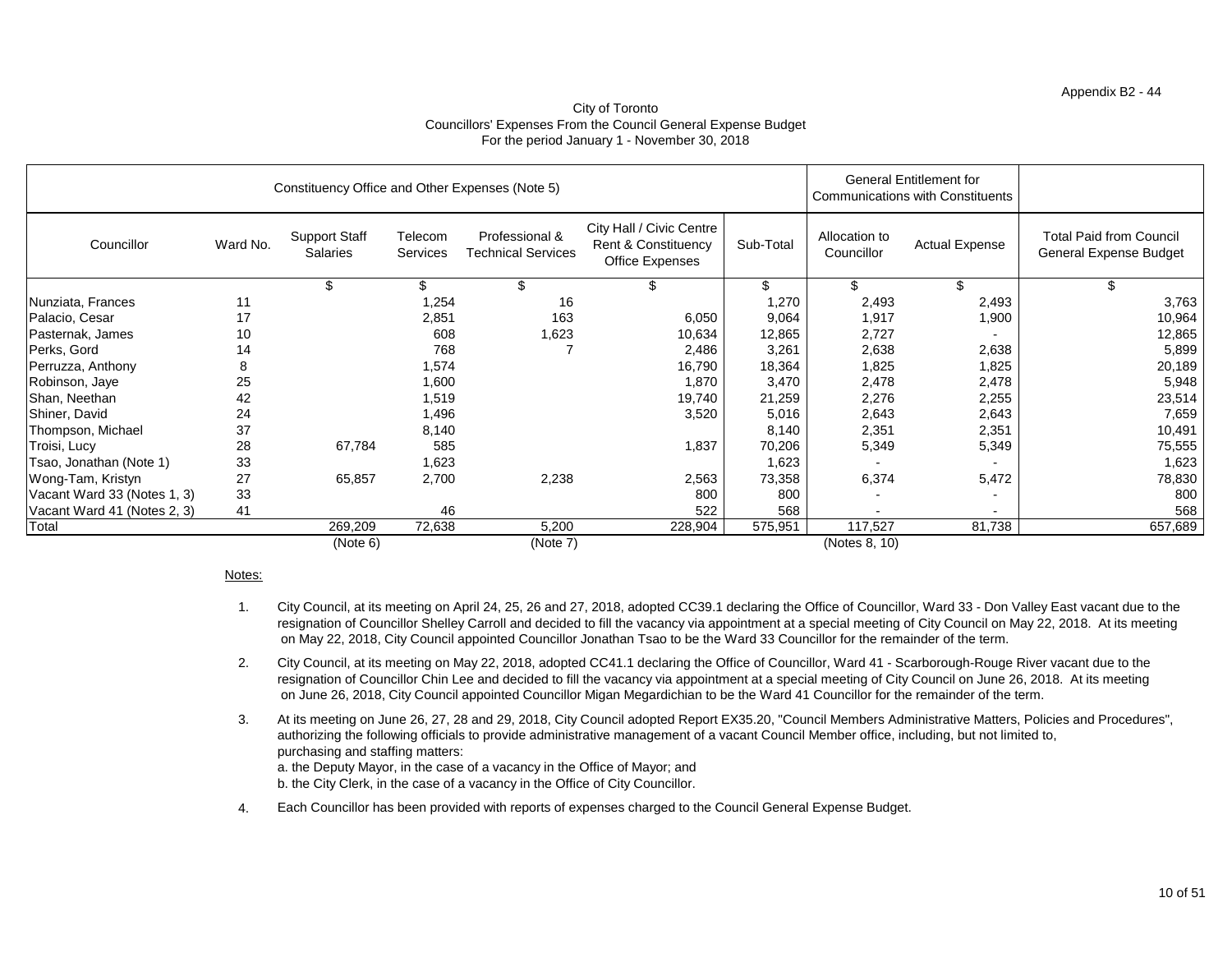#### City of Toronto Councillors' Expenses From the Council General Expense Budget For the period January 1 - November 30, 2018

- 5. The budget for Constituency Office and Other Expenses paid from the Council General Expense Budget is governed by the Constituency Services and Office Budget Policy approved by City Council as its meeting on July 11, 12 and 13, 2012 and the Parameters for Councillor Constituency Offices approved by City Council at its meeting on October 30, 31 and November 1, 2012.
- 6. Executive Committee Report EX42.1, titled "2010 Operating Budget", adopted by City Council on April 15, 2010, providing one additional staff member at the constituency assistant level for any ward which exceeds the median by more than 50 percent in both population and households, to be funded through the Council General Expense Budget.
- 7. City Council at its meeting on January 29 and 30, 2014, adopted Report EX37.1, "Resources Available/Allocated to Councillors", allocating each Councillor \$1,000 per year for expenses related to the meeting of the Accessibility for Ontarians with Disabilities Act (AODA) accessibility requirements for Councillor events or meetings paid from the Council General Expense Budget. The entitlement was amended by City Council at its meeting on March 10, 2015, report EX3.4 "2015 Capital and Operating Budget", so that the use of the \$44.0 thousand fund be based on a first-come first-serve basis with no limit per Councillor. The entitlement was amended by City Council at its meeting on February 15 and 16, 2017, report EX22.2, "2017 Capital and Operating Budgets" to \$10.0 thousand.
- 8. with planning information on completed developments. As per Appendix 1 of the Constituency Services and Office Budget Policy, titled "Resources Available/Allocated to Councillors", approved by City Council at its meeting on July 11, 12 and 13, 2012, each Councillor is entitled to an amount equivalent to the cost of postage or delivery by other means of one newsletter to all households within the ward, based on the 2011 census information, and at a rate not to exceed the current Canada Post standard Admail rate, paid from the Council General Expense Budget. For 2018, the Admail standard rate per item was \$0.11. The number of households has been updated
- 9. and Office Budget Policy so that eligible legal fees would include fees related to: investigations or reviews by the Integrity Commissioner, Lobbyist Registrar, Does not include legal fees. At its meeting on June 10, 11, 12 and 13, 2014, City Council adopted, as amended, EX42.2, amending the Constituency Services Ombudsman or Auditor General under Part V of the City of Toronto Act, 2006; investigations conducted by the Toronto Police Service related to Councillors' duties and responsibilities, excluding criminal investigations; access requests for Councillor records; and other legal fees so that all future legal fees are paid out of the Council General Expense Budget. Legal fees related to complaints or investigations under Part V totalled \$15,833, access requests totalled \$3,799 and other legal fees totalled \$4,070 in 2018.
- 10. The total of allocation to Councillors reflects only one allocation for Wards 33 and 41.
- 11. program with \$23,712 charged to the Council General Expense Budget. Does not include Directors' education program. At its meeting on February 17, 2016, City Council adopted Report EX12.2, "2016 Capital and Operating Budget", establishing a Directors' educations and training program for Members of City Council, to be obtained through a university-affiliated program, and that Council deem Directors training an eligible expense under the Constituency Services and Office Budget Policy with funding for the training to be funded from the Council General Expense Budget; limit the annual funding to a maximum of 18 Members of Council; deem annual association membership fees to Directors' cost for the training; and determine that funding is provided on a first-come first-served basis. In 2018, Councillors McMahon and Shiner participated in the organizations as an eligible expense under the Constituency Services and Office Budget Policy; require Members of Council to pay up to 25 percent of the
- 12. The Council General Expense Budget also pays for standard office supplies and health and safety requirements, which are not allocated to specific Members of Council.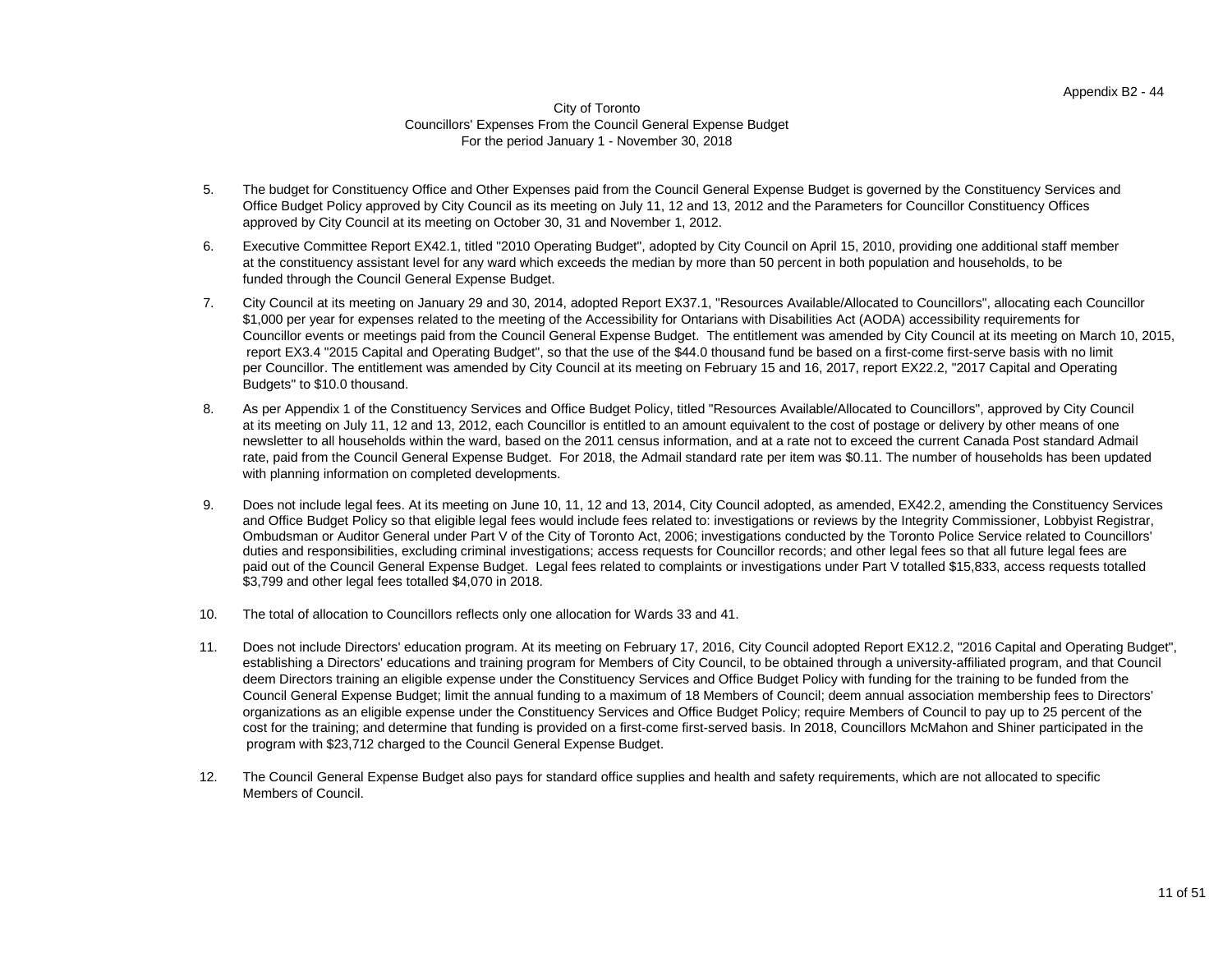|                 | Ward | Name of Conference/Event                                                                                                                                                                                            |                                                       |                                                                           |       |
|-----------------|------|---------------------------------------------------------------------------------------------------------------------------------------------------------------------------------------------------------------------|-------------------------------------------------------|---------------------------------------------------------------------------|-------|
| Member          | No.  | (Location/date)                                                                                                                                                                                                     | Purpose of Attendance                                 | Source                                                                    | Total |
|                 |      |                                                                                                                                                                                                                     |                                                       |                                                                           | \$    |
| Augimeri, Maria | 9    | <b>Sustainable Cities Conference</b><br>Authority, Board of Directors, Executive and<br><b>Authority Meetings (TRSPA)</b><br><b>Toronto and Region Source Protection</b><br>Ottawa, Ontario<br>February 6 - 8, 2018 | <b>To Attend Conference</b>                           | Agency/Corporation<br><b>Toronto And Region Conservation</b><br>Authority | 2,125 |
|                 |      | <b>ULI Toronto:</b><br>Reimagining Former Airport Lands<br>Toronto, Ontario<br>June 11, 2018                                                                                                                        | To gain knowledge and<br>information of airport lands | <b>Constituency Services and Office Budget</b>                            | 92    |
|                 |      |                                                                                                                                                                                                                     |                                                       |                                                                           | 2,217 |
| Colle, Josh     | 15   | Federation of Canadian Municipalities (FCM)<br><b>Board of Directors Meeting</b><br>Laval, Quebec<br>March 6 - 8, 2018                                                                                              | <b>FCM Business</b>                                   | <b>Council Business Travel Budget</b>                                     | 1,019 |
|                 |      | Light Rail 2018<br>Baltimore, Maryland, USA<br>April 26 - 28, 2018                                                                                                                                                  | <b>To Attend Conference</b>                           | Agency/Corporation<br><b>Toronto Transit Commission (TTC)</b>             | 1,376 |
|                 |      | Federation of Canadian Municipalities (FCM)<br>Annual Conference and Trade Show<br>Halifax, Nova Scotia<br>June 2 - 3, 2018                                                                                         | <b>FCM Annual Conference</b>                          | <b>Council Business Travel Budget</b>                                     | 2,175 |
|                 |      | Federation of Canadian Municipalities (FCM)<br>Board of Directors Meeting<br>Annapolis County, Nova Scotia<br>September 11 - 14, 2018                                                                               | <b>FCM Business</b>                                   | <b>Council Business Travel Budget</b>                                     | 1,373 |
|                 |      | Canadian Urban Tranist Association Policy<br>Forum<br>Ottawa, Ontario<br>September 16 - 17, 2018                                                                                                                    | <b>To Attend Conference</b>                           | Agency/Corporation<br><b>Toronto Transit Commission (TTC)</b>             | 927   |
|                 |      | American Public Transit Association<br><b>Annual Conference</b><br>Nashville, Tennessee, USA<br>September 22 - 25, 2018                                                                                             | <b>To Attend Conference</b>                           | Agency/Corporation<br><b>Toronto Transit Commission (TTC)</b>             | 3,041 |

9,911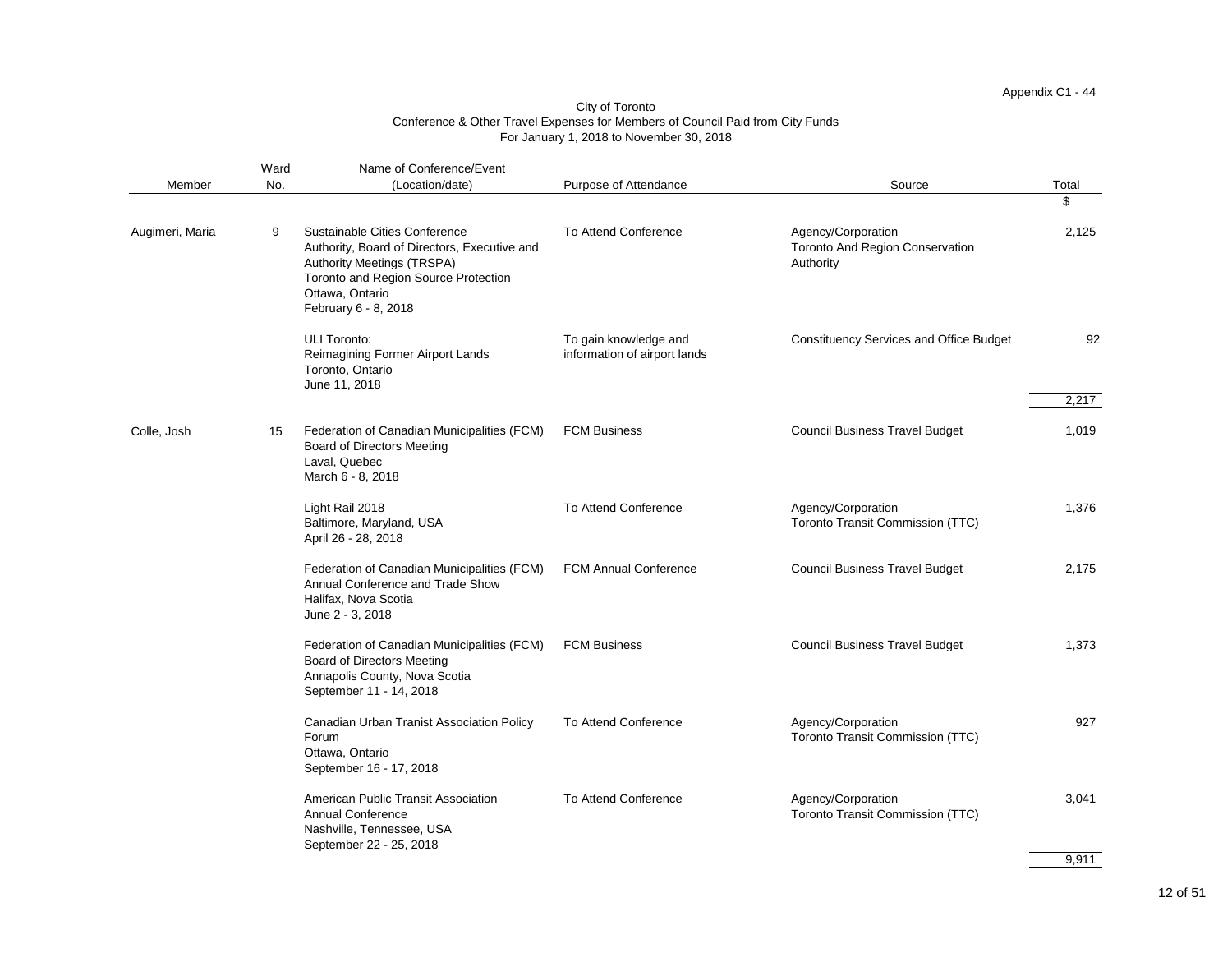|                   | Ward | Name of Conference/Event                                                                                                                |                                                                                                                                                                                                                  |                                                                 |                |
|-------------------|------|-----------------------------------------------------------------------------------------------------------------------------------------|------------------------------------------------------------------------------------------------------------------------------------------------------------------------------------------------------------------|-----------------------------------------------------------------|----------------|
| Member            | No.  | (Location/date)                                                                                                                         | Purpose of Attendance                                                                                                                                                                                            | Source                                                          | Total          |
|                   |      |                                                                                                                                         |                                                                                                                                                                                                                  |                                                                 | \$             |
| Fragedakis, Mary  | 29   | Federation of Canadian Municipalities (FCM)<br><b>Board of Directors Meeting</b><br>Laval, Quebec<br>March 6 - 8, 2018                  | <b>FCM Business</b>                                                                                                                                                                                              | <b>Council Business Travel Budget</b>                           | 1,177          |
|                   |      | Federation of Canadian Municipalities (FCM)<br>Annual Conference and Trade Show<br>Halifax, Nova Scotia<br>May 30 - June 1, 2018        | <b>FCM Annual Conference</b>                                                                                                                                                                                     | <b>Council Business Travel Budget</b>                           | 2,142<br>3,319 |
| Grimes, Mark      | 6    | Asia Mission 2018<br>Sagamihara, Japan<br>Tokyo, Japan<br>Chengdu, China<br>May 15 - 21, 2018 (Note 5)                                  | Mission supports Council's adopted<br>International Trade Funding Report<br>Renewal of Friendship City Agreement<br>Possible signing of MOU<br>2018 Innovation Forum of Mayors<br>of International Sister Cities | <b>City Division</b><br><b>Economic Development and Culture</b> | 2,218          |
|                   |      | Special International Alliance of Theatrical<br>Stage Employees Meeting (IATSE)<br>Toronto, Ontario<br>August 20, 2018                  | Meeting Due to Lockout<br><b>Negotiation Meeting</b>                                                                                                                                                             | Agency/Corporation<br><b>Exhibition Place</b>                   | 250            |
|                   |      |                                                                                                                                         |                                                                                                                                                                                                                  |                                                                 | 2,468          |
| Hart, Jim         | 44   | <b>Ontario Association of Police Services Board</b><br>Labour Seminar (OAPSB)<br><b>Annual Seminar</b><br>Toronto, Ontario              | <b>Annual Conference</b><br><b>Board Governance</b>                                                                                                                                                              | Agency/Corporation<br><b>Toronto Police Services Board</b>      | 356            |
|                   |      | September 21, 2018                                                                                                                      |                                                                                                                                                                                                                  |                                                                 | 356            |
| Holland, Michelle | 35   | Marche International Des Professionels<br>D'Immobilier (MIPIM)<br>Nice, Paris, France;<br>Amsterdam, Netherlands<br>March 10 - 19, 2018 | To showcase Toronto's real estate<br>opportunities                                                                                                                                                               | <b>City Division</b><br><b>Economic Development and Culture</b> | 9,234          |
|                   |      | <b>World Strategic Forum</b><br>Miami, Florida, USA                                                                                     | To promote Economic Development<br>for City of Toronto and raise awareness                                                                                                                                       | <b>City Division</b><br><b>Economic Development and Culture</b> | 768            |
|                   |      | April 15 - 20, 2018 (Note 4)                                                                                                            | of Toronto opportunities                                                                                                                                                                                         |                                                                 | 10,002         |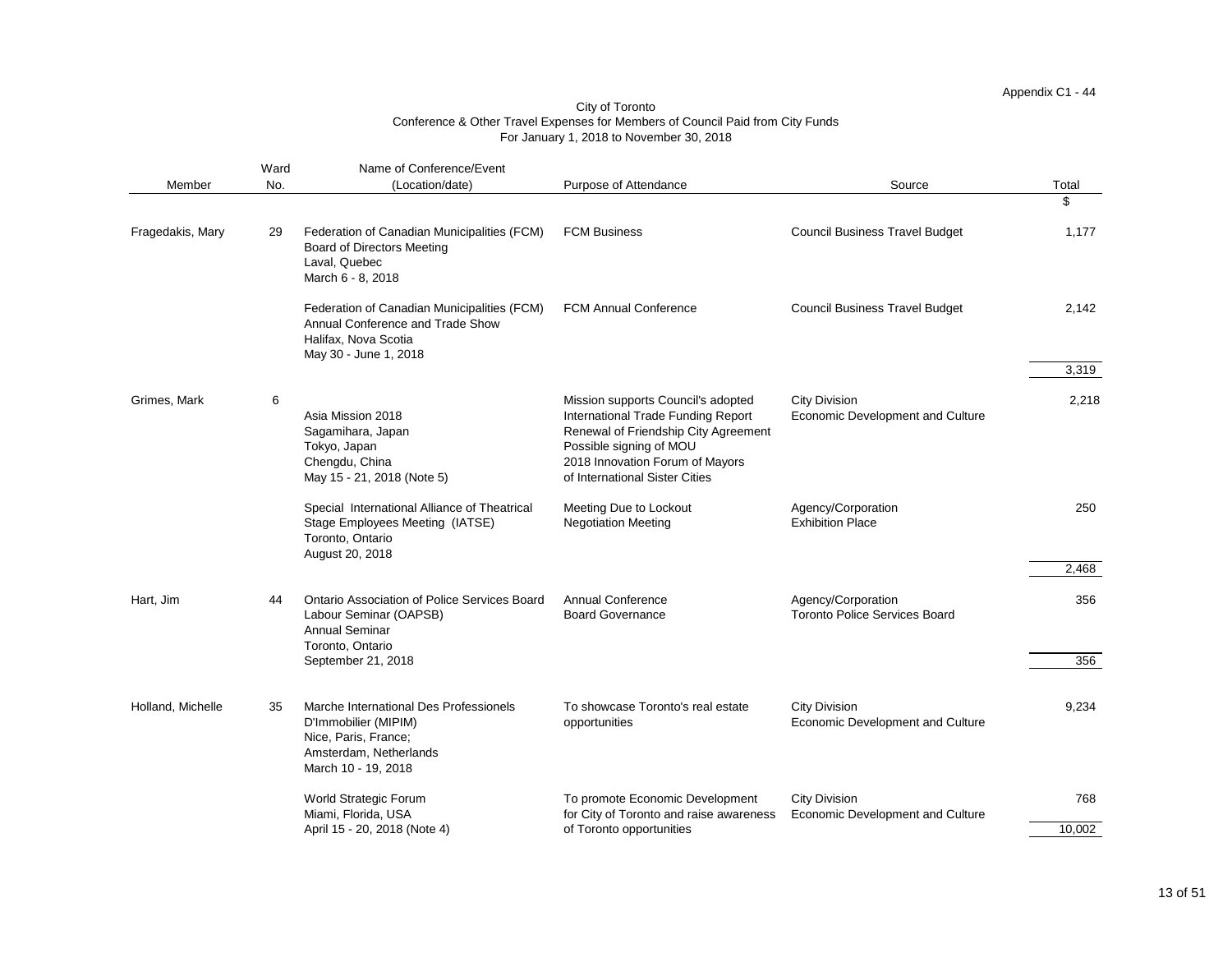| Member             | Ward<br>No. | Name of Conference/Event<br>(Location/date)                                                                            | Purpose of Attendance                                                                                                                                 | Source                                         | Total |
|--------------------|-------------|------------------------------------------------------------------------------------------------------------------------|-------------------------------------------------------------------------------------------------------------------------------------------------------|------------------------------------------------|-------|
|                    |             |                                                                                                                        |                                                                                                                                                       |                                                | $\$\$ |
| Kelly, Norm        | 40          | Federation of Canadian Municipalities (FCM)<br><b>Board of Directors Meeting</b><br>Laval, Quebec<br>March 6 - 9, 2018 | <b>FCM Business</b>                                                                                                                                   | <b>Council Business Travel Budget</b>          | 1,278 |
|                    |             | Federation of Canadian Municipalities (FCM)<br>Annual Conference and Trade Show<br>Halifax, Nova Scotia                | <b>FCM Annual Conference</b>                                                                                                                          | <b>Council Business Travel Budget</b>          | 2,879 |
|                    |             | May 31 - June 3, 2018                                                                                                  |                                                                                                                                                       |                                                | 4,157 |
| Mammoliti, Giorgio | 7           | Federation of Canadian Municipalities (FCM)<br><b>Board of Directors Meeting</b><br>Laval, Quebec<br>March 6 - 8, 2018 | <b>FCM Business</b>                                                                                                                                   | <b>Council Business Travel Budget</b>          | 1,373 |
|                    |             | Federation of Canadian Municipalities (FCM)<br>Annual Conference and Trade Show<br>Halifax, Nova Scotia                | <b>FCM Annual Conference</b>                                                                                                                          | <b>Council Business Travel Budget</b>          | 2,826 |
|                    |             | May 31 - June 4, 2018                                                                                                  |                                                                                                                                                       |                                                | 4,199 |
| Pasternak, James   | 10          | Government's Statement of Apology for<br>MS St. Louis Incident<br>Ottawa, Ontario                                      | To attend Ceremony                                                                                                                                    | <b>Constituency Services and Office Budget</b> | 803   |
|                    |             | November 7, 2018                                                                                                       |                                                                                                                                                       |                                                | 803   |
| Perruzza, Anthony  | 8           | Farewell Reception for Julio Garmendia,<br>Cuban Ambassador to Canada<br>Ottawa, Ontario<br>January 29 - 30, 2018      | To enhance the relationship with the<br>Cuban community and to continue to<br>develop a relationship with the Cuban<br>embassy and the new Ambassador | <b>Constituency Services and Office Budget</b> | 549   |
|                    |             |                                                                                                                        |                                                                                                                                                       |                                                | 549   |
| Robinson, Jaye     | 25          | Great Lakes & St. Lawrence Cities Initiative<br><b>Annual Conference</b><br>Ajax, Ontario                              | Mayor's Designate at Conference                                                                                                                       | <b>Council Business Travel Budget</b>          | 690   |
|                    |             | June 13 - 14, 2018                                                                                                     |                                                                                                                                                       |                                                | 690   |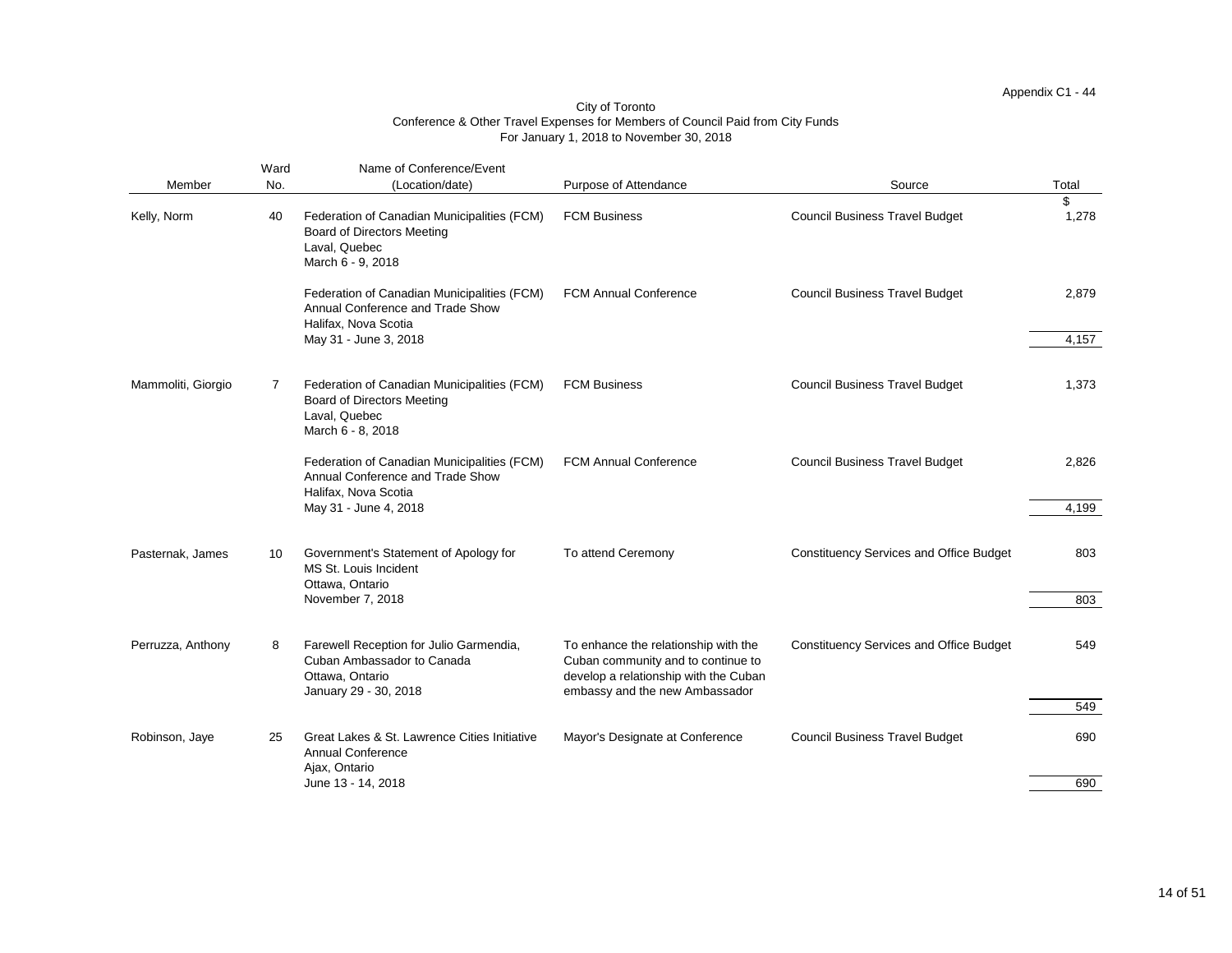|                   | Ward | Name of Conference/Event                                                                                                                                    |                                                                                                                                                                                                                  |                                                                 |       |
|-------------------|------|-------------------------------------------------------------------------------------------------------------------------------------------------------------|------------------------------------------------------------------------------------------------------------------------------------------------------------------------------------------------------------------|-----------------------------------------------------------------|-------|
| Member            | No.  | (Location/date)                                                                                                                                             | Purpose of Attendance                                                                                                                                                                                            | Source                                                          | Total |
|                   |      |                                                                                                                                                             |                                                                                                                                                                                                                  |                                                                 | \$    |
| Thompson, Michael | 37   | Argentina Mexico Advance<br>Trade Mission 2018<br>Buenos Aires, Argentina; Panama City,<br>Panama; Mexico City, Mexico<br>February 17 - 23, 2018            | Signing a negotiated partnership<br>MOU with Mexico City to enhance<br>bilateral trade                                                                                                                           | <b>City Division</b><br><b>Economic Development and Culture</b> | 5,230 |
|                   |      | Federation of Canadian Municipalities (FCM)<br><b>Board of Directors Meeting</b><br>Laval, Quebec<br>March 6 - 9, 2018                                      | <b>FCM Business</b>                                                                                                                                                                                              | <b>Council Business Travel Budget</b>                           | 1,263 |
|                   |      | Marche International Des Professionels<br>D'Immobilier (MIPIM)<br>Nice, France; Istanbul, Turkey;<br>Amsterdam, Netherlands<br>March 10 - 19, 2018 (Note 3) | To showcase Toronto's real estate<br>opportunities                                                                                                                                                               | <b>City Division</b><br><b>Economic Development and Culture</b> | 5,640 |
|                   |      | New York City Business and<br><b>Study Mission</b><br>New York City, New York, USA<br>April 10 - 12, 2018                                                   | Enhance trade and export, meet with<br>New York City Economic Development<br>Corporation to study implementation<br>of Economic Development programs                                                             | <b>City Division</b><br><b>Economic Development and Culture</b> | 1,934 |
|                   |      | <b>World Strategic Forum</b><br>Miami, Florida, USA<br>April 15 - 16, 2018<br>(for additional expenses see Appendix C2)                                     | To attend and speak at Forum                                                                                                                                                                                     | <b>Constituency Services and Office Budget</b>                  | 425   |
|                   |      | <b>Film Business Mission</b><br>Los Angeles, California, USA<br>April 18 - 19, 2018                                                                         | To strengthen relationships with<br>investment partners in film, tv and<br>digital media                                                                                                                         | <b>City Division</b><br><b>Economic Development and Culture</b> | 1,373 |
|                   |      | <b>Web Summit</b><br><b>Collision Attraction</b><br>New Orleans, Louisiana, USA<br>May 1 - 6, 2018                                                          | Announce that the Collision Tech<br>Conference will be relocated in Toronto<br>in spring 2019, promote Toronto,<br>work with Collision team on logistics                                                         | <b>City Division</b><br><b>Economic Development and Culture</b> | 3,727 |
|                   |      | Asia Mission 2018<br>Sagamihara, Japan<br>Tokyo, Japan<br>Chengdu, China<br>May 15 - 21, 2018 (Note 5)                                                      | Mission supports Council's adopted<br>International Trade Funding Report<br>Renewal of Friendship City Agreement<br>Possible signing of MOU<br>2018 Innovation Forum of Mayors<br>of International Sister Cities | <b>City Division</b><br><b>Economic Development and Culture</b> | 2,246 |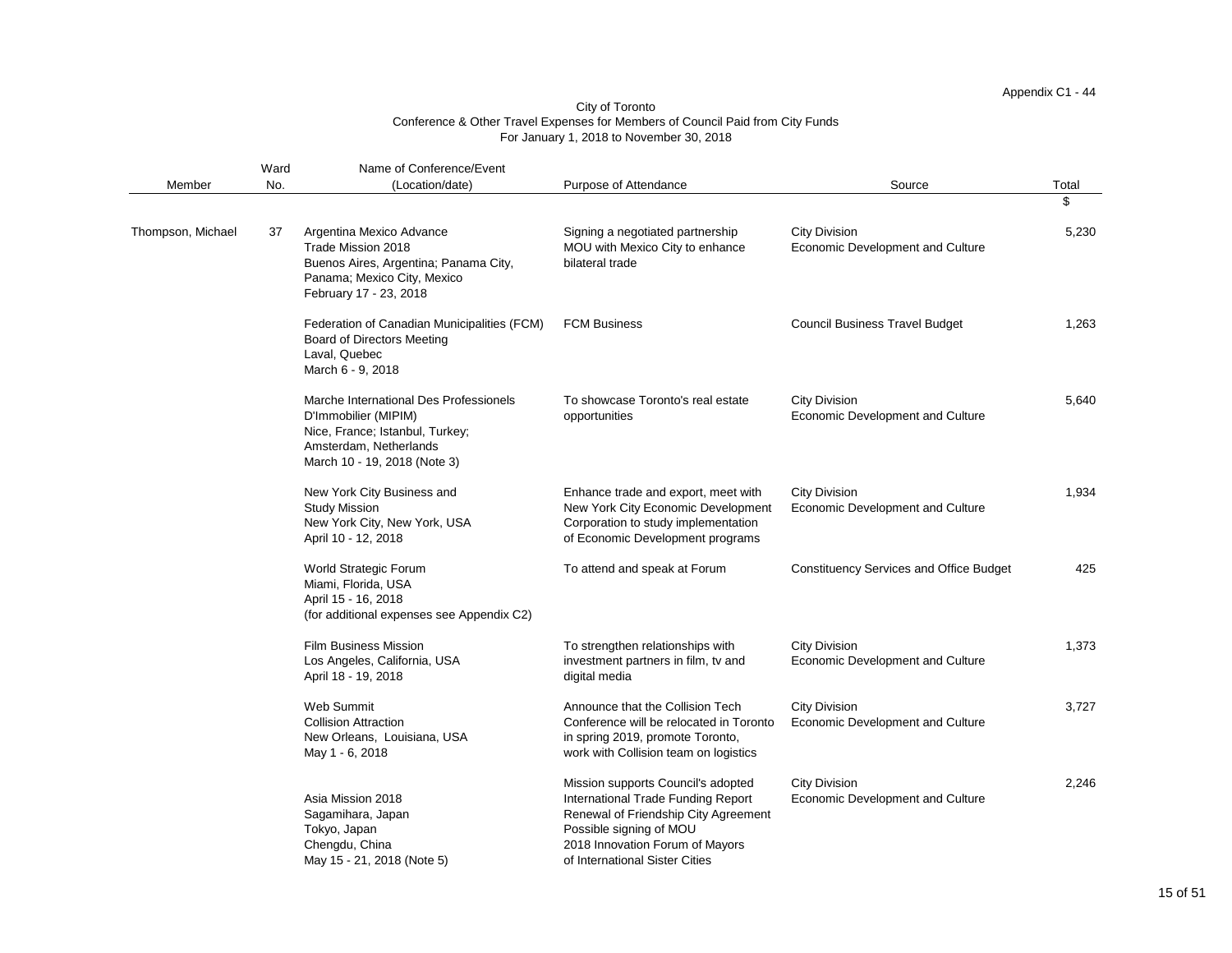|                   | Ward  | Name of Conference/Event                                                                                                         |                                                                                          |                                                                 |        |
|-------------------|-------|----------------------------------------------------------------------------------------------------------------------------------|------------------------------------------------------------------------------------------|-----------------------------------------------------------------|--------|
| Member            | No.   | (Location/date)                                                                                                                  | Purpose of Attendance                                                                    | Source                                                          | Total  |
|                   |       |                                                                                                                                  |                                                                                          |                                                                 | \$     |
|                   |       | Federation of Canadian Municipalities (FCM)<br>Annual Conference and Trade Show<br>Halifax, Nova Scotia<br>May 30 - June 4, 2018 | <b>FCM Annual Conference</b>                                                             | <b>Council Business Travel Budget</b>                           | 3,531  |
|                   |       | Web Summit in Lisbon<br><b>Collision Attraction</b><br>Lisbon, Portugal                                                          | Attracting international technology<br>conference to Toronto                             | <b>City Division</b><br><b>Economic Development and Culture</b> | 4,543  |
|                   |       | Nov 2 - 9, 2018                                                                                                                  |                                                                                          |                                                                 | 29,912 |
| Wong-Tam, Kristyn | 27    | Federation of Canadian Municipalities (FCM)<br>Annual Conference and Trade Show<br>Halifax, Nova Scotia                          | <b>FCM Annual Conference</b>                                                             | <b>Council Business Travel Budget</b>                           | 1,668  |
|                   |       | June 1 - 3, 2018                                                                                                                 |                                                                                          |                                                                 | 1,668  |
|                   |       |                                                                                                                                  |                                                                                          |                                                                 |        |
| Tory, John        | Mayor | Federation of Canadian Municipalities (FCM)<br><b>Big City Mayors' Caucus</b><br>Ottawa, Ontario<br>February 14 - 15, 2018       | Intergovernmental                                                                        | <b>Council Business Travel Budget</b>                           | 853    |
|                   |       | 2018 Summit on Gun and Gang Violence<br>Ottawa, Ontario<br>March 6 - 7, 2018                                                     | Intergovernmental                                                                        | Mayor's Office Budget                                           | 994    |
|                   |       | <b>Film Business Mission</b><br>Los Angeles, California, USA<br>April 18 - 19, 2018                                              | To strengthen relationships with<br>investment partners in film, tv and<br>digital media | <b>City Division</b><br><b>Economic Development and Culture</b> | 2,084  |
|                   |       | Federation of Canadian Municipalities (FCM)<br><b>Big City Mayors' Caucus</b><br>Halifax, Nova Scotia<br>May 30 - 31, 2018       | Intergovernmental                                                                        | <b>Council Business Travel Budget</b>                           | 973    |
|                   |       | Web Summit in Lisbon<br><b>Collision Attraction</b><br>Lisbon, Portugal<br>November 3 - 6, 2018                                  | Attracting international technology<br>conference to Toronto                             | <b>City Division</b><br><b>Economic Development and Culture</b> | 1,716  |

6,620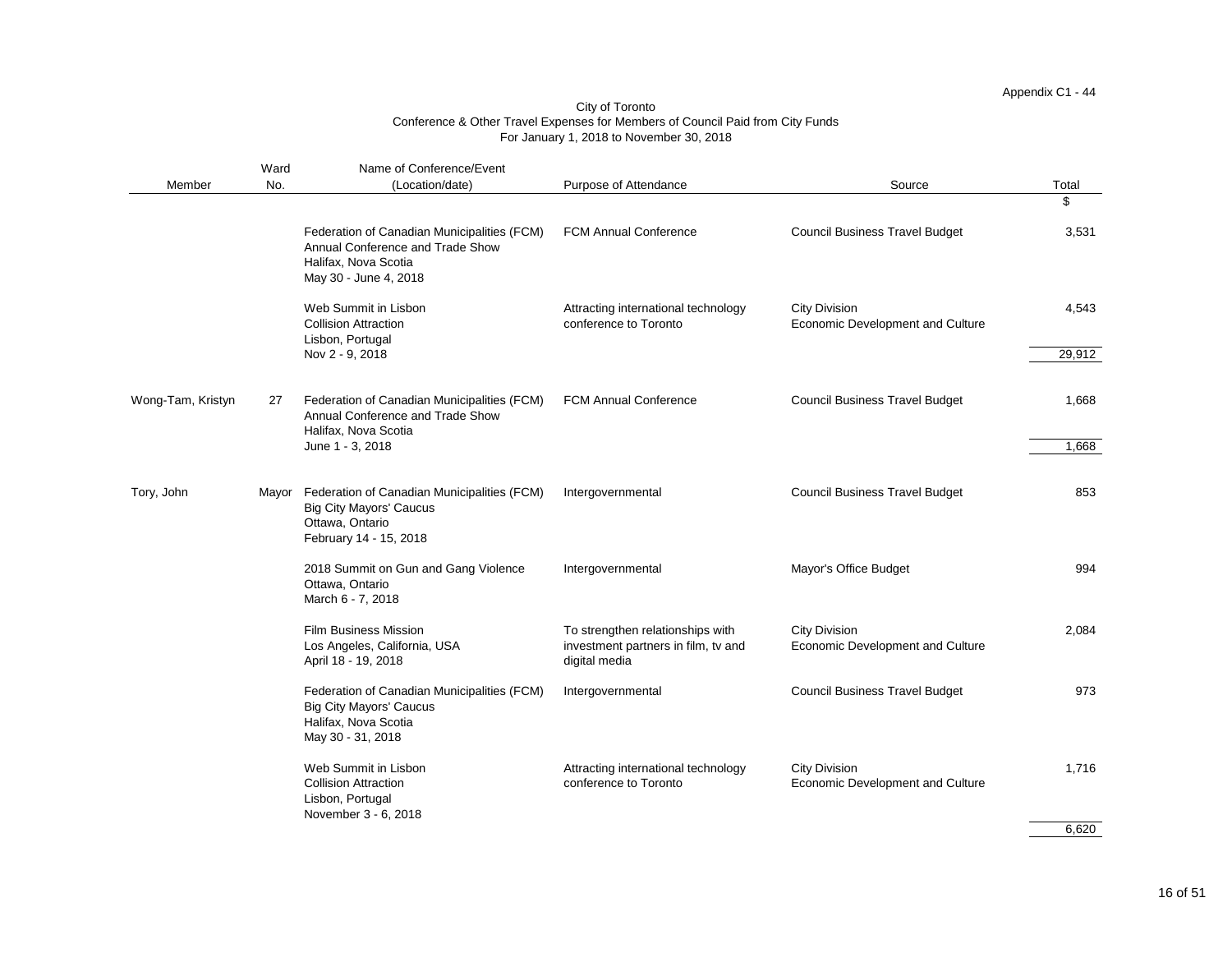| Member | Ward<br>No. | Name of Conference/Event<br>(Location/date) | Purpose of Attendance | Source                                                                                                                                                                | Total                                     |
|--------|-------------|---------------------------------------------|-----------------------|-----------------------------------------------------------------------------------------------------------------------------------------------------------------------|-------------------------------------------|
|        |             |                                             |                       |                                                                                                                                                                       | \$                                        |
|        |             |                                             |                       | <b>GRAND TOTAL</b>                                                                                                                                                    | 76,871                                    |
|        |             |                                             |                       | <b>Summary of Source</b>                                                                                                                                              | Total<br>$\boldsymbol{\mathsf{S}}$        |
|        |             |                                             |                       | <b>Council Business Travel Budget</b><br><b>Constituency Services and Office Budget</b><br><b>Mayor's Office Budget</b><br><b>City Division</b><br>Agency/Corporation | 25,220<br>1,869<br>994<br>40,713<br>8,075 |
|        |             |                                             |                       | <b>GRAND TOTAL</b>                                                                                                                                                    | 76,871                                    |

#### Notes:

- 1. Business travel and conferences expenditures for Members of Council are subject to the Constituency Services and Office Budget Policy approved by Council at its meeting on July 11, 12, and 13, 2012 (EXE21.9), unless otherwise specified.
- 2. Councillors Paul Ainslie, Josh Colle, Mary Fragedakis, Norm Kelly, Mike Layton, Giorgio Mammoliti and Michael Thompson were Board or Committee Members of FCM.
- 3. Councillor Michael Thompson's business travel and accommodation to/in Turkey was paid for by the Consulate of Turkey.
- 4. Councillor Michelle Holland's transportation and accommodation to the World Strategic Forum was paid by the organizer.
- 5. Councillors Michael Thompson's and Mark Grimes' business travel and accommodation to China via Japan was paid by the Municipality of Chengdu.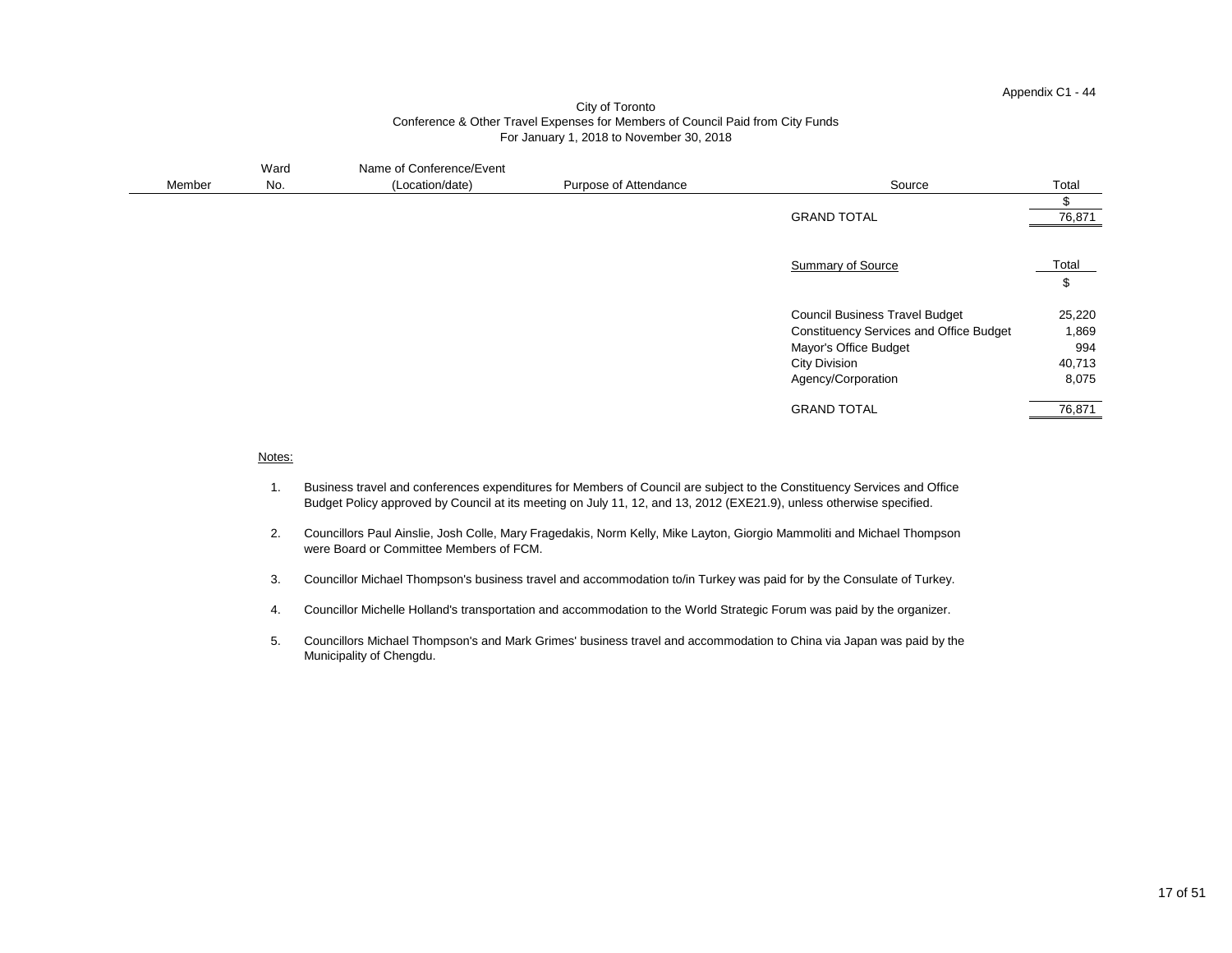| Councillor        | Ward<br>No. | Name of Conference/Event<br>(Location/date)                                             | <b>Purpose of Attendance</b> | Source                                                                                                     | Total<br>$\frac{1}{2}$         |
|-------------------|-------------|-----------------------------------------------------------------------------------------|------------------------------|------------------------------------------------------------------------------------------------------------|--------------------------------|
| Thompson, Michael | 37          | 2017 Toronto Global Forum<br>Toronto, Ontario<br>October 29 - November 1, 2017 (Note 3) | To attend and speak at Forum | Other External Bodies (Non-Affiliated) - (See Note 2)<br>International Economic Forum of the Americas      | 2,384                          |
|                   |             | <b>World Strategic Forum</b><br>Miami, Florida, USA<br>April 15 - 16, 2018 (Note 4)     | To attend and speak at Forum | Other External Bodies (Non-Affiliated) - (See Note 2)<br>International Economic Forum of the Americas      | 1,203                          |
|                   |             |                                                                                         |                              | <b>GRAND TOTAL</b>                                                                                         | 3,587                          |
|                   |             |                                                                                         |                              | <b>Summary of Source</b>                                                                                   | <u>Total</u><br>$\mathfrak{S}$ |
|                   |             |                                                                                         |                              | Other External Bodies (Affiliated) - (See Note 1)<br>Other External Bodies (Non-Affiliated) - (See Note 2) | 3,587                          |
|                   |             |                                                                                         |                              | <b>GRAND TOTAL</b>                                                                                         | 3,587                          |

# Notes:

- 1. Other external bodies (affiliated) are external organizations that the City of Toronto has appointees to their board, and they have reported actual expenses for Council appointees which are included in the summary of expenses in Attachment 1.
- 2. Other external bodies (non-affiliated) do not have Council appointees on their board. The amounts provided were reported to the Integrity Commissioner as per the Code of Conduct for Members of Council, and are not included in the summary of expenses in Attachment 1.
- 3. Was not included in the 2017 Remuneration Report
- 4. For additional expenses see Appendix C1.

# Appendix C2 - 44

# City of Toronto Conference & Other Travel Expenses for Members of Council Paid from Non-City Funds For the period January 1 - November 30, 2018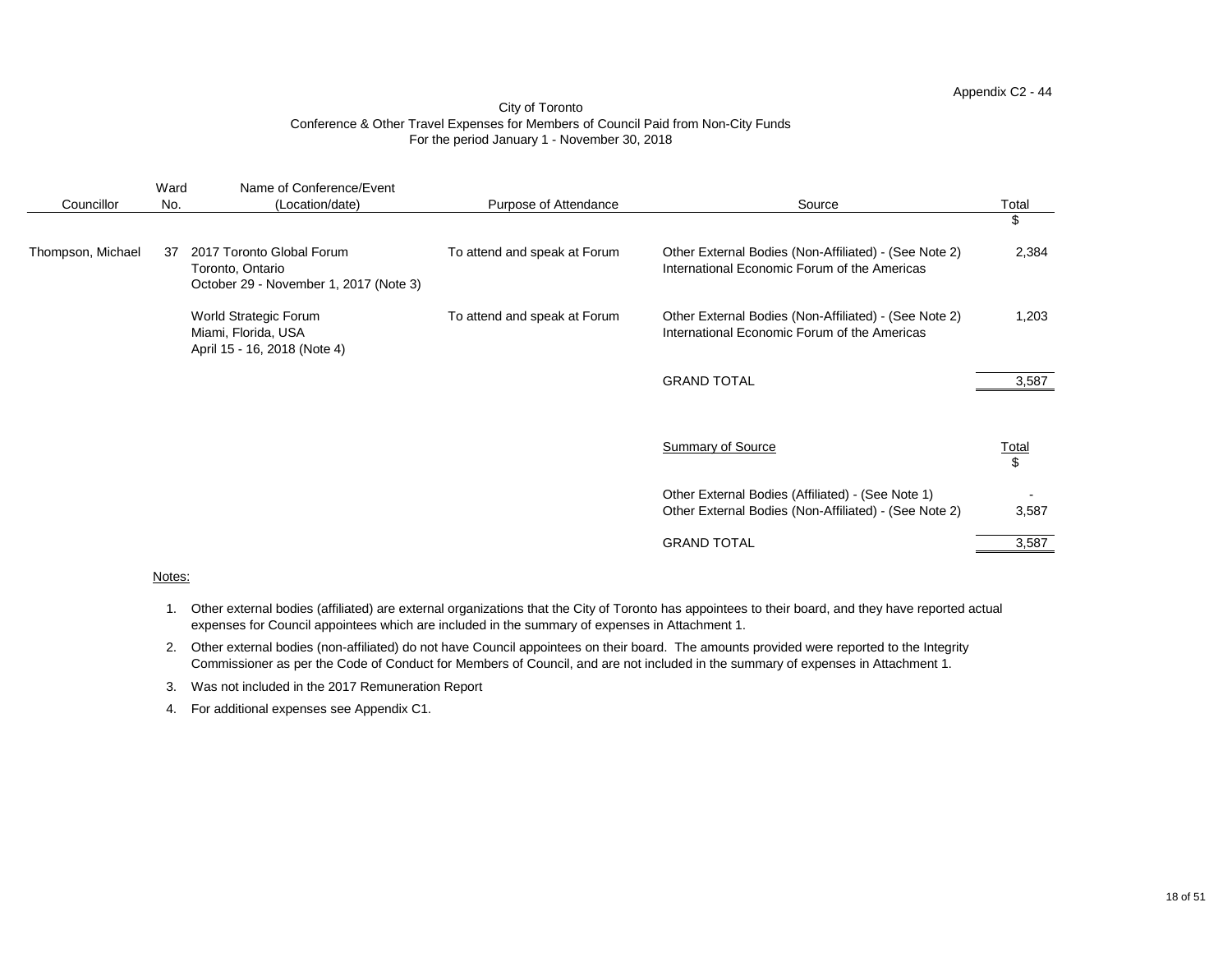# Appendix C3 - 44

| Member          | Ward<br>No. | <b>Member's Staff</b>  | Role                                                             | Name of Conference/Event<br>(Location/date)                                                                                                  | Purpose of Attendance                                                                                                                                                   | Source                                                                                                                                                                             | Total                                   |
|-----------------|-------------|------------------------|------------------------------------------------------------------|----------------------------------------------------------------------------------------------------------------------------------------------|-------------------------------------------------------------------------------------------------------------------------------------------------------------------------|------------------------------------------------------------------------------------------------------------------------------------------------------------------------------------|-----------------------------------------|
|                 |             |                        |                                                                  |                                                                                                                                              |                                                                                                                                                                         |                                                                                                                                                                                    | $\boldsymbol{\mathsf{\$}}$              |
| Augimeri, Maria | -9          | Robert Andreacchi      | <b>Executive Assistant</b>                                       | <b>ULI Toronto:</b><br><b>Reimagining Former Airport Lands</b><br>Toronto, Ontario<br>June 11, 2018                                          | To gain knowledge and<br>information of Airport Lands                                                                                                                   | <b>Constituency Services and Office Budget</b>                                                                                                                                     | 91                                      |
| Filion, John    | 23          | Markus O'Brien-Fehr    | <b>Executive Assistant</b>                                       | Vision Zero Advocate Conference<br>Toronto, Ontario<br>February 28 - March 2, 2018                                                           | To gain knowledge of Traffic Safety                                                                                                                                     | <b>Constituency Services and Office Budget</b>                                                                                                                                     | 504                                     |
| Tory, John      |             | Mayor Buckman, Matthew | <b>Policy Advisor</b>                                            | Federation of Canadian Municipalities (FCM) Intergovernmental<br><b>Big City Mayors' Caucus</b><br>Ottawa, Ontario<br>February 14 - 15, 2018 |                                                                                                                                                                         | <b>Mayor's Office Budget</b>                                                                                                                                                       | 752                                     |
|                 |             |                        |                                                                  | Federation of Canadian Municipalities (FCM) Intergovernmental<br><b>Big City Mayors' Caucus</b><br>Halifax, Nova Scotia<br>May 30 - 31, 2018 |                                                                                                                                                                         | <b>Mayor's Office Budget</b>                                                                                                                                                       | 1,149                                   |
|                 |             | Eby, Christopher       | <b>Chief of Staff</b>                                            | Web Summit in Lisbon<br>Lisbon, Portugal<br>November 3 - 7, 2018                                                                             | Promote Canada as home to the Collision<br>Tech Conference in May 2019 and engage<br>with technology companies around investment<br>opportunities in Toronto and Canada | <b>City Division</b><br><b>Economic Development and Culture</b>                                                                                                                    | 2,887                                   |
|                 |             | Gupta, Vic             | <b>Principal Secretary</b>                                       | <b>Film Business Mission</b><br>Los Angeles, California, USA<br>April 18 - 20, 2018                                                          | Reconnect with the City's key industry<br>partners and investors and to pursue new<br>business opportunities                                                            | <b>City Division</b><br><b>Economic Development and Culture</b>                                                                                                                    | 2,242                                   |
|                 |             | Hillstrom, Emily       | Senior Advisor                                                   | <b>Film Business Mission</b><br>Los Angeles, California, USA<br>April 18 - 20, 2018                                                          | Reconnect with the City's key industry<br>partners and investors and to pursue new<br>business opportunities                                                            | <b>City Division</b><br><b>Economic Development and Culture</b>                                                                                                                    | 2,207                                   |
|                 |             | Moraes, Kevin          | Senior Advisor,<br><b>Community and Stakeholder</b><br>Relations | 2018 Summit on Gun and Gang Violence<br>Ottawa, Ontario<br>March 6 - 7, 2018                                                                 | Intergovernmental                                                                                                                                                       | <b>Mayor's Office Budget</b>                                                                                                                                                       | 1,065                                   |
|                 |             |                        |                                                                  |                                                                                                                                              |                                                                                                                                                                         | <b>GRAND TOTAL</b>                                                                                                                                                                 | 10,897                                  |
|                 |             |                        |                                                                  |                                                                                                                                              |                                                                                                                                                                         | <b>Summary of Source</b>                                                                                                                                                           | Total \$                                |
|                 |             |                        |                                                                  |                                                                                                                                              |                                                                                                                                                                         | <b>Council Business Travel Budget</b><br><b>Constituency Services and Office Budget</b><br><b>Mayor's Office Budget</b><br><b>City Division</b><br><b>Agencies and Corporation</b> | 595<br>2,966<br>7,336<br>$\blacksquare$ |
|                 |             |                        |                                                                  |                                                                                                                                              |                                                                                                                                                                         | <b>GRAND TOTAL</b>                                                                                                                                                                 | 10,897                                  |

# City of Toronto Council Staff Travel Expenses For January 1, 2018 to November 30, 2018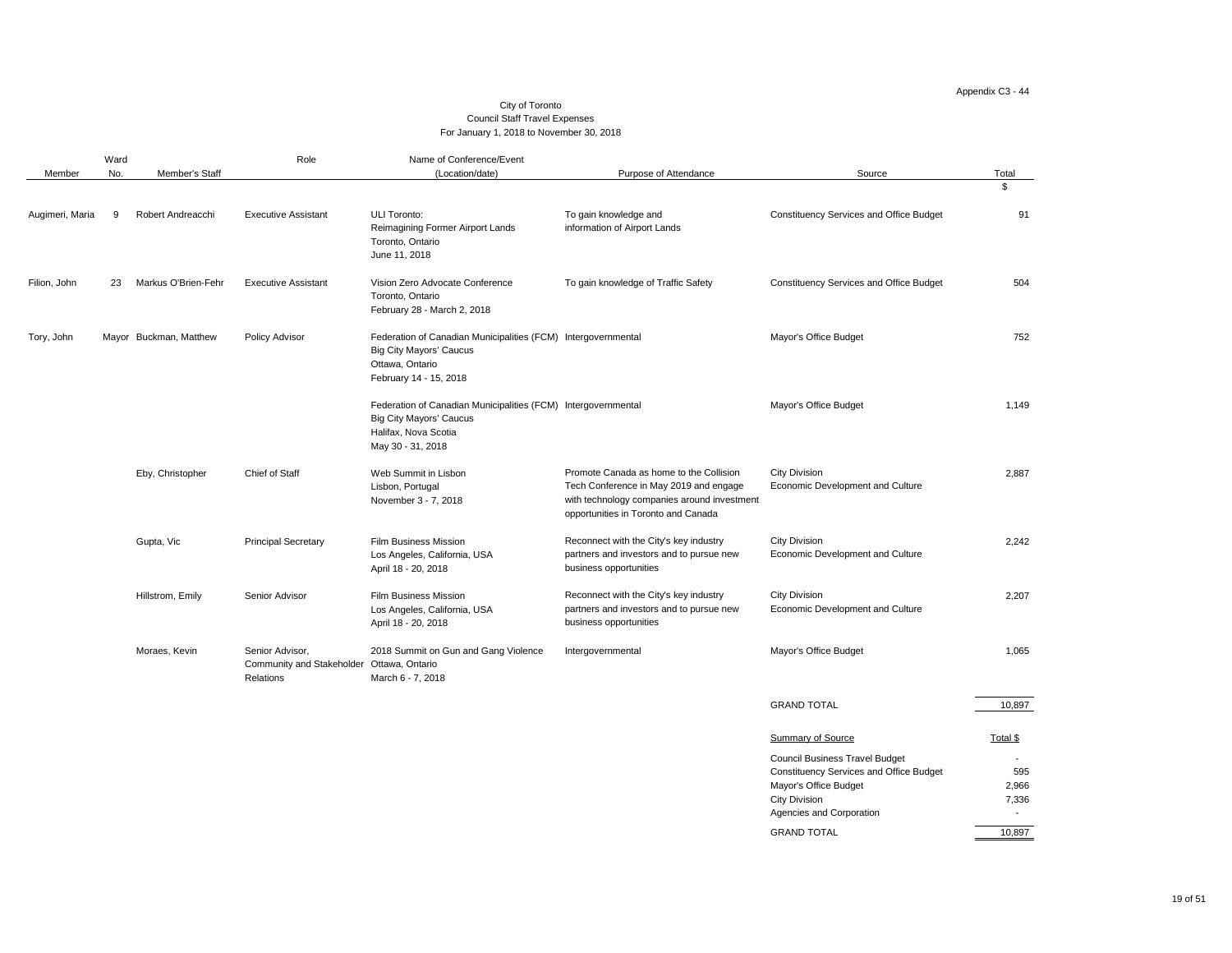| Ward<br>Councillor<br>No. |                 | <b>Travel/ Conference</b><br>(See Appendix C1) | <b>Staff Travel</b><br>(See Appendix C3) | Other<br><b>Expenses</b> | <b>Total Expenses</b> |
|---------------------------|-----------------|------------------------------------------------|------------------------------------------|--------------------------|-----------------------|
|                           |                 | \$                                             | \$                                       | \$                       | \$                    |
| Grimes, Mark              | 6               | 2,218                                          |                                          |                          | 2,218                 |
| Holland, Michelle         | 35              | 10,002                                         |                                          |                          | 10,002                |
| Pasternak, James          | 10 <sup>°</sup> |                                                |                                          | 710                      | 710                   |
| Thompson, Michael         | 37              | 24,693                                         |                                          |                          | 24,693                |
| Troisi, Lucy              | 28              |                                                |                                          | 966                      | 966                   |
| Tory, John                | Mayor           | 3,800                                          | 7,336                                    |                          | 11,136                |
|                           |                 | 40,713                                         | 7,336                                    | 1,676<br>(Note 1)        | 49,725                |

#### City of Toronto Expenses for Members of Council Charged to City Divisions For January 1, 2018 to November 30, 2018

Notes:

1. Catering and supplies for the displaced residents from the fire at 650 Parliament.

2. Supplies provided at the World War II Victory Celebration at City Hall.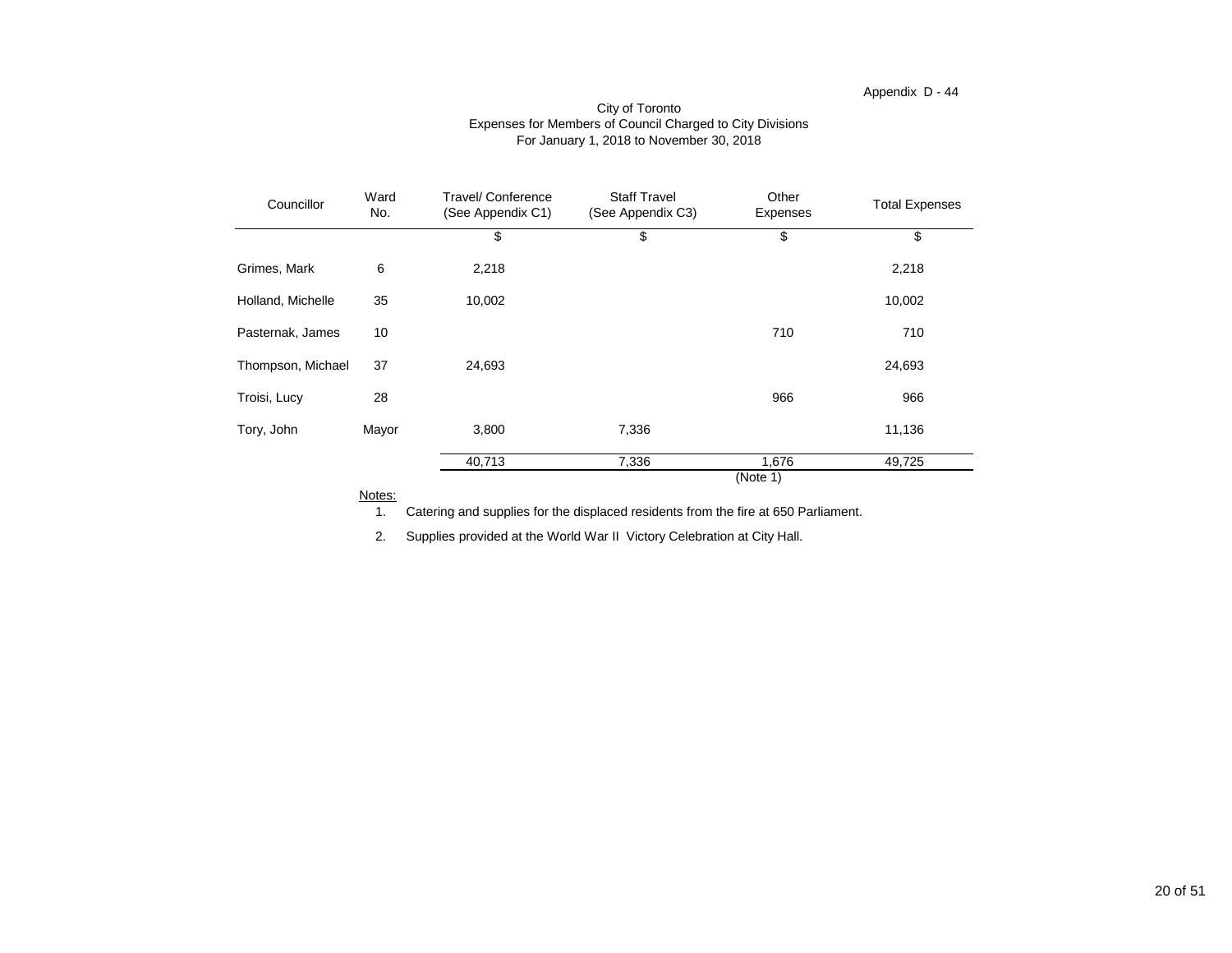| <sup>-</sup> otal<br>ı                                                                        |
|-----------------------------------------------------------------------------------------------|
| Expenses                                                                                      |
| \$                                                                                            |
| 82<br>3,243<br>410<br>269<br>264<br>595<br>357<br>105,629<br>43<br>603<br>555<br>231          |
| 151<br>347<br>182<br>1,031<br>540<br>326<br>800<br>510<br>356<br>1,806                        |
| 286<br>155<br>65<br>30<br>590<br>1,077<br>23<br>808<br>716<br>114<br>843<br>119<br>434<br>148 |
| 229                                                                                           |

| Councillor                         |              | Ward<br>No.    | Remuneration | Kilometrage | Travel/Conference<br>(See Appendix<br>C <sub>1</sub> | Other   | Total<br>Expenses |
|------------------------------------|--------------|----------------|--------------|-------------|------------------------------------------------------|---------|-------------------|
|                                    |              |                | \$           | \$          | \$                                                   | \$      | \$                |
| Ainslie, Paul                      | (Notes 3, 5) | 43             | waived       | waived      |                                                      | 82      | 82                |
| Augimeri, Maria                    | (Notes 2, 5) | 9              | 4,851        | 745         | 2,125                                                | 373     | 3,243             |
| Bailão, Ana                        |              | 18             |              |             |                                                      | 410     | 410               |
| Burnside, Jon                      |              | 26             |              |             |                                                      | 269     | 269               |
| Campbell, John                     |              | 4              |              |             |                                                      | 264     | 264               |
| Carmichael Greb, Christin          |              | 16             |              |             |                                                      | 595     | 595               |
| Carroll, Shelley                   |              | 17             |              |             |                                                      | 357     | 357               |
| Colle, Josh                        |              | 15             |              |             | 5,344                                                | 100,285 | 105,629           |
| Crawford, Gary                     |              | 36             |              |             |                                                      | 43      | 43                |
| Cressy, Joe                        |              | 20             |              |             |                                                      | 603     | 603               |
| Crisanti, Vincent                  | (Note 5)     |                | 1,776        | 550         |                                                      | 5       | 555               |
| Davis, Janet                       |              | 31             |              |             |                                                      | 231     | 231               |
| De Baeremaeker, Glenn (Notes 3, 5) |              | 38             | waived       | waived      |                                                      |         |                   |
| Di Ciano, Justin                   |              | 5              |              |             |                                                      | 151     | 151               |
| Di Giorgio, Frank                  |              | 12             |              |             |                                                      | 347     | 347               |
| Doucette, Sarah                    |              | 13             |              |             |                                                      | 182     | 182               |
| Filion, John                       |              | 23             |              |             |                                                      | 1,031   | 1,031             |
| Fletcher, Paula                    | (Notes 3, 5) | 30             | waived       | waived      |                                                      | 540     | 540               |
| Ford, Michael                      | (Note 5)     | 2              | 433          | 138         |                                                      | 188     | 326               |
| Fragedakis, Mary                   |              | 29             |              |             |                                                      | 800     | 800               |
| Grimes, Mark                       |              | 6              |              |             | 250                                                  | 260     | 510               |
| Hart, Jim                          |              | 44             |              |             | 356                                                  |         | 356               |
| Holland, Michelle                  |              | 35             |              |             |                                                      | 1,806   | 1,806             |
| Karygiannis, Jim                   | (Notes 4, 5) | 39             | waived       | 193         |                                                      | 93      | 286               |
| Kelly, Norm                        |              | 40             |              |             |                                                      | 155     | 155               |
| Layton, Mike                       |              | 19             |              |             |                                                      | 65      | 65                |
| Lee, Chin                          |              | 41             |              |             |                                                      | 30      | 30                |
| Mammoliti, Giorgio                 | (Notes 5)    | $\overline{7}$ | 260          | 83          |                                                      | 507     | 590               |
| Matlow, Josh                       |              | 22             |              |             |                                                      | 1,077   | 1,077             |
| Megardichian, Migan                |              | 41             |              |             |                                                      | 23      | 23                |
| Mihevc, Joe                        |              | 21             |              |             |                                                      | 808     | 808               |
| Minnan-Wong, Denzil                |              | 34             |              |             |                                                      | 716     | 716               |
| Nunziata, Frances                  |              | 11             |              |             |                                                      | 114     | 114               |
| Palacio, Cesar                     |              | 17             |              |             |                                                      | 843     | 843               |
| Pasternak, James                   |              | 10             |              |             |                                                      | 119     | 119               |
| Perruzza, Anthony                  | (Notes 5)    | 8              | 1,689        | 323         |                                                      | 111     | 434               |
| Robinson, Jaye                     |              | 25             |              |             |                                                      | 148     | 148               |
| Shan, Neethan                      |              | 42             |              |             |                                                      | 229     | 229               |

City of Toronto Remuneration and Expenses of Members of Council Paid by Agencies, Corporations and Other Bodies For January 1, 2018 to November 30, 2018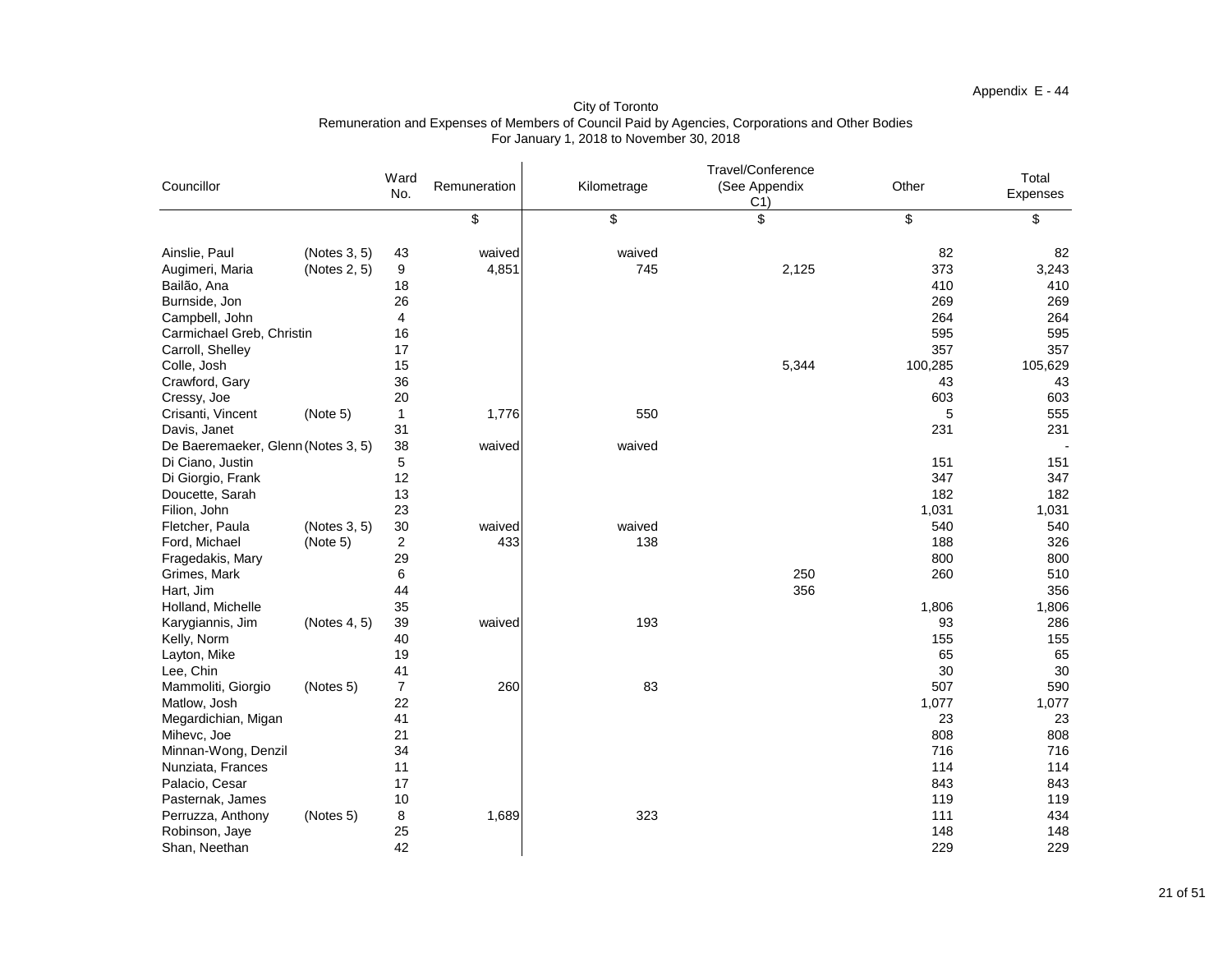| Total<br>Expenses |  |
|-------------------|--|
| \$                |  |
| 616               |  |
| 542               |  |
| 502               |  |
| 201               |  |
| 782               |  |
| 126,610           |  |

# Appendix E - 44

#### City of Toronto Remuneration and Expenses of Members of Council Paid by Agencies, Corporations and Other Bodies For January 1, 2018 to November 30, 2018

| Councillor        | Ward<br>No. | Remuneration | Kilometrage | Travel/Conference<br>(See Appendix<br>C <sub>1</sub> | Other       | Total<br>Expenses |
|-------------------|-------------|--------------|-------------|------------------------------------------------------|-------------|-------------------|
|                   |             |              |             |                                                      |             |                   |
| Shiner, David     | 24          |              |             |                                                      | 616         | 616               |
| Thompson, Michael | 37          |              |             |                                                      | 542         | 542               |
| Troisi, Lucy      | 28          |              |             |                                                      | 502         | 502               |
| Tsao, Jonathan    | 33          |              |             |                                                      | 201         | 201               |
| Wong-Tam, Kristyn | 27          |              |             |                                                      | 782         | 782               |
|                   |             | 9,009        | 2,032       | 8,075                                                | 116,503     | 126,610           |
|                   |             | (Note        |             |                                                      | (Note 6, 7) |                   |

#### Notes:

- 1. The remuneration was paid by the following organizations:
	- Toronto and Region Conservation Authority paid a per diem of \$86.62 per meeting. Total \$9,009
	- Remuneration payment of \$86.62 was reported for J. McKelvie on Appendix E 25
- 2. Region Conservation Authority. Donated per diem remuneration and kilometrage payment entitlements received from the Toronto and
- 3. Waived per diem remuneration and kilometrage payments.
- 4. Waived per diem remuneration.
- 5. City Council, at its meeting on December 4, 5 and 13, 2018, adopted CC1.1 approving the appointments of the current City of Toronto representatives on the Toronto Region Conservation Authority contiunue until successors are appointed.
- 6. The Board of The Board of Directors of the Toront Parking Authority at its meeting on January 29, 2019, directed the President, Toronto Parking Authority, to include the cost of the Toronto Parking Authority Annual parking pass usage for Members of Council as part of the Annual Report of Remuneration and Expenses of Members of Council.
- 7. Other Expenses include:
	- TTC Chair's staff and office expenses of \$100,000 paid by the Toronto Transit Commission.
	- membership fee of \$188.33 paid by Toronto Community Housing Corporation pro-rated at \$15.69 monthly
	- parking expenses paid by Toronto Parking Authority for all Councillors in 2018 totalled \$15,696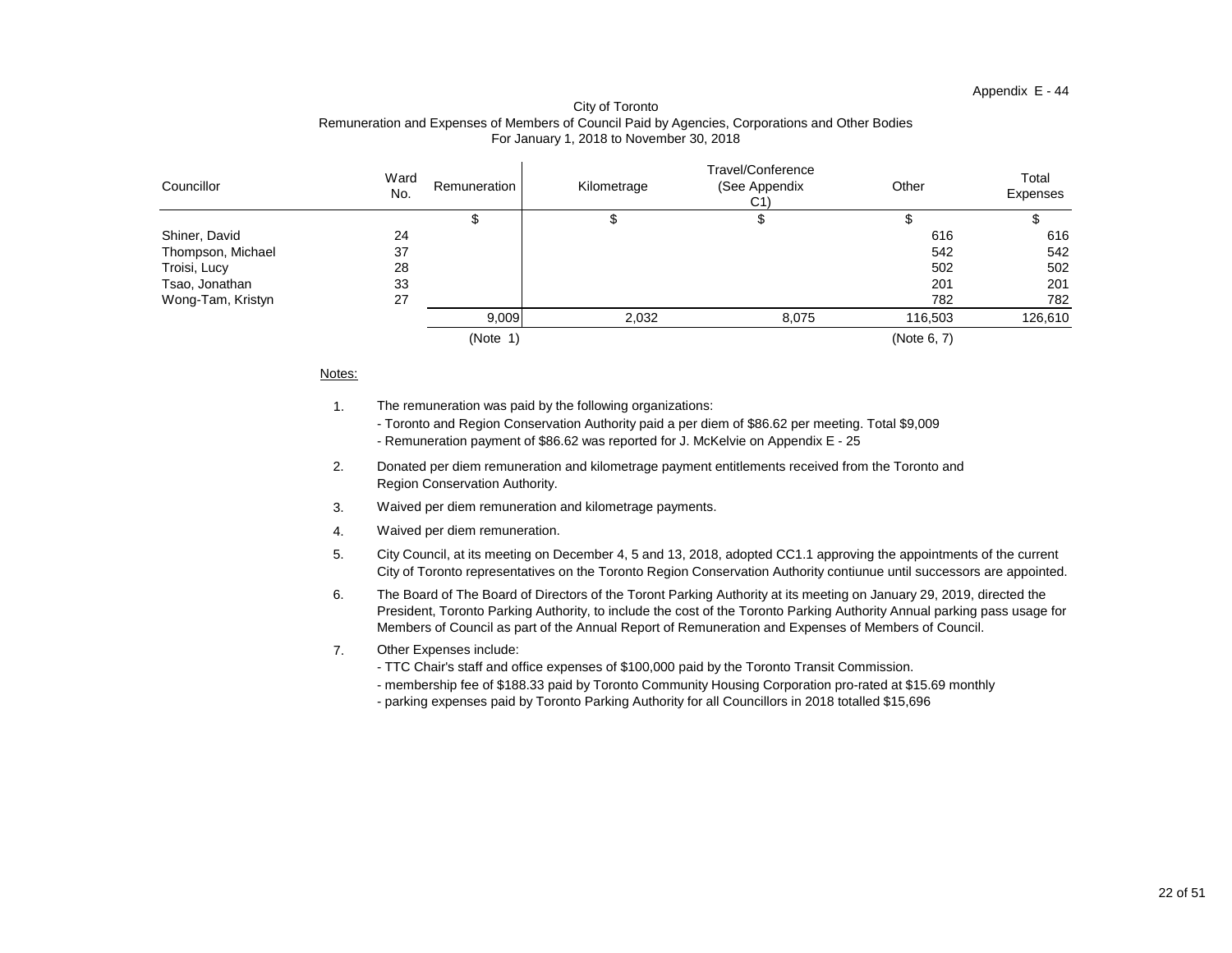|                         | Salaries &<br><b>Benefits</b> | Office<br>I Equipment &<br><b>Supplies</b> | Transportation,<br>Kilometrage &<br>Parking | Communication | Telecom<br><b>Services</b> | <b>Business</b><br>Meeting<br><b>Expenses</b> | Advertising &<br>Promotion | <b>Travel (See</b><br>Appendix C) | Other<br><b>Expenses</b> | Total<br>Office<br>Expenses | Total        |
|-------------------------|-------------------------------|--------------------------------------------|---------------------------------------------|---------------|----------------------------|-----------------------------------------------|----------------------------|-----------------------------------|--------------------------|-----------------------------|--------------|
|                         |                               |                                            |                                             |               |                            |                                               |                            |                                   |                          |                             |              |
| J. Tory, Mayor          | 236,056                       |                                            |                                             |               |                            |                                               |                            | 994                               |                          | 994                         | 237,050      |
| <b>Staff and Office</b> | 1,877,300                     | 4,243                                      | 5,386                                       | 14,405        | 10,142                     | 2,941                                         | 2,065                      | 2,966                             | 112                      | 42,260                      | ∣ 1,919,560, |
| Total                   | 2,113,356                     | 4,243                                      | 5,386                                       | 14,405        | 10,142                     | 2,941                                         | 2,065                      | 3,960                             | 112 <sub>1</sub>         | 43,254                      | 2,156,610    |

#### For the period ending December 31, 2018 Mayor's Office Expenses City of Toronto

#### Notes:

- 1. Mayor Tory has been provided with reports of expenses charged to his Operating Budget and the Council General Budget. The reports were reviewed and approved.
- 2. City Council, as its meeting on July 11, 12 and 13, 2012 adopted EX21.9 'Policy Changes to Facilitate Councillor Operations' approving the following expenses paid from the Council General Expense Budget and Business Travel Budget:

- 1990 - 1990 - 1991 - 1992 - 1993 - 1994 - 1994 - 1994 - 1995 - 1995 - 1995 - 1995 - 1995 - 1995 - 1995 - 199

| Telecom         | <b>Business Travel*</b> |  |
|-----------------|-------------------------|--|
| <b>Expenses</b> |                         |  |
|                 |                         |  |
| 112             | 1.826                   |  |

\*See Appendix C1 for details on Business Travel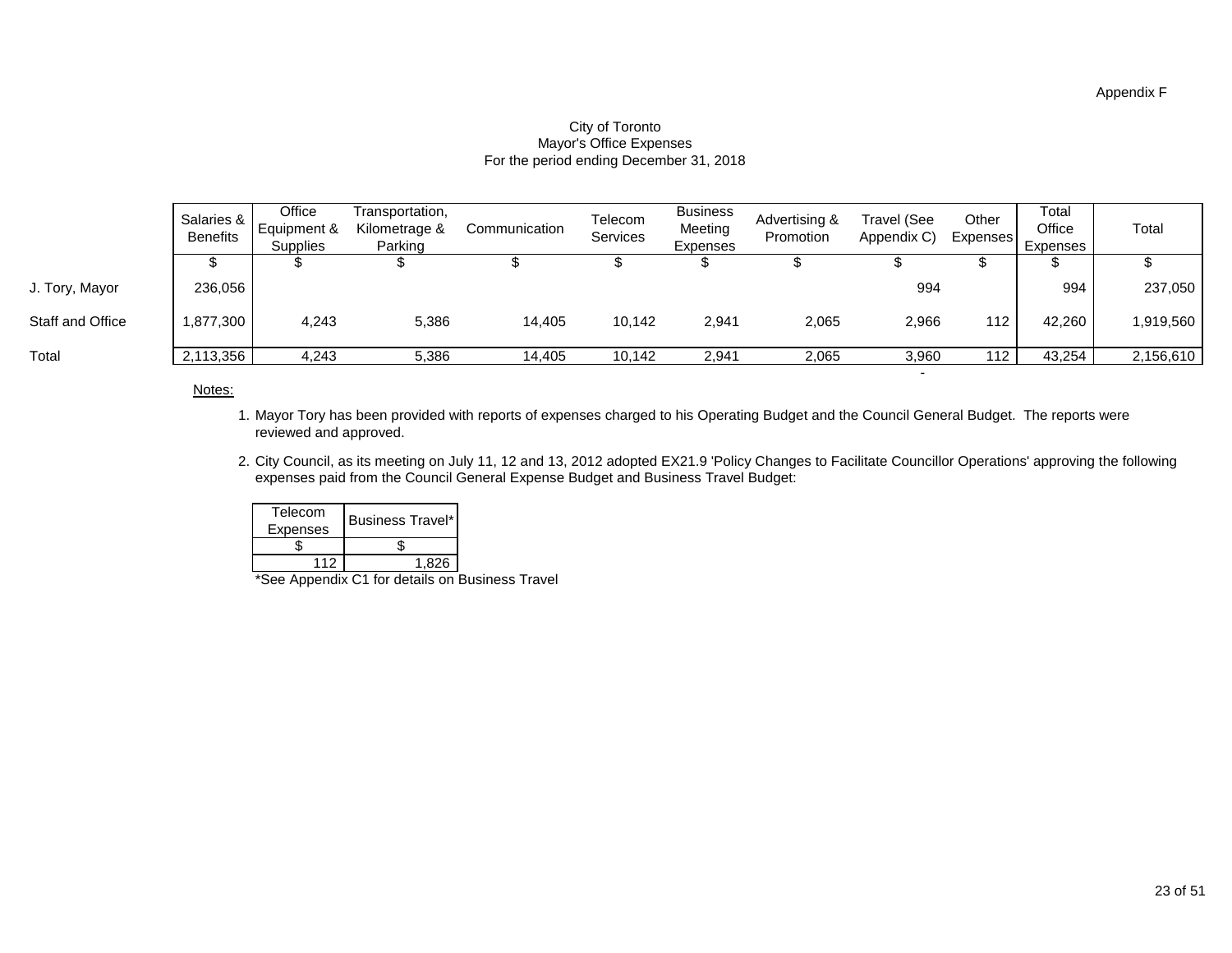# City of Toronto Remuneration and Expenses of Council Appointees to Agencies, Corporations and Other Bodies For the Year ended December 31, 2018

| Agencies, Corporations and Other Bodies   | Remuneration as<br><b>Board Member</b> | Expenses |
|-------------------------------------------|----------------------------------------|----------|
|                                           | $\boldsymbol{\theta}$                  | \$       |
| <b>Arena Boards</b>                       |                                        |          |
| George Bell Arena                         | nil                                    | nil      |
| Larry Grossman Forest Hill Memorial Arena | nil                                    | nil      |
| Leaside Memorial Community Gardens        | nil                                    | nil      |
| McCormick Arena                           | nil                                    | nil      |
| Moss Park Arena                           | nil                                    | nil      |
| North Toronto Memorial Arena              | nil                                    | nil      |
| Ted Reeve Community Arena                 | nil                                    | nil      |
| William H. Bolton Arena                   | nil                                    | nil      |
| Administrative Penalty Tribunal           |                                        |          |
| R. Austin                                 | 13,162                                 | nil      |
| D. Black                                  | 6,817                                  | nil      |
| D. Boudreau                               | 15,784                                 | nil      |
| D. Boyer                                  | 420                                    | nil      |
| C. Daniel                                 | 3,513                                  | nil      |
| S. Driesel                                | 210                                    | nil      |
| J. Foot                                   | 6,660                                  | nil      |
| C. Gaster                                 | 15,470                                 | nil      |
| C. Gural                                  | 2,412                                  | nil      |
| M. Jiwan                                  | 11,694                                 | nil      |
| K. Kelly                                  | 11,956                                 | nil      |
| R. Montgomery                             | 11,747                                 | nil      |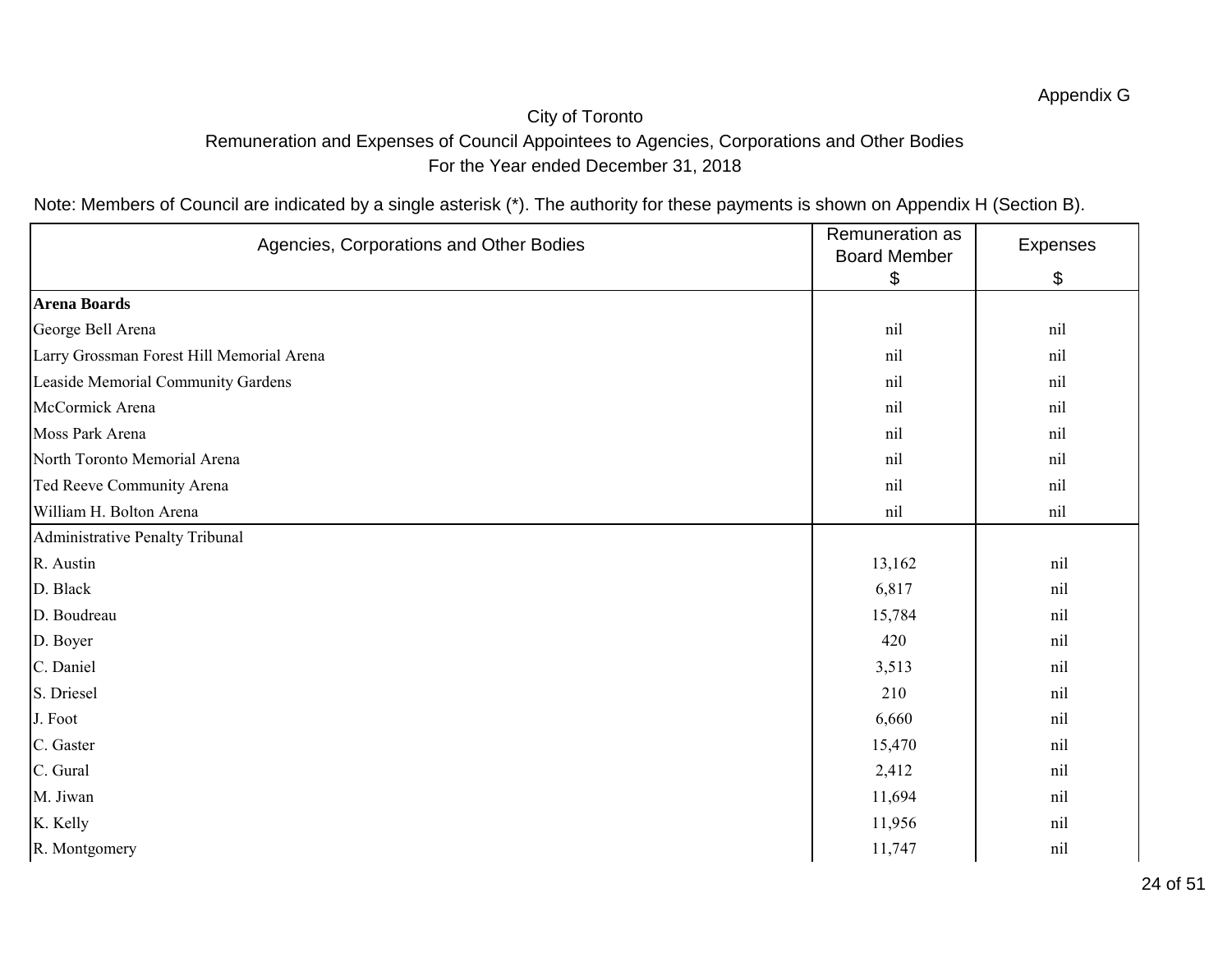# City of Toronto Remuneration and Expenses of Council Appointees to Agencies, Corporations and Other Bodies For the Year ended December 31, 2018

| Agencies, Corporations and Other Bodies               | Remuneration as<br><b>Board Member</b> | Expenses |
|-------------------------------------------------------|----------------------------------------|----------|
|                                                       | \$                                     | \$       |
| N. Mulima                                             | 15,948                                 | nil      |
| J. Ng                                                 | 16,938                                 | nil      |
| S. Pinto                                              | 6,056                                  | nil      |
| A. Radhakant                                          | 13,005                                 | nil      |
| V. Romero                                             | 3,042                                  | nil      |
| V. Scaramuzza                                         | 2,465                                  | nil      |
| F. Sima                                               | 9,282                                  | nil      |
| P. Sommerville                                        | 37,547                                 | nil      |
| <b>B.</b> Sudershen                                   | 2,098                                  | nil      |
| S. Verkerk                                            | 22,922                                 | nil      |
| Alumnae Theatre (70 Berkeley Street Community Centre) | nil                                    | nil      |
| Art Gallery of Ontario                                | nil                                    | nil      |
| Build Toronto/Create TO/Toronto Port Lands Company    |                                        |          |
| J. Bealty                                             | 15,500                                 | nil      |
| R. Carinci                                            | 15,500                                 | nil      |
| D. Chless                                             | 55,500                                 | nil      |
| D. Fotinos                                            | 14,000                                 | nil      |
| S. Levy                                               | 15,000                                 | nil      |
| M. Zajdeman                                           | 15,000                                 | nil      |
| Campbell House (Sir William Campbell Foundation)      | nil                                    | nil      |
| Canadian Film Centre                                  | nil                                    | nil      |
| 192 Carlton Street (Second Mile Club)                 | nil                                    | nil      |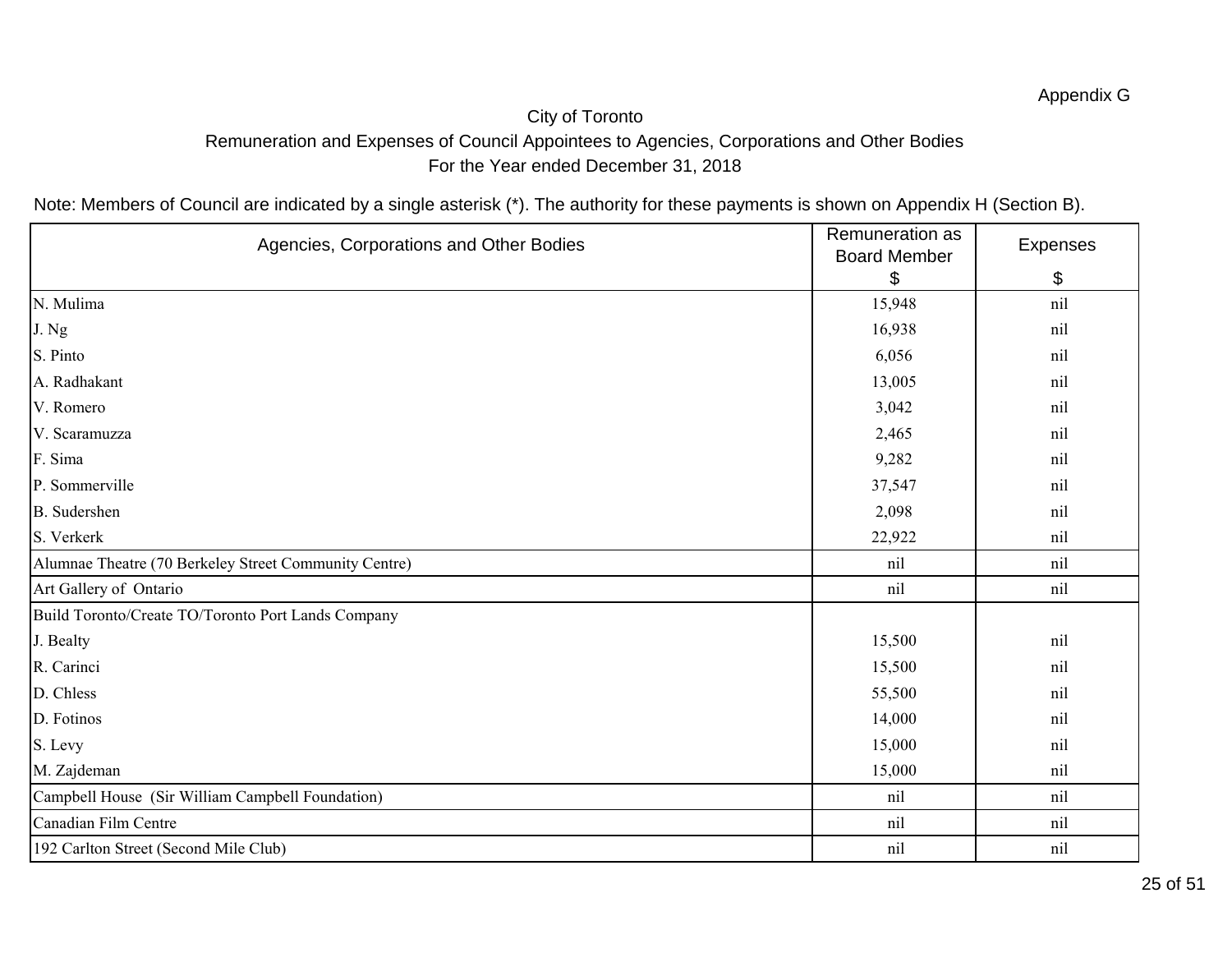# City of Toronto Remuneration and Expenses of Council Appointees to Agencies, Corporations and Other Bodies For the Year ended December 31, 2018

| Agencies, Corporations and Other Bodies                                                     | Remuneration as<br><b>Board Member</b> | Expenses |
|---------------------------------------------------------------------------------------------|----------------------------------------|----------|
|                                                                                             | \$                                     | \$       |
| Casa Loma Corporation                                                                       | nil                                    | nil      |
| Civic Theatres Toronto (Sony Centre for the Performing Arts and Toronto Centre of the Arts) | nil                                    | nil      |
| Committee of Adjustment                                                                     |                                        |          |
| Etobicoke/York                                                                              |                                        |          |
| M. Clark                                                                                    | 700                                    | nil      |
| D. Colbourne                                                                                | 6,300                                  | 321      |
| D. Graham                                                                                   | 2,100                                  | 307      |
| D. Gulli                                                                                    | 6,650                                  | 534      |
| J. Hayes                                                                                    | 350                                    | nil      |
| H. Kabir                                                                                    | 350                                    | nil      |
| M. McIver                                                                                   | 2,800                                  | nil      |
| E. Shepherd                                                                                 | 5,250                                  | 1,702    |
| A. Smithies                                                                                 | 8,617                                  | 2,161    |
| North York                                                                                  |                                        |          |
| N. Atarodi                                                                                  | 5,767                                  | nil      |
| D. Graham                                                                                   | 5,250                                  | 995      |
| D. Gulli                                                                                    | 2,100                                  | 158      |
| I. Lallouz                                                                                  | 3,467                                  | 1,004    |
| D. Lett                                                                                     | 2,883                                  | 90       |
| B. Levy                                                                                     | 2,800                                  | 38       |
| W. McEachern                                                                                | 2,800                                  | 149      |
| <b>B.</b> Mullock                                                                           | 5,333                                  | nil      |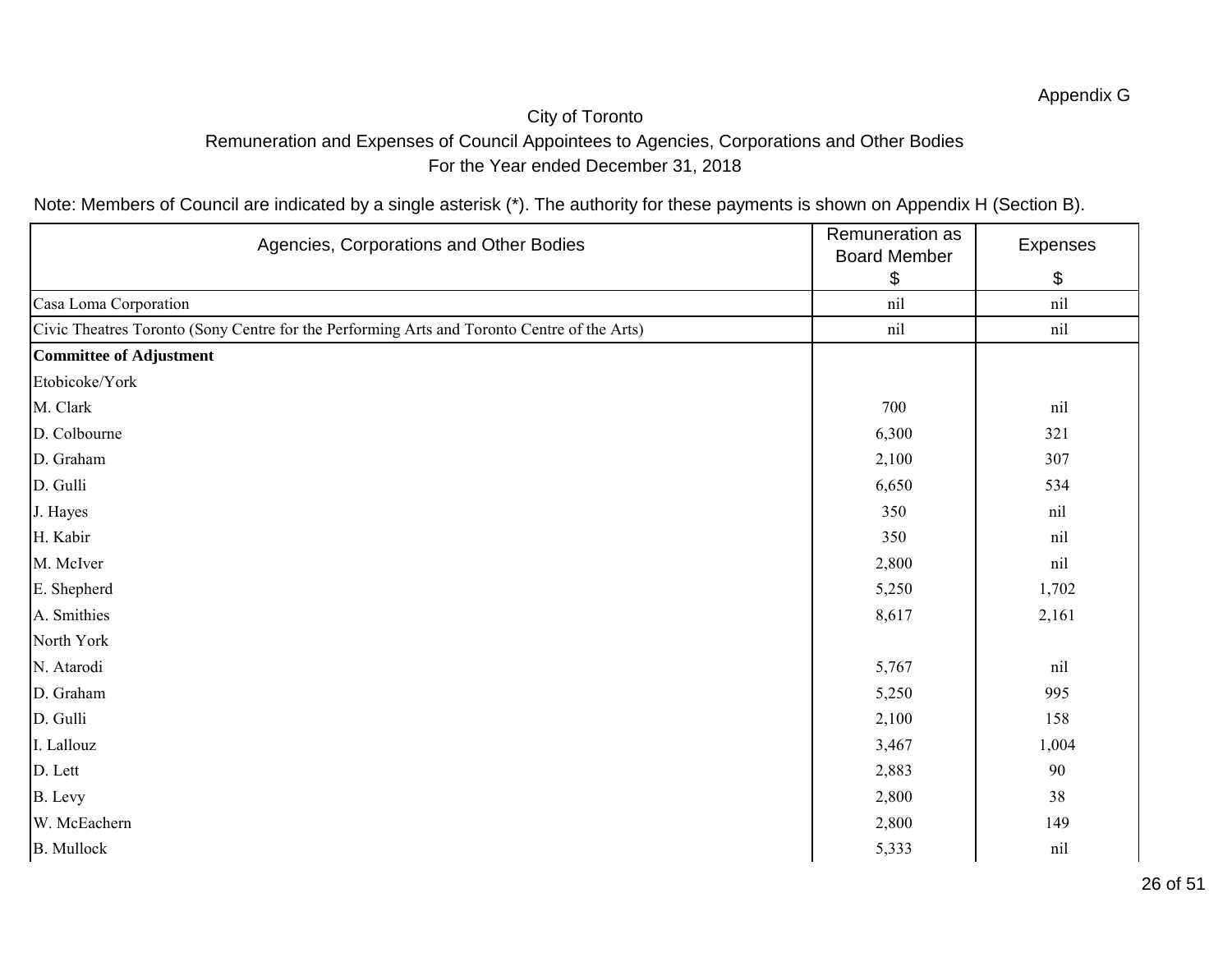# City of Toronto Remuneration and Expenses of Council Appointees to Agencies, Corporations and Other Bodies For the Year ended December 31, 2018

| Agencies, Corporations and Other Bodies | Remuneration as<br><b>Board Member</b> | Expenses |
|-----------------------------------------|----------------------------------------|----------|
|                                         | \$                                     | \$       |
| R. Ross                                 | 6,167                                  | 1,635    |
| N. Sankar                               | 4,283                                  | 1,038    |
| G. Tonon                                | 4,200                                  | 81       |
| Scarborough                             |                                        |          |
| E. Gajraj                               | 4,200                                  | nil      |
| H. Kabir                                | 4,627                                  | nil      |
| S. Karmali                              | 3,731                                  | nil      |
| D. Peacock                              | 2,988                                  | 1,089    |
| N. Salamon                              | 4,354                                  | nil      |
| Toronto and East York                   |                                        |          |
| A. Bednar                               | 3,850                                  | nil      |
| E. Carlson                              | 5,767                                  | nil      |
| M. Clark                                | 4,786                                  | 307      |
| D. Granatstein                          | 6,714                                  | 506      |
| J. Hayes                                | 5,600                                  | 486      |
| C. Knipfel                              | 6,300                                  | 356      |
| N. Ooman                                | 6,425                                  | 605      |
| E. Modlinska                            | 5,875                                  | 302      |
| W. Russell                              | 4,200                                  | 400      |
| A. Smithies                             | 350                                    | 89       |
| L. Valentini                            | 4,200                                  | 69       |
| Committee of Revision                   | nil                                    | nil      |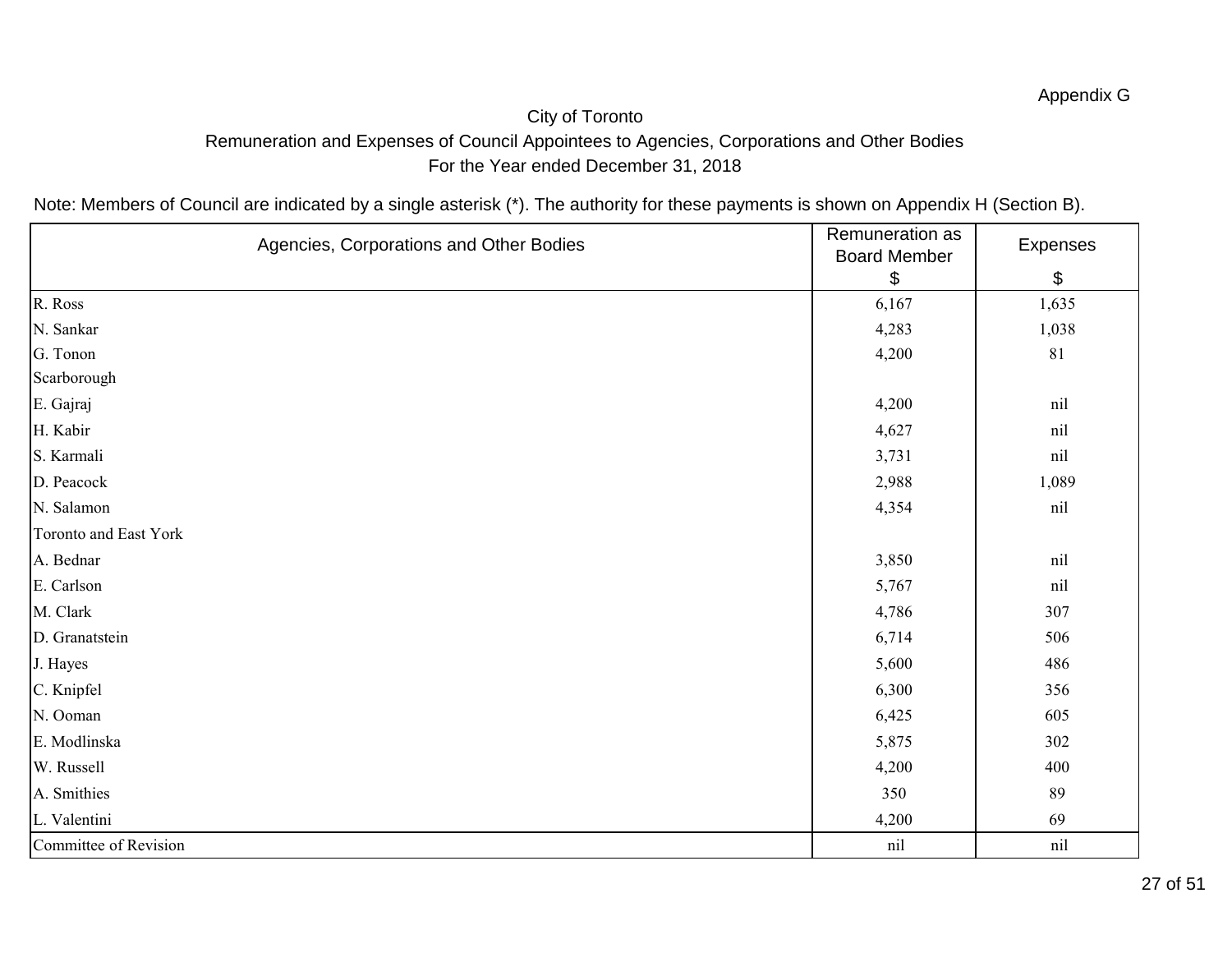# City of Toronto Remuneration and Expenses of Council Appointees to Agencies, Corporations and Other Bodies For the Year ended December 31, 2018

| Agencies, Corporations and Other Bodies | Remuneration as<br><b>Board Member</b> | Expenses |
|-----------------------------------------|----------------------------------------|----------|
|                                         | \$                                     | \$       |
| Community Centres (AOCC)                |                                        |          |
| Applegrove Community Complex            | nil                                    | nil      |
| Cecil Community Centre                  | nil                                    | nil      |
| Central Eglinton Community Centre       | nil                                    | nil      |
| 519 Church Street Community Centre      | nil                                    | nil      |
| Community Centre 55                     | nil                                    | nil      |
| Eastview Neighbourhood Community Centre | nil                                    | nil      |
| Ralph Thornton Community Centre         |                                        |          |
| M. Lorius                               | nil                                    | 198      |
| S. Ho                                   | nil                                    | 57       |
| Scadding Court Community Centre         | nil                                    | nil      |
| Swansea Town Hall Community Centre      | nil                                    | nil      |
| Waterfront Neighbourhood Centre         | nil                                    | nil      |
| Compliance Audit Committee              | nil                                    | nil      |
| Crescent Town Club Inc.                 |                                        |          |
| J. Davis                                | nil                                    | nil      |
| K. Priestman                            | 400                                    | nil      |
| Design Exchange                         | nil                                    | nil      |
| <b>Examination Board</b>                |                                        |          |
| A. Boyko                                | 4,425                                  | nil      |
| J. W. Cardwell                          | 3,935                                  | nil      |
| P. Kiernan                              | 4,425                                  | nil      |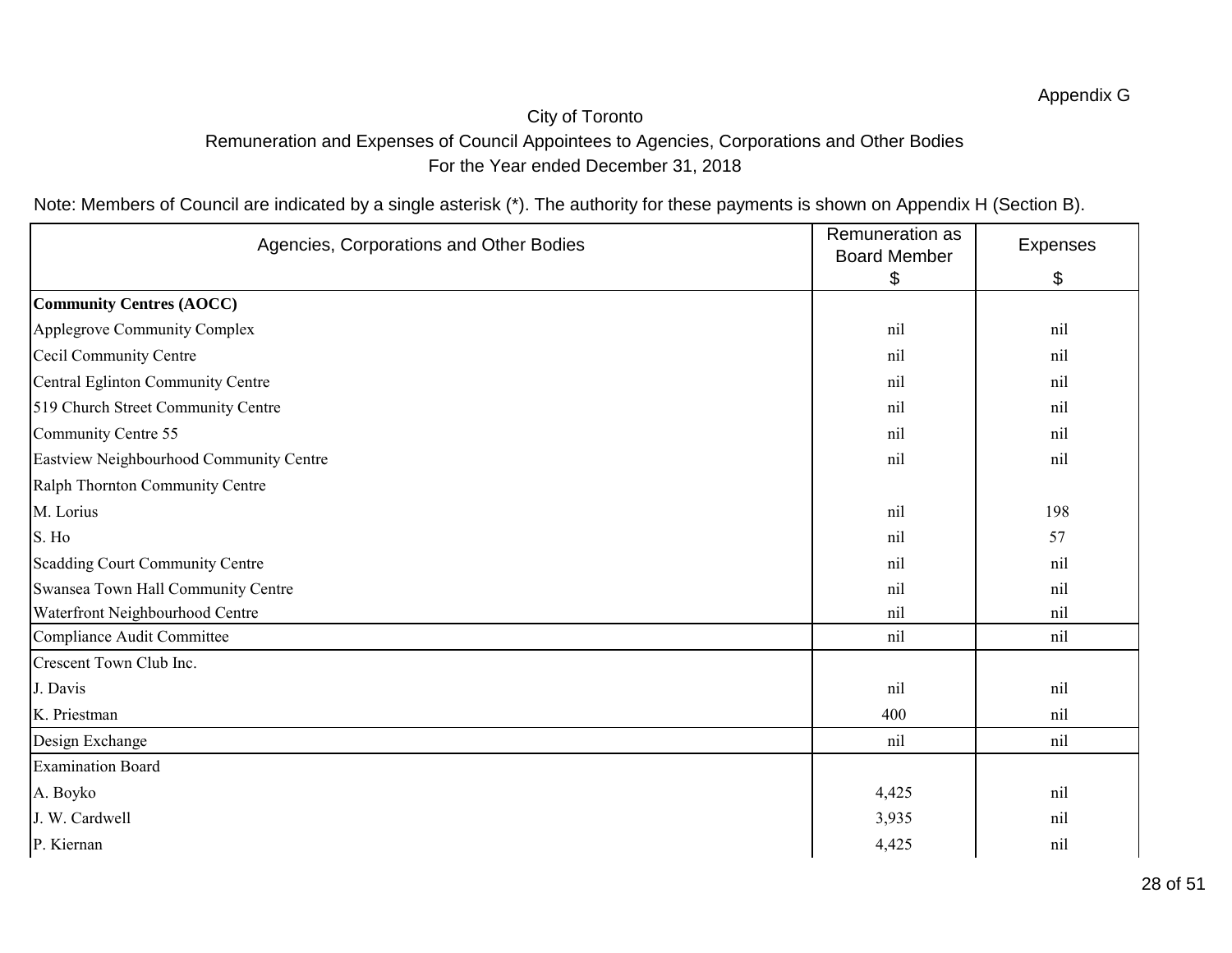# City of Toronto Remuneration and Expenses of Council Appointees to Agencies, Corporations and Other Bodies For the Year ended December 31, 2018

| Agencies, Corporations and Other Bodies                                             | Remuneration as<br><b>Board Member</b> | <b>Expenses</b> |
|-------------------------------------------------------------------------------------|----------------------------------------|-----------------|
|                                                                                     | \$                                     | \$              |
| F. J O'Reilly                                                                       | 3,443                                  | nil             |
| D. Todd                                                                             | 253                                    | nil             |
| C. Wright                                                                           | 4,545                                  | nil             |
| <b>Exhibition Place</b>                                                             |                                        |                 |
| Canadian National Exhibition Association, Board of Directors                        | nil                                    | nil             |
| Canadian National Exhibition Association, Municipal Section                         | nil                                    | nil             |
| Exhibition Place, Board of Governors                                                |                                        |                 |
| *M. Grimes                                                                          | nil                                    | 337             |
| Federation of Canadian Municipalities                                               | nil                                    | nil             |
| Golden Horseshoe Food and Farming Alliance                                          | nil                                    | nil             |
| Good Neighbour's Club/Haven Toronto                                                 | nil                                    | nil             |
| Greater Toronto Airports Authority                                                  |                                        |                 |
| W. D. Wilson                                                                        | 180,000                                | 20,551          |
| Greater Toronto Airports Authority Community Environment & Noise Advisory Committee | nil                                    | nil             |
| Greater Toronto Airports Authority Consultative Committee                           | nil                                    | nil             |
| GTA Region Investment Attraction                                                    | nil                                    | nil             |
| Guild Renaissance Group                                                             | nil                                    | nil             |
| Harbourfront Centre Board of Directors                                              | nil                                    | nil             |
| Heritage Toronto                                                                    | nil                                    | nil             |
| Hockey Hall of Fame                                                                 | nil                                    | nil             |
| Homes First Society                                                                 | nil                                    | nil             |
| Housing Services Corporation                                                        | nil                                    | nil             |
| Invest Toronto                                                                      | nil                                    | nil             |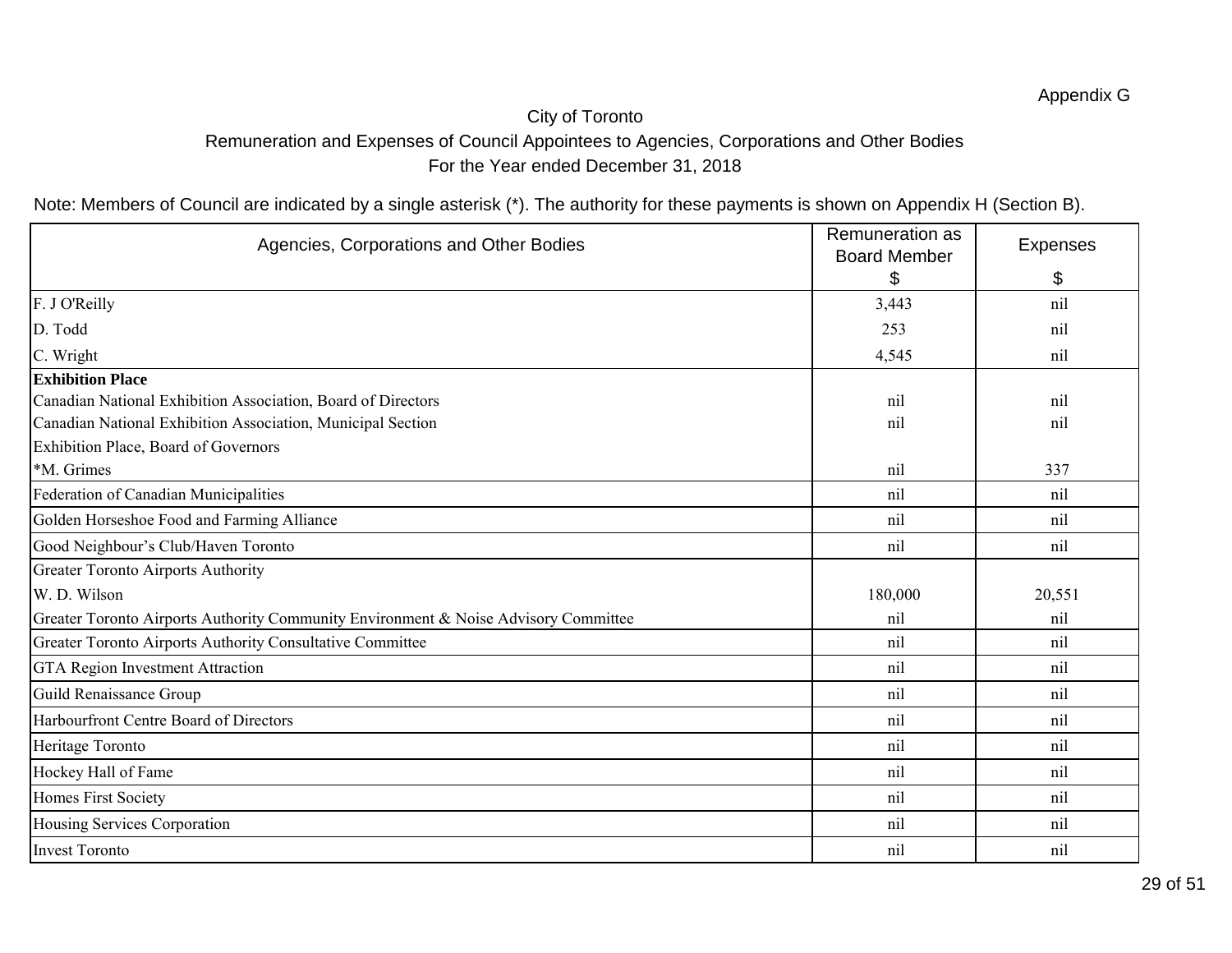# City of Toronto Remuneration and Expenses of Council Appointees to Agencies, Corporations and Other Bodies For the Year ended December 31, 2018

| Agencies, Corporations and Other Bodies                 | Remuneration as<br><b>Board Member</b> | Expenses |
|---------------------------------------------------------|----------------------------------------|----------|
|                                                         | \$                                     | \$       |
| Lakeshore Arena Corporation                             | nil                                    | nil      |
| Local Appeal Body Nominating Panel                      |                                        |          |
| D. P. Emond                                             | 1,000                                  | nil      |
| L. Ma                                                   | 500                                    | nil      |
| P. Robinson                                             | 1,000                                  | nil      |
| Metropolitan Toronto Convention Centre                  |                                        |          |
| J. Belanger                                             | 375                                    | nil      |
| H. Reisman                                              | 1,625                                  | nil      |
| S. Smith                                                | 1,625                                  | nil      |
| <b>Pension Plans</b>                                    |                                        |          |
| City of York Employee Pension Plan                      | nil                                    | nil      |
| Metropolitan Toronto Pension Plan                       |                                        |          |
| M. Beswick                                              | 7,500                                  | 79       |
| Metropolitan Toronto Police Benefit Fund                |                                        |          |
| M. Beswick                                              | 7,500                                  | 79       |
| Toronto Civic Employees' Pension & Benefit Fund         |                                        |          |
| G. Clarkson                                             | 7,500                                  | nil      |
| Toronto Fire Department Superannuation and Benefit Fund |                                        |          |
| G. Clarkson                                             | 7,500                                  | nil      |
| PortsToronto (Toronto Port Authority)                   |                                        |          |
| A. Walton                                               | 26,525                                 | nil      |
| Property Standards/Fence Viewers Committee              |                                        |          |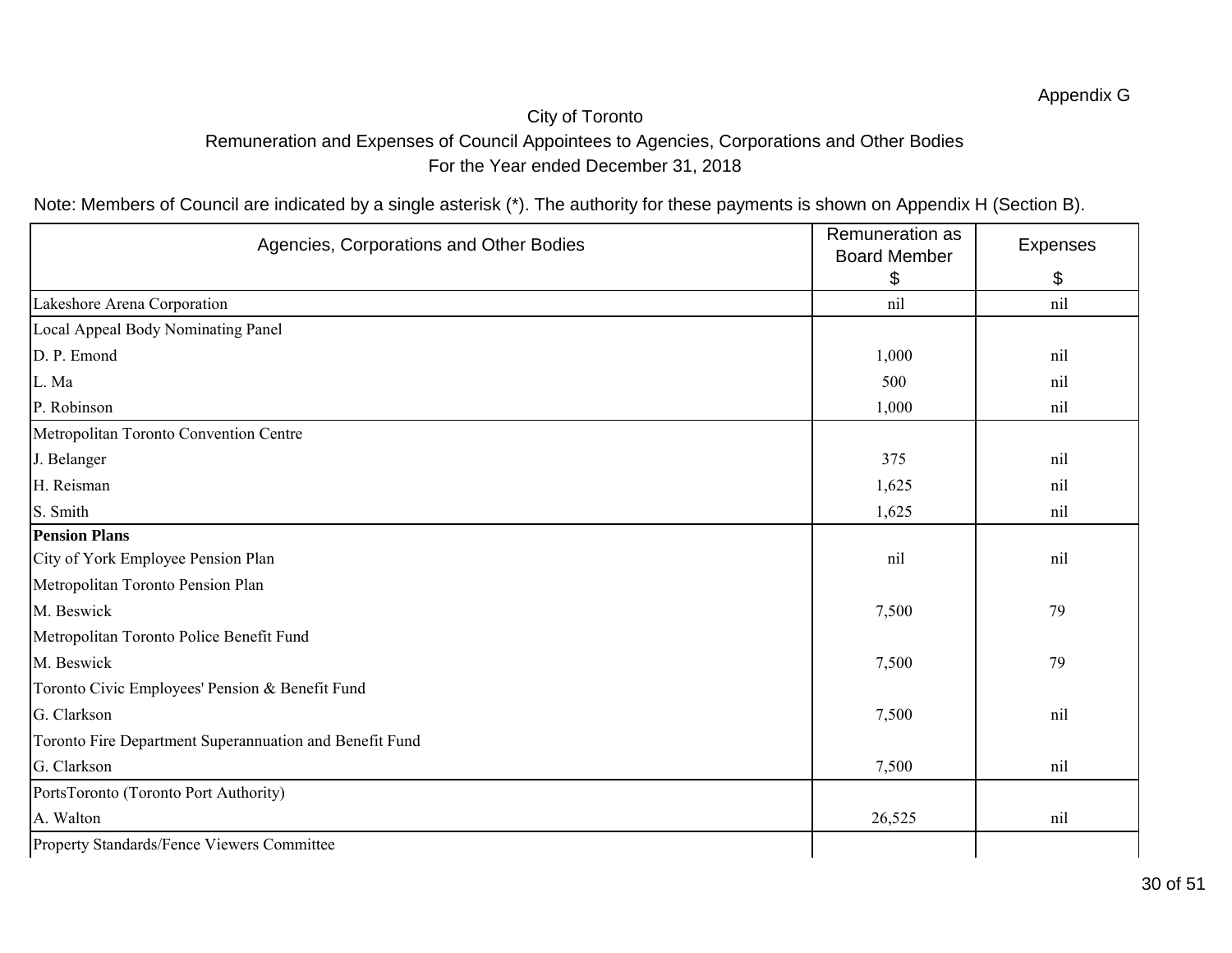# City of Toronto Remuneration and Expenses of Council Appointees to Agencies, Corporations and Other Bodies For the Year ended December 31, 2018

| Agencies, Corporations and Other Bodies    | Remuneration as<br><b>Board Member</b> | Expenses |
|--------------------------------------------|----------------------------------------|----------|
|                                            | $\boldsymbol{\$}$                      | \$       |
| S. Beckford                                | 675                                    | nil      |
| C. Cottle                                  | 625                                    | nil      |
| W. Dalton                                  | 625                                    | nil      |
| L. Dang                                    | 750                                    | nil      |
| D. Di Serio                                | 1,250                                  | nil      |
| D. Fancher                                 | 1,000                                  | nil      |
| R. Hedley                                  | 875                                    | nil      |
| V. Indrasigamany                           | 750                                    | nil      |
| T. Izzard                                  | 750                                    | nil      |
| R. Jennings                                | 1,250                                  | nil      |
| N. Junaid                                  | 1,125                                  | nil      |
| L. Mallia                                  | 625                                    | nil      |
| N. Raj                                     | 1,250                                  | nil      |
| M. Sullivan                                | 625                                    | nil      |
| F. Weinstock                               | 500                                    | nil      |
| Rooming House Hearing Committee            |                                        |          |
| Y. Chan                                    | 1,150                                  | nil      |
| L. Cole                                    | 460                                    | nil      |
| Ryerson Centre                             | nil                                    | nil      |
| Salvation Army Toronto Grace Health Centre | nil                                    | nil      |
| Scarborough Arts Council                   | nil                                    | nil      |
| Sign Variance Committee                    |                                        |          |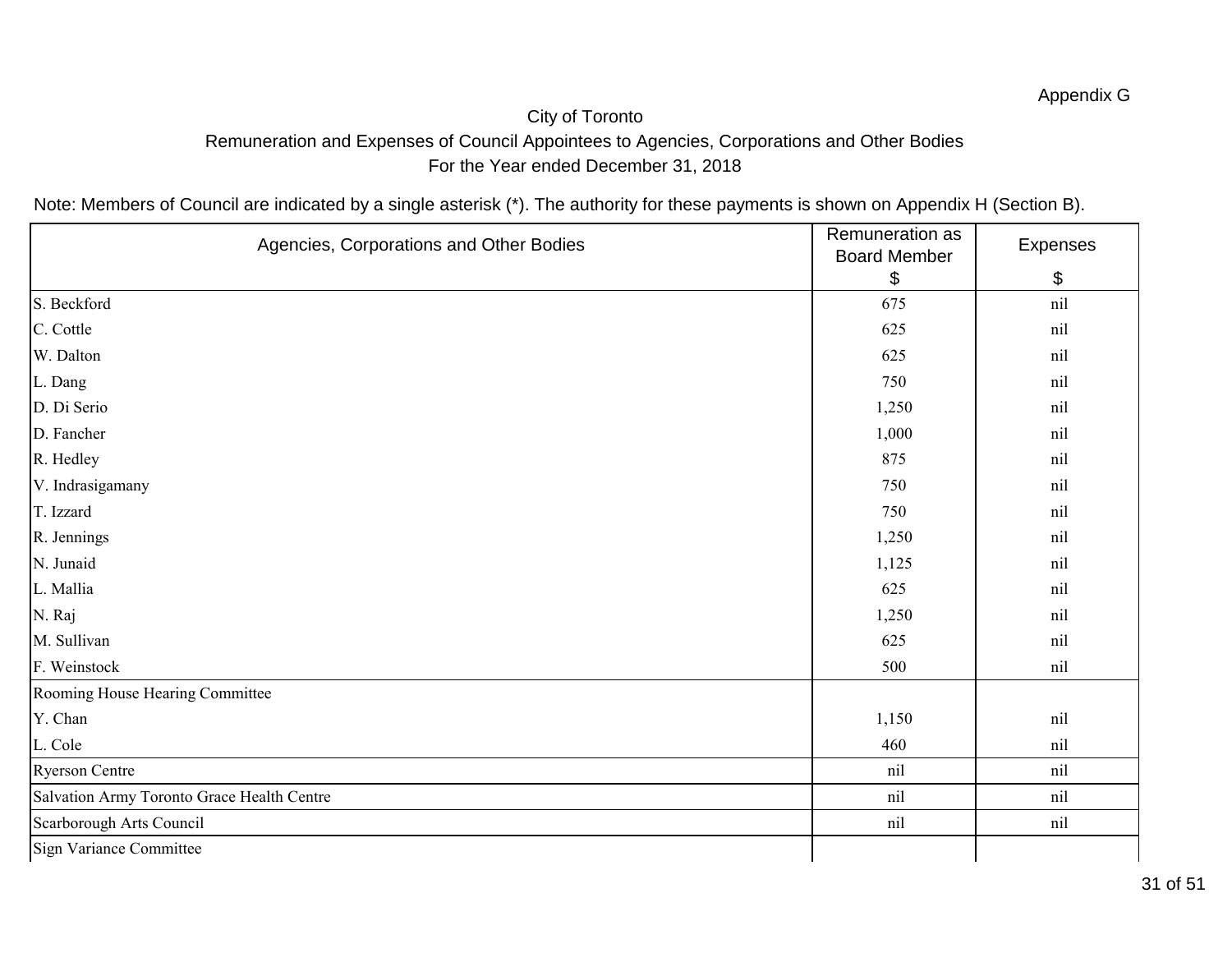# City of Toronto Remuneration and Expenses of Council Appointees to Agencies, Corporations and Other Bodies For the Year ended December 31, 2018

| Agencies, Corporations and Other Bodies | Remuneration as<br><b>Board Member</b> | Expenses |
|-----------------------------------------|----------------------------------------|----------|
|                                         | \$                                     | \$       |
| R. Bharati                              | 2,000                                  | 94       |
| I. Buncel                               | 2,000                                  | nil      |
| T. Hamilton                             | 1,000                                  | 281      |
| <b>B.</b> Huskins                       | 2,000                                  | nil      |
| N. Waterman                             | 2,000                                  | 375      |
| Thistletown Multi-Service Centre        | nil                                    | nil      |
| Toronto Arts Council                    | nil                                    | nil      |
| Toronto Artscape Inc.                   | nil                                    | nil      |
| Toronto Atmospheric Fund                | nil                                    | nil      |
| Toronto Board of Health                 |                                        |          |
| S. Berry                                | 1,000                                  | nil      |
| A. Bowry                                | 875                                    | nil      |
| C. Glover                               | 875                                    | nil      |
| A. Jonsson                              | 1,375                                  | nil      |
| E. Levi                                 | 250                                    | nil      |
| P. Nagpal                               | 1,375                                  | nil      |
| P. Wong                                 | 875                                    | nil      |
| Toronto Community Housing Corporation   |                                        |          |
| *A. Bailao                              | nil                                    | 183      |
| R. Carlo                                | 3,831                                  | 104      |
| *J. Cressy                              | nil                                    | 174      |
| A. Coombs                               | 3,125                                  | 115      |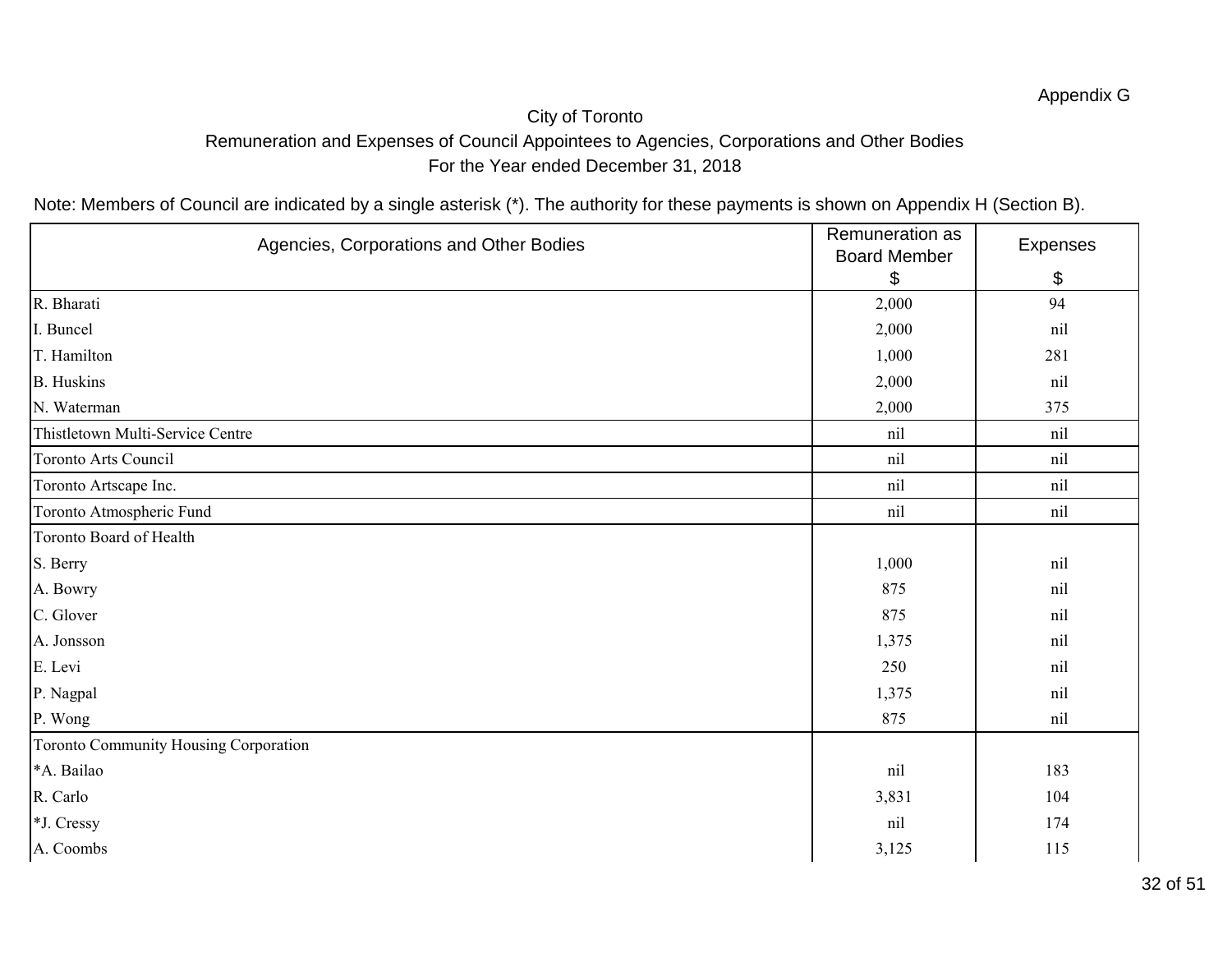# City of Toronto Remuneration and Expenses of Council Appointees to Agencies, Corporations and Other Bodies For the Year ended December 31, 2018

| Agencies, Corporations and Other Bodies | Remuneration as<br><b>Board Member</b> | Expenses |
|-----------------------------------------|----------------------------------------|----------|
|                                         | \$                                     | \$       |
| *F. Di Giorgio                          | nil                                    | 174      |
| D. Douglas                              | 4,750                                  | 115      |
| U. Farah                                | 6,250                                  | 115      |
| *P. Fletcher                            | nil                                    | 14       |
| *M. Ford                                | nil                                    | 188      |
| V. Gasparro                             | 5,331                                  | 46       |
| L. Jackson                              | 10,000                                 | 188      |
| W. Kelley                               | 6,250                                  | 115      |
| J. Kennedy                              | 3,996                                  | 74       |
| C. Lynch                                | 10,000                                 | 250      |
| K. Marshman                             | 20,000                                 | 188      |
| N. Macrae                               | 5,750                                  | 115      |
| <b>B.</b> Smith                         | 6,250                                  | 725      |
| P. Taylor                               | 5,996                                  | 74       |
| C. Wilkinson                            | 6,996                                  | 74       |
| Toronto Film Board                      | nil                                    | nil      |
| Toronto Hydro Corporation               |                                        |          |
| B. Chu                                  | 26,500                                 | nil      |
| T. Kronis                               | 26,500                                 | nil      |
| J. Lam                                  | 26,500                                 | nil      |
| M. Nobrega                              | 27,500                                 | nil      |
| D. McFadden                             | 75,000                                 | 335      |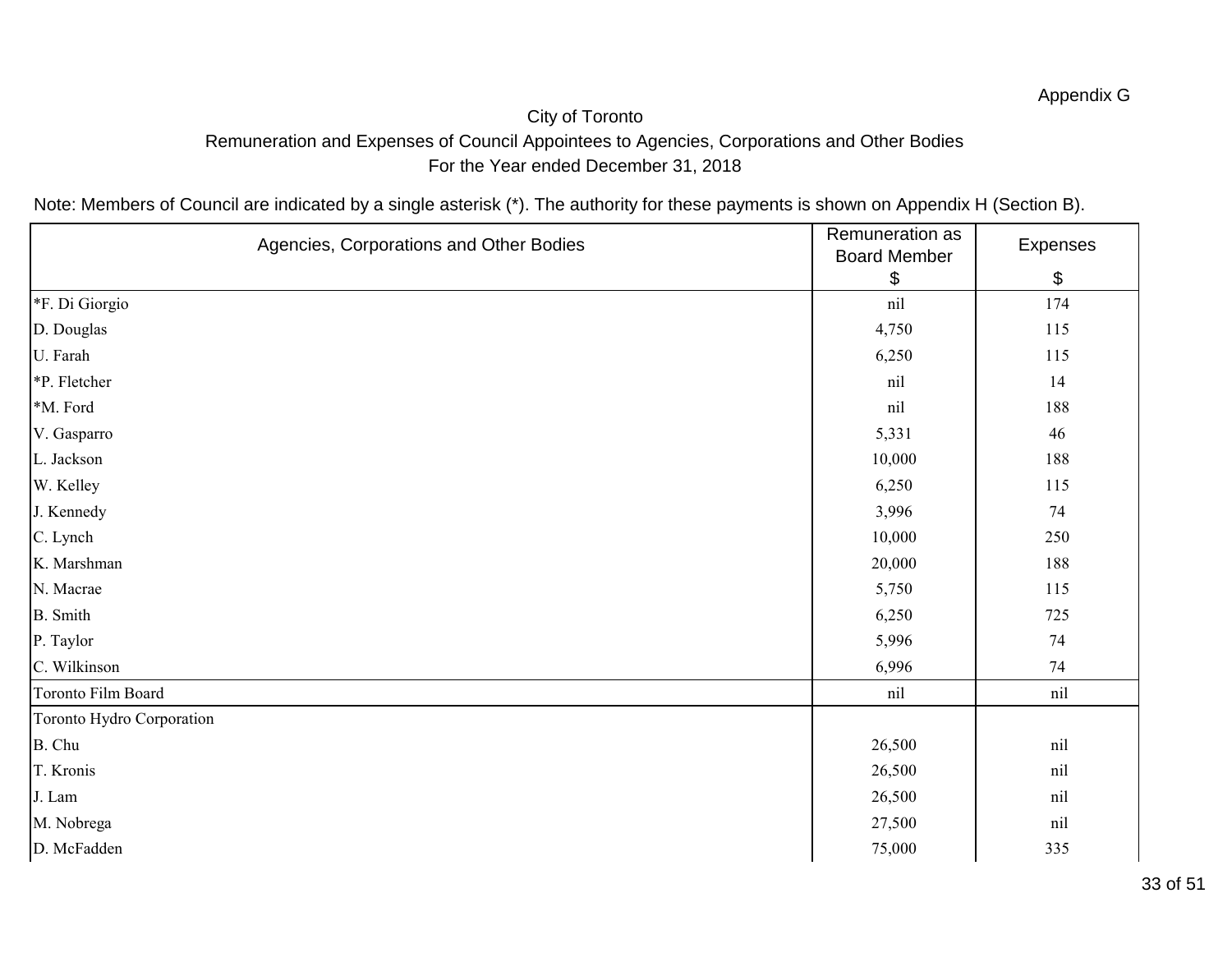# City of Toronto Remuneration and Expenses of Council Appointees to Agencies, Corporations and Other Bodies For the Year ended December 31, 2018

| Agencies, Corporations and Other Bodies | Remuneration as<br><b>Board Member</b> | Expenses |
|-----------------------------------------|----------------------------------------|----------|
|                                         | \$                                     | \$       |
| M.E. Richardson                         | 22,500                                 | 84       |
| H. Wetston                              | 21,500                                 | nil      |
| H. Zordel                               | 26,500                                 | nil      |
| <b>Toronto Investment Board</b>         | nil                                    | nil      |
| Toronto Licensing Tribunal              |                                        |          |
| A. Alibhai                              | 7,400                                  | 398      |
| A. Bakshi                               | 4,350                                  | 283      |
| M. Calderwood                           | 9,100                                  | 468      |
| K. Cooper                               | 6,050                                  | nil      |
| M. Laverty                              | 9,200                                  | 680      |
| V. Romero                               | 10,184                                 | 263      |
| D. Simon                                | 9,000                                  | 523      |
| G. Yee                                  | 2,500                                  | nil      |
| Toronto Local Appeal Body               |                                        |          |
| G. Burton                               | 36,500                                 | 180      |
| S. Gopikrishna                          | 37,402                                 | 1,020    |
| D. Lombardi                             | 30,285                                 | 586      |
| I. Lord                                 | 106,792                                | 684      |
| S. Makuch                               | 53,485                                 | 664      |
| L. McPherson                            | 40,203                                 | 353      |
| S. Ruddock                              | 1,090                                  | nil      |
| T.Yao                                   | 63,172                                 | 752      |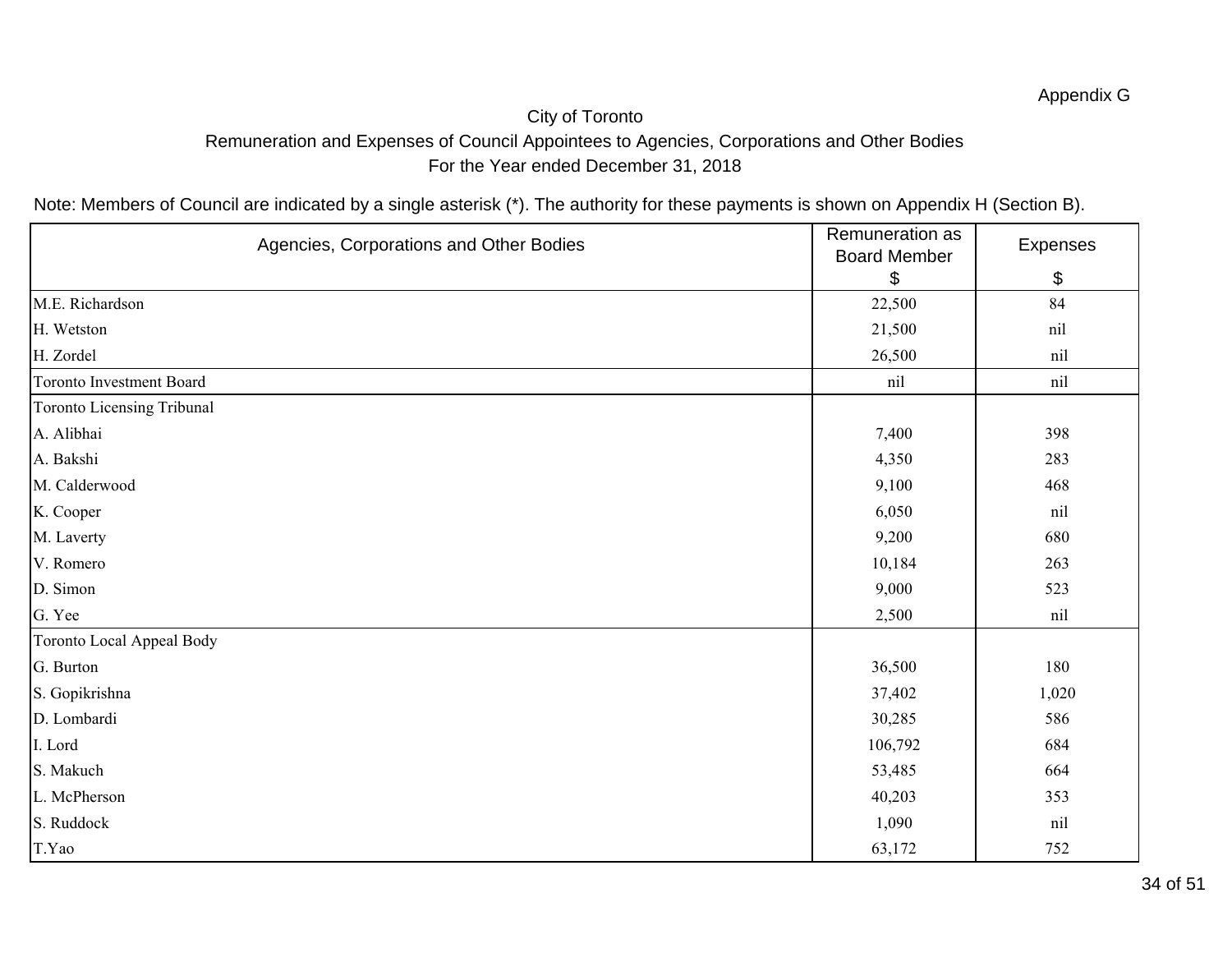# City of Toronto Remuneration and Expenses of Council Appointees to Agencies, Corporations and Other Bodies For the Year ended December 31, 2018

| Agencies, Corporations and Other Bodies   | Remuneration as<br><b>Board Member</b> | Expenses |
|-------------------------------------------|----------------------------------------|----------|
|                                           | \$                                     | \$       |
| Toronto Music Advisory Committee          | nil                                    | nil      |
| Toronto Parking Authority                 |                                        |          |
| G.Kozorys-Smith                           | nil                                    | 269      |
| P. Leon                                   | nil                                    | 25       |
| M. Tziretas                               | nil                                    | 728      |
| <b>Toronto Police Services Board</b>      |                                        |          |
| *J. Hart                                  | nil                                    | 356      |
| A. Pringle                                | 90,963                                 | nil      |
| Toronto Public Library Board              |                                        |          |
| C. Bryant                                 | nil                                    | 233      |
| D. Rotsztain                              | nil                                    | 263      |
| S. Graham-Nutter                          | nil                                    | 850      |
| D. LeBreton                               | nil                                    | 350      |
| S. McCarten                               | nil                                    | 600      |
| R. Parry                                  | nil                                    | 350      |
| A. Shah                                   | nil                                    | 604      |
| E. Svec                                   | nil                                    | 350      |
| Toronto and Region Conservation Authority |                                        |          |
| *M. Augimeri (Note 1)                     | 4,851                                  | 2,870    |
| R.Chopowick                               | 1,039                                  | 288      |
| *V. Crisanti                              | 1,776                                  | 550      |
| J. Drake                                  | 693                                    | 208      |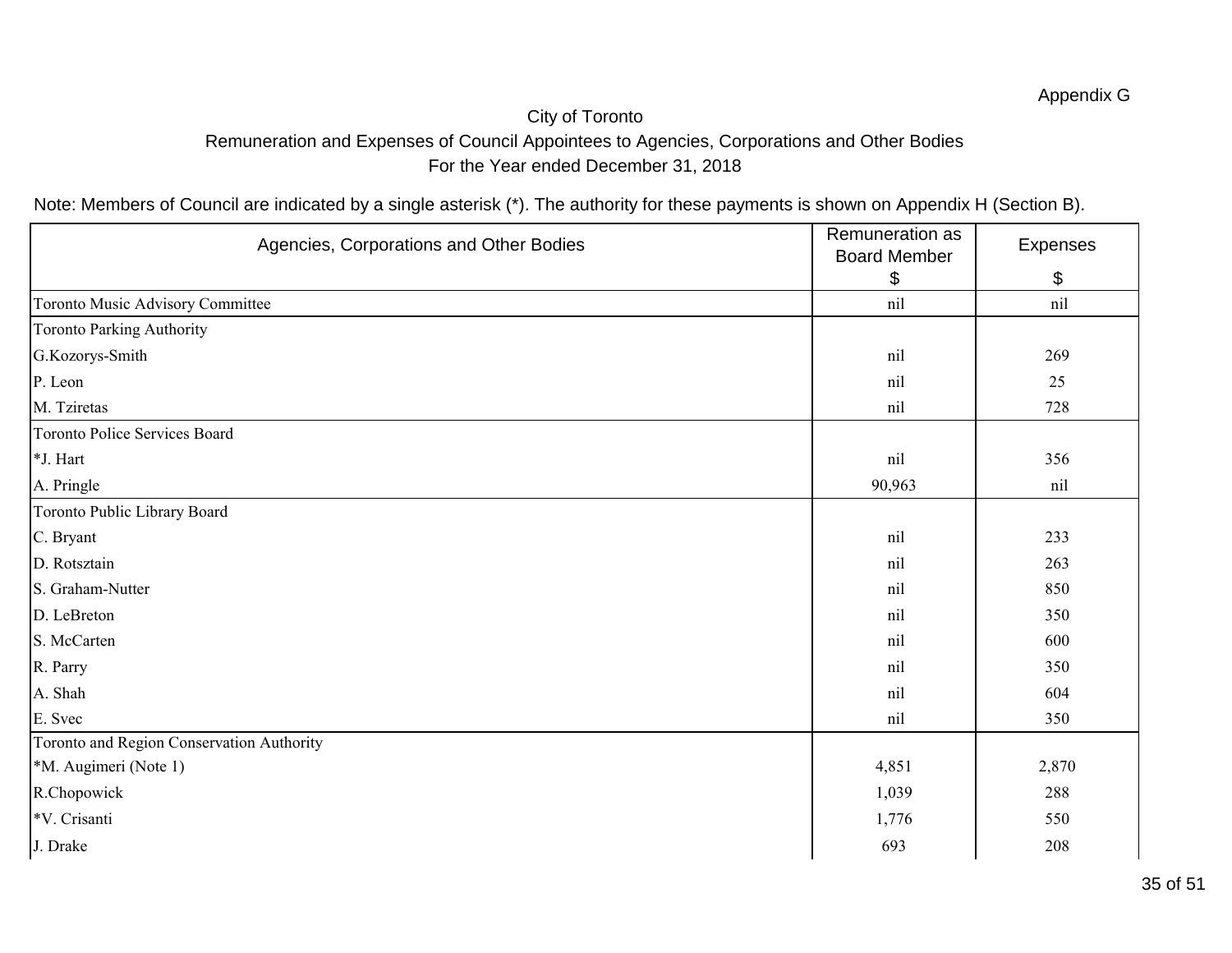# City of Toronto Remuneration and Expenses of Council Appointees to Agencies, Corporations and Other Bodies For the Year ended December 31, 2018

| Agencies, Corporations and Other Bodies                                                                                                                                                                                                                  | Remuneration as<br><b>Board Member</b> | <b>Expenses</b> |
|----------------------------------------------------------------------------------------------------------------------------------------------------------------------------------------------------------------------------------------------------------|----------------------------------------|-----------------|
|                                                                                                                                                                                                                                                          | \$                                     | \$              |
| *M. Ford                                                                                                                                                                                                                                                 | 433                                    | 138             |
| M. Kelleher                                                                                                                                                                                                                                              | 693                                    | 220             |
| *J. Karygiannis                                                                                                                                                                                                                                          | nil                                    | 193             |
| *G. Mammoliti                                                                                                                                                                                                                                            | 260                                    | 83              |
| M. Mattoes                                                                                                                                                                                                                                               | 1,906                                  | 336             |
| *J. McKelvie (Note 1)                                                                                                                                                                                                                                    | 260                                    | 129             |
| J. McKelvie                                                                                                                                                                                                                                              | 693                                    | 301             |
| *A. Peruzza                                                                                                                                                                                                                                              | 1,689                                  | 323             |
| Note 1: Donated remuneration and kilometrage to the Toronto and Region Conservation Foundation                                                                                                                                                           |                                        |                 |
| Note 2: City Council, at its meeting on December 4, 5 and 13, 2018, adopted CC1.1 approving the appointments of the<br>current City of Toronto representatives on the Toronto Region Conservation Authority contiunue until successors are<br>appointed. |                                        |                 |
| <b>Toronto Transit Commission</b>                                                                                                                                                                                                                        |                                        |                 |
| R. Byers                                                                                                                                                                                                                                                 | 8,600                                  | nil             |
| *J. Colle                                                                                                                                                                                                                                                | nil                                    | 105,345         |
| A. Heisey                                                                                                                                                                                                                                                | 14,050                                 | nil             |
| R. Lalonde                                                                                                                                                                                                                                               | 9,050                                  | nil             |
| J. De Laurentiis                                                                                                                                                                                                                                         | 9,500                                  | nil             |
| Toronto Waterfront Revitalization Corporation                                                                                                                                                                                                            |                                        |                 |
| M. Dhanani                                                                                                                                                                                                                                               | 12,000                                 | nil             |
| S. Diamond                                                                                                                                                                                                                                               | 15,000                                 | nil             |
| S. Henderson                                                                                                                                                                                                                                             | 28,500                                 | 903             |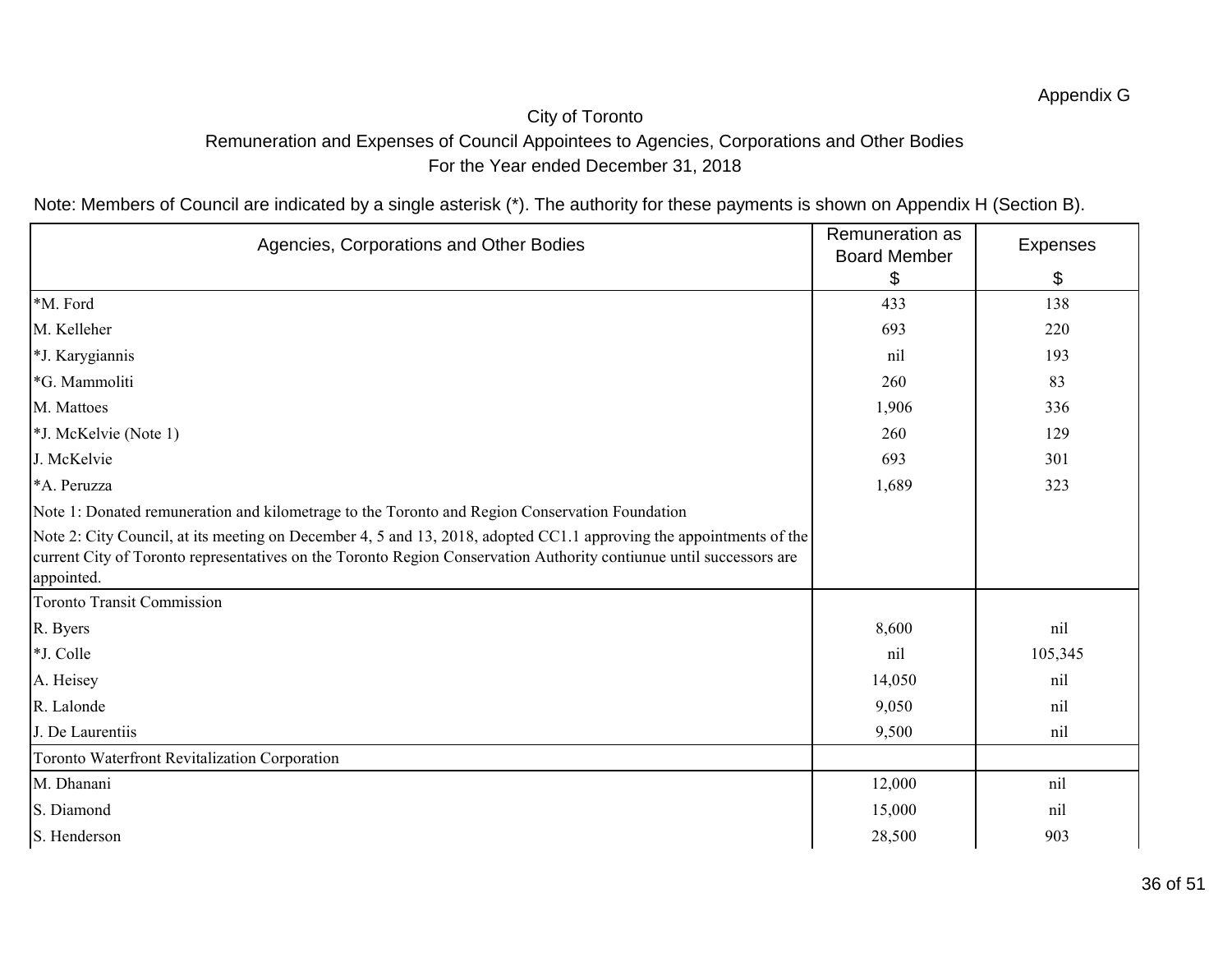# City of Toronto Remuneration and Expenses of Council Appointees to Agencies, Corporations and Other Bodies For the Year ended December 31, 2018

Note: Members of Council are indicated by a single asterisk (\*). The authority for these payments is shown on Appendix H (Section B).

| Agencies, Corporations and Other Bodies | Remuneration as<br><b>Board Member</b> | <b>Expenses</b> |
|-----------------------------------------|----------------------------------------|-----------------|
|                                         |                                        |                 |
| Toronto Zoo                             | nil                                    | nil             |
| Town of York Historical Society         | nil                                    | nil             |
| University Settlement Community Centre  | nil                                    | nil             |
| Urban Arts Community Arts Council       | nil                                    | nil             |
| Yonge-Dundas Square                     |                                        |                 |
| M. Ma                                   | nil                                    | 41              |
| J. Mollenhauer                          | nil                                    | 30              |
| Young People's Theatre                  | nil                                    | n1              |

Note: Board members who did not receive any remuneration or had no expenses are not included in this appendix.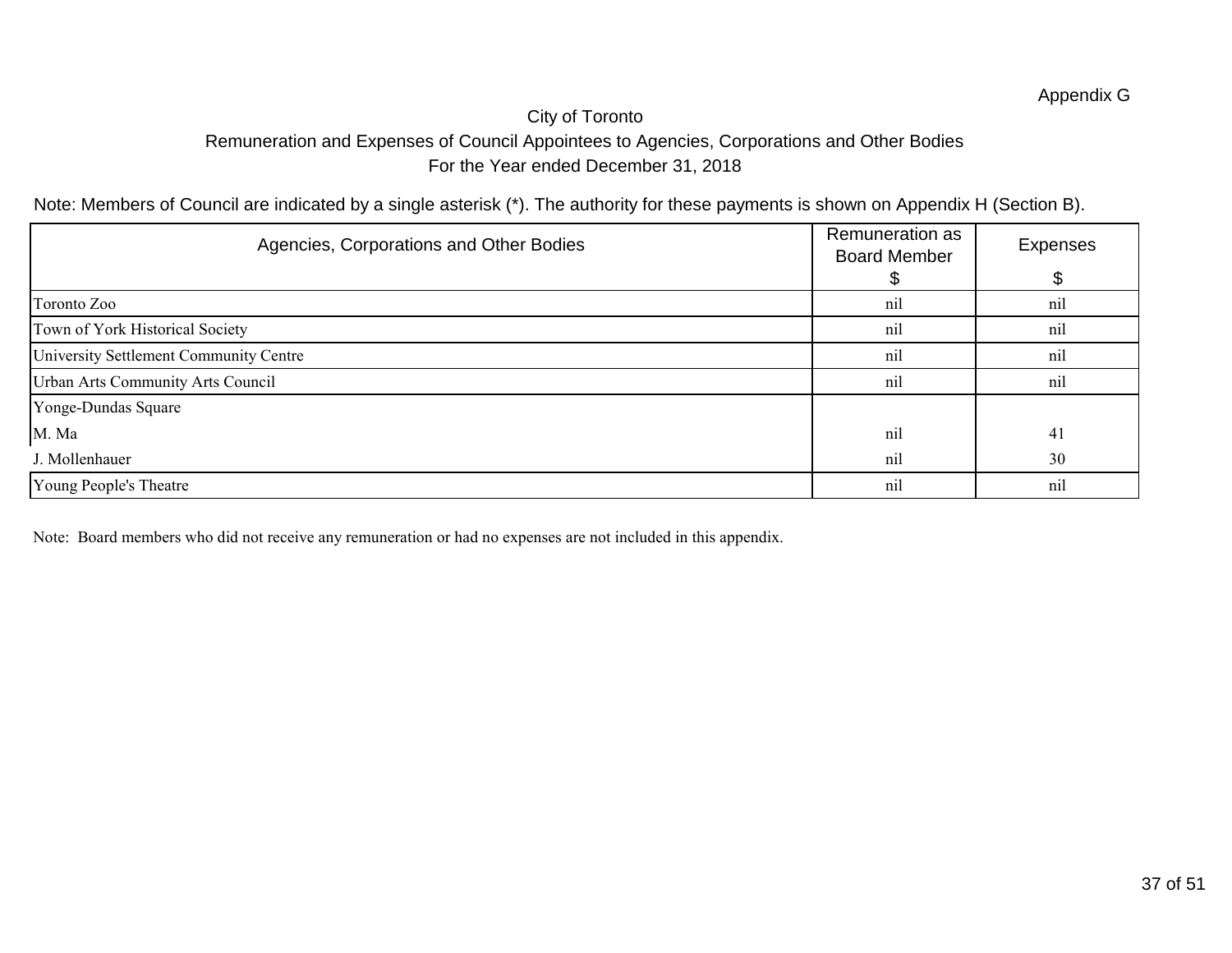(A) Members of Council

- Municipal Code, Chapter 223, Article I 'Remuneration for Council Members' and Article II 'Severance Remuneration for Members of Council'.
- City Council, at its meeting on May 6, 2014, adopted, as amended, EX41.4 'Survey Results for Elected Officials' Compensation for 2015-2018 Term of Council' amending Municipal Code Chapter 223, Remuneration of Council Members to establish that going forward, remuneration for the Mayor and Members of Council shall be increased annually on January 1 of the year by the increase in Statistics Canada's Toronto Consumer Price Index, as calculated by the Deputy City Manager and Chief Financial Officer and based on the previous year's average.
- Policy and Finance Committee Report No. 6, Clause 57, adopted as amended by City Council on July 25-27, 2006, regarding the compensation review of Elected Officials. The salary level of Councillors and the Mayor was set, effective January 1, 2007, at the greater of their current compensation or the 75th percentile of the comparator market group as at January 1st of each new term, being \$95,000 for Councillors and \$160,000 for the Mayor. This compensation is to be increased annually, beginning in January 1, 2008, by the increase in the Statistics Canada's Toronto Consumer Price Index, as calculated by the Deputy City Manager and Chief Financial Officer and based on the previous year's average.
- Administration Committee Report No. 14, Clause 2, as adopted by City Council on November 26-28, 2002, regarding the new Municipal Act 2003 adjustment to elected officials salary, pension and benefits. The new Municipal Act eliminated the one-third tax free portion of an elected official salary. The adjustment increased the gross salary for Councillors to \$82,097.64 and for the Mayor to \$139,197.90, effective January 1, 2003, thereby ensuring that their normal net pay was maintained.
- Administration Committee Reports No. 13, Clause 3, as adopted by City Council on June 7-9, 2000, Report No. 19, Clause 4, adopted by City Council at its regular meeting on October 3-5, 2000, and its Special Meeting of October 6, 10 and 11, 2000, and Policy and Finance Committee Report No. 6, Clause 56 adopted by City Council on July 25-27, 2006 with respect to the Conditions of Employment for Council Staff.
- Executive Committee Report EX42.1, titled "2010 Operating Budget", adopted by City Council on April 15, 2010, providing one additional staff member at the constituency assistant level for any ward which exceeds the median by more than 50 percent in both population and households, to be funded through the Council General Expense Budget.
- Executive Committee Report No. 22 Clause 6, titled "Report on Issues Arising Out of Operation of Members Code of Conduct and Complaint Protocol", adopted by City Council on July 15, 16 and 17, 2008, permitting Members of Council to accept sponsorships and donations for Council Member-Organized Community Events to a limit of \$10,000 (in cash or in-kind) for all events per year.
- Executive Committee Report EX1.5, adopted by City Council on December 16, 2010, set the annual individual Councillor Office Expenses Budget at \$30,000, effective January 1, 2011. Executive Committee Report No. EX21.9, adopted as amended by City Council on July 11-13, 2012 titled "Policy Changes to Facilitate Councillor Office Operations", directed that the Constituency Services and Office Budgets be subject to an annual Consumer Price Index (CPI) increase, based on the Statistics Canada cost of living index for Toronto, as calculated by the Deputy City Manager and Chief Financial Officer and based on the previous year's average. The CPI adjustment for 2018 was 2.1% increasing the Constituency Services and Office Budget to \$33,420.22. In accordance with the Constituency Services & Office Budget Policy, as 2018 was an election year, Councillors were allocated 11/12ths for the approved budget until the end of the Council term, November 30, 2018, or \$30,635.20. At its meeting on June 26, 27, 28 and 29, 2018, City Council adopted Report EX35.20, "Council Members Administrative Matters, Policies and Procedures", prorating the Constituency Services and Office Budget for Councillors in a municipal election year based on the number of months or partial months in each term of office, with the provision that subsequent to election day re-elected Councillors have available to them the balance of funds remaining as of election day except for years when there are changes to ward boundaries, where the pro-rated amounts for both terms will apply to all Councillors. City Council, at its meeting on December 4, 5 and 13, 2018, adopted CC1.1 "Recalibrating City Council's Governance System for 26 Members" setting the 2019 annual Councillor staffing budget envelope at \$482,000 per Councillor, and the 2019 annual Councillor office budget envelope at \$50,000 per Councillor, both effective December 1, 2018 so that the December 2018 staffing budget was set at \$40,166.66 and the office budget at \$4,166.66.

#### Appendix H

#### City of Toronto Authority for Payment of Remuneration and Expenses For the Year ended December 31, 2018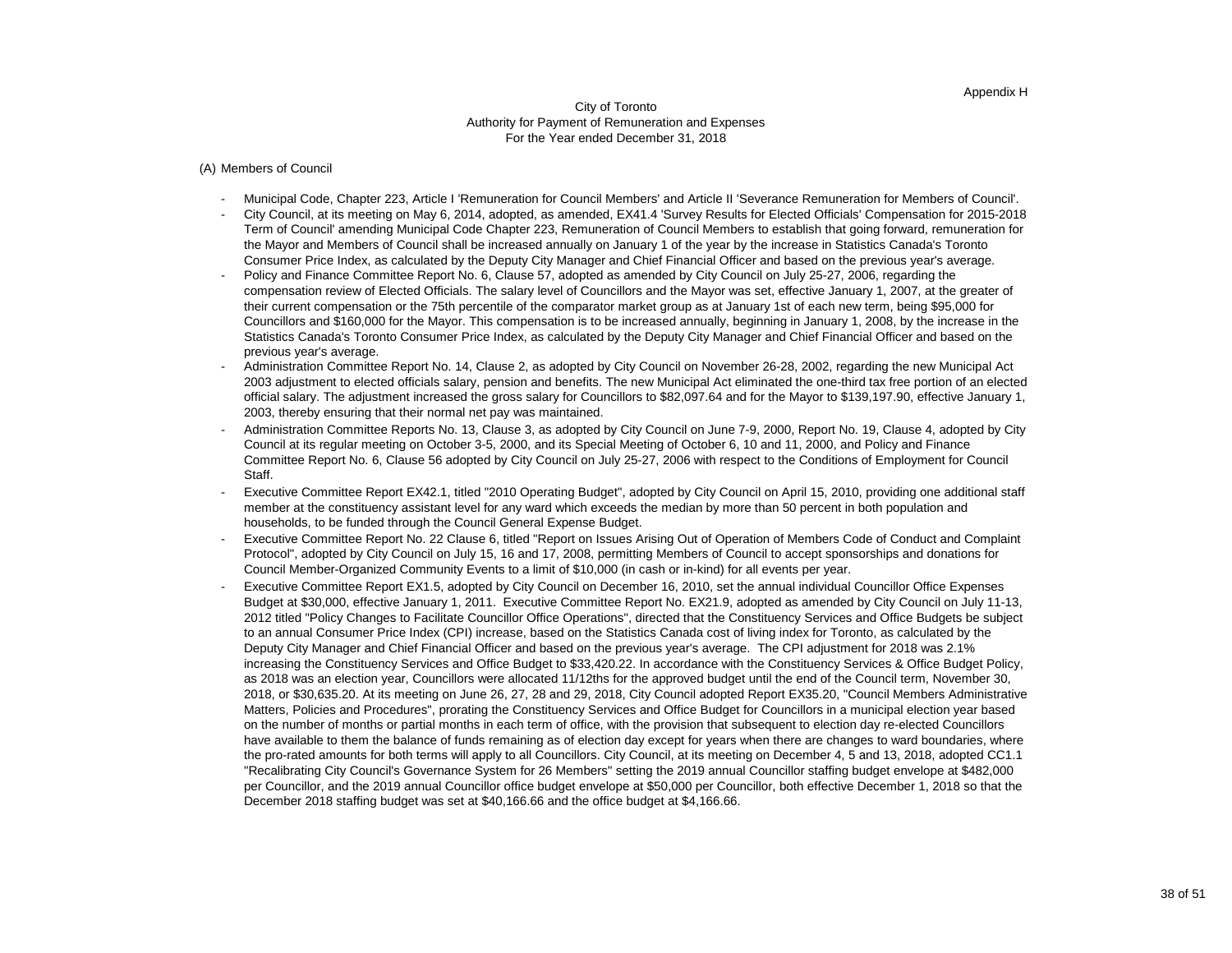#### Appendix H

#### City of Toronto Authority for Payment of Remuneration and Expenses For the Year ended December 31, 2018

- Executive Committee Report No. EX21.9, adopted as amended by City Council on July 11-13, 2012 titled "Policy Changes to Facilitate Councillor Office Operations". City Council changed the name "Councillor Expense Policy" to "Constituency Services and Office Budget Policy". The policy includes provision of constituency offices, wireless devices, roaming charges and associated voice and data plans; and an amount equivalent to the cost of postage or delivery by other means of one newsletter to all households within the ward be charged to the Council General Expense Budget.
- City Council Report No. CC27.5, adopted as amended by City Council on October 30, 31 and November 1, 2012, approving parameters for Councillor Constituency Offices.
- City Council Report EX42.1, adopted by City Council on June 11, 12 and 13, 2014, approving the Protocol for Councillor Constituency and Office Renovations, including a competitive process to reduce costs.
- City Council Report EX37.1, adopted as amended by City Council on January 29 and 30, 2014, the 2014 Operating budget for City Council approving that effective 2014, each Councillor be entitled to \$1,000 per year from the Council General Expense Budget for expenses related to the meeting of the Accessibility for Ontarians with Disabilities Act (AODA) accessibility requirements for Councillor events or meetings and that during an election year, the entitlement be prorated in accordance with approved Council policies. City Council Report EX3.4, adopted as amended by City Council on March 10, 2015, the 2015 Operating Budget for City Council amending the entitlement related to the meeting of AODA so that use of the \$44.0 thousand fund be based on a first-come first-served basis, there is no limit per Councillor and Councillors wishing to use this pooled fund must first contact the City Clerk's Office to ensure that funds are available. City Council Report EX22.2, adopted as amended by City Council on February 15 and 16, 2017, the 2017 Operating Budget for City Council amending the fund to \$10.0 thousand.
- City Council Report CC13.4, adopted by City Council on October 24 and 25, 2011, and EX41.5, adopted by City Council on May 6, 2014, authorizing the retention of an external law firm to provide independent advice and representation from time to time to Members of Council in relation to any proceedings before the Information and Privacy Commissioner of Ontario concerning access to records held by a Member of Council. The City Clerk and the City Solicitor must confirm that the proceedings pertain to the individual interests of the Member of Council prior to counsel being retained to provide advice and representation. Fees related to the retained external law firm will be paid from the Council General Expense Budget.
- At its meeting on June 10, 11, 12 and 13, 2014, City Council adopted, as amended, EX42.2, amending the Constituency Services and Office Budget Policy so that eligible legal fees would include fees related to: investigations or reviews by the Integrity Commissioner, Lobbyist Registrar, Ombudsman or Auditor General under Part V of the City of Toronto Act, 2006; investigations conducted by the Toronto Police Service related to Councillors' duties and responsibilities, excluding criminal investigations; access requests for Councillor records; and other legal fees so that all future legal fees are paid out of the Council General Expense Budget.
- At its meeting on February 17, 2016, City Council adopted Report EX12.2, "2016 Capital and Operating Budget", establishing a Directors' education and training program for Members of City Council, to be obtained through a university-affiliated program, and that Council deem Directors training an eligible expense under the Constituency Services and Office Budget Policy with funding for the training to be funded from the Council General Expense Budget; limit the annual funding to a maximum of 18 Members of Council; deem annual association membership fees to Directors' organizations as an eligible expense under the Constituency Services and Office Budget Policy; require Members of Council to pay up to 25 percent of the cost fo the training; and determine that funding is provided on a first-come first-served
- At its meeting on June 26, 27, 28 and 29, 2018, City Council adopted Report EX35.20, "Council Members Administrative Matters, Policies and Procedures", authorizing the following officials to provide administrative management of a vacant Council Member office, including, but not limited to, purchasing and staffing matters: a. the Deputy Mayor, in the case of a vacancy in the Office of Mayor; and
	- b. the City Clerk, in the case of a vacancy in the Office of City Councillor.
- City Council, at its meeting on April 24, 25, 26 and 27, 2018, adopted CC39.1 declaring the Office of Councillor, Ward 33 Don Valley East vacant due to the resignation of Councillor Shelley Carroll and decided to fill the vacancy via appointment at a special meeting of City Council on May 22, 2018. At its meeting on May 22, 2018, City Council appointed Councillor Jonathan Tsao to be the Ward 33 Councillor for the remainder of the term.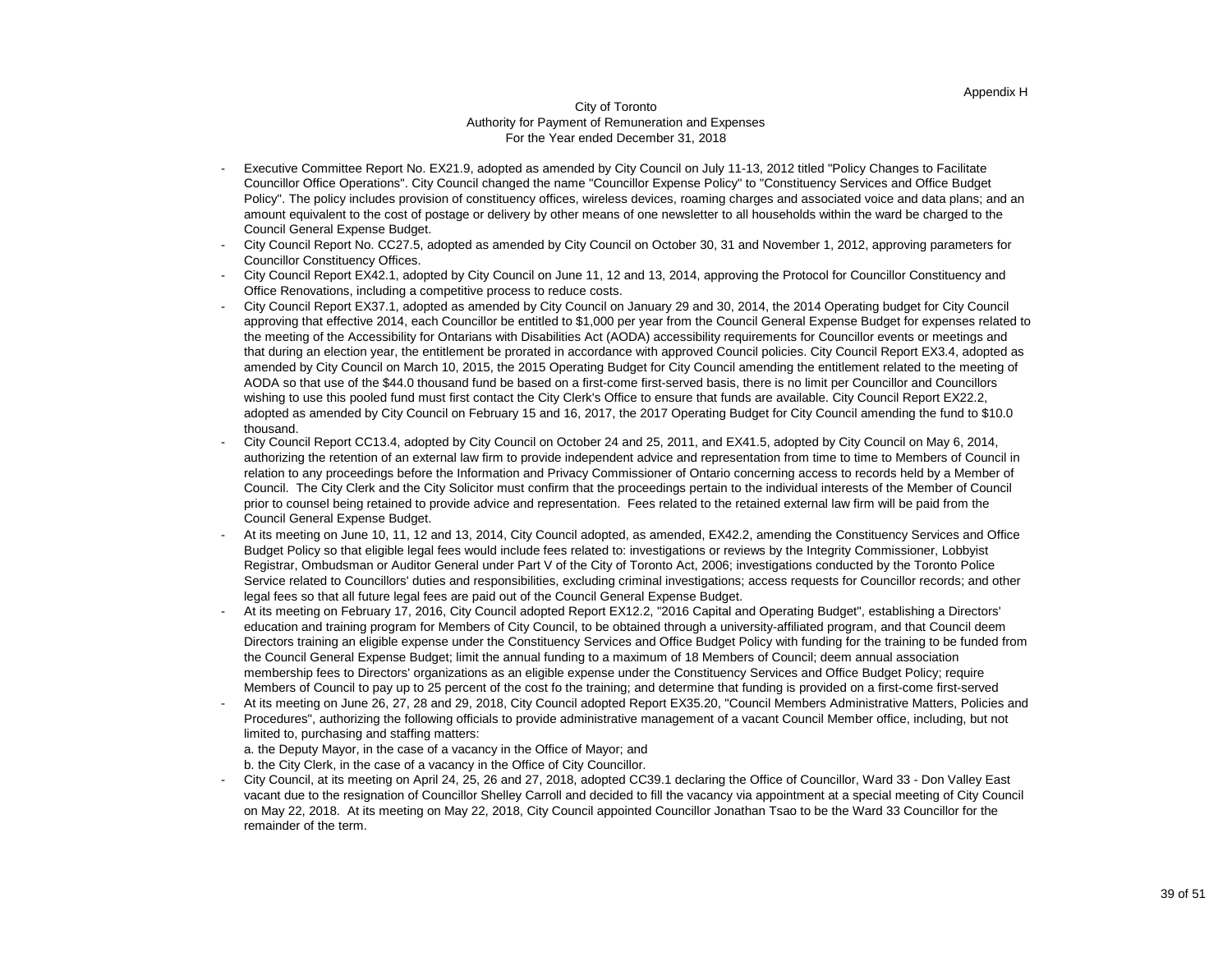## Appendix H

#### City of Toronto Authority for Payment of Remuneration and Expenses For the Year ended December 31, 2018

- City Council, at its meeting on May 22, 2018, adopted CC41.1 declaring the Office of Councillor, Ward 41 Scarborough-Rouge River vacant due to the resignation of Councillor Chin Lee and decided to fill the vacancy via appointment at a special meeting of City Council on June 26, 2018. At its meeting on June 26, 2018, City Council appointed Councillor Migan Megardichian to be the Ward 41 Councillor for the remainder of the term.
- Bill 5, Better Local Government Act, 2018, amending the City of Toronto Act, 2006, Section 128, on the day city council is organized following the 2018 regular election, the City is divided into wards whose boundaries are identical to those of the electoral districts for Ontario that are within the boundaries of the City.
- City Council, at its meeting on December 4, 5 and 13, 2018, adopted CC1.1 "Recalibrating City Council's Governance System for 26 Members":
	- authorizing Members of Council to approve Council staff salaries above the top of the staff salary ranges as long as total staff salaries remain within the approved Councillor Salary Envelope;
	- amending the Councillor newsletter funds from the Council General Budget to include both postage and production;
	- amending the Parameters for Councillor Constituency Office Policy to set the annual constituency office rent budget per Councillor at the

(B) Council Appointees to Agencies, Corporations and Other Bodies

- Under Section 37 of the Conservation Authorities Act, the Toronto and Region Conservation Authority (the Authority) can pay salaries and expenses of its members as it considers proper. At its meeting on April 16, 17 and 18, 2002, City Council adopted Clause 26 of Report No. 4 of the Administration Committee approving that: "The individual Members of Council who are members of the Conservation Authority be requested to decline the remuneration being offered by the Conservation Authority."
- Policy and Finance Committee Report No. 9, Clause 16, as adopted by City Council on September 22-25, 2003, regarding the policy on remuneration and expense reimbursement for City of Toronto Agencies and Corporations.
- The authority for the payment and the rate of remuneration and expenses for Members of Council and citizen members appointed to City's Agencies and Corporations are governed by the City of Toronto Remuneration Policy and the Expense and Travel Reimbursement Policy adopted as amended by City Council on January 31 - February 2, 2006 as contained in Policy and Finance Committee Report No. 1, Clause 2. The policy specifies that Council members of City's Agencies and Corporations do not receive remuneration beyond their regular salary as Councillors and that reasonable expenses incurred while tending to authorized Board business will be reimbursed. This policy is a culmination of several previous reports on the matter as listed below:
- Policy and Finance Committee Report No. 7, Clause 2, adopted as amended by City Council on September 25-27, 2006 regarding the policy and processes for public appointments to City of Toronto Agencies and Corporations, and nominations to Special Purpose Bodies.
- Policy and Finance Committee Report No. 7, Clause 8, adopted as amended by City Council on July 19-21 and 26, 2005, regarding the policy on remuneration for citizen board appointees to Corporate and Commercial Boards of the City of Toronto, specifically: Toronto Community Housing Corporation, Toronto Economic Development Corporation now operating as Toronto Port Lands Company, Toronto Hydro Corporation and the Toronto Parking Authority.
- Executive Committee Report No. EX37.3, as adopted by City Council on December, 2, 2009, establishing a Compliance Audit Committee of 3 members and a per diem of \$350.
- Section 138 of the Housing Services Act, 2011 authorizes the remuneration of Board members.
- Executive Committee Report No. EX16.5, as adopted by City Council on March 5-6, 2012, outlined the protocol regarding indemnification of City Council members serving on external boards without City approval.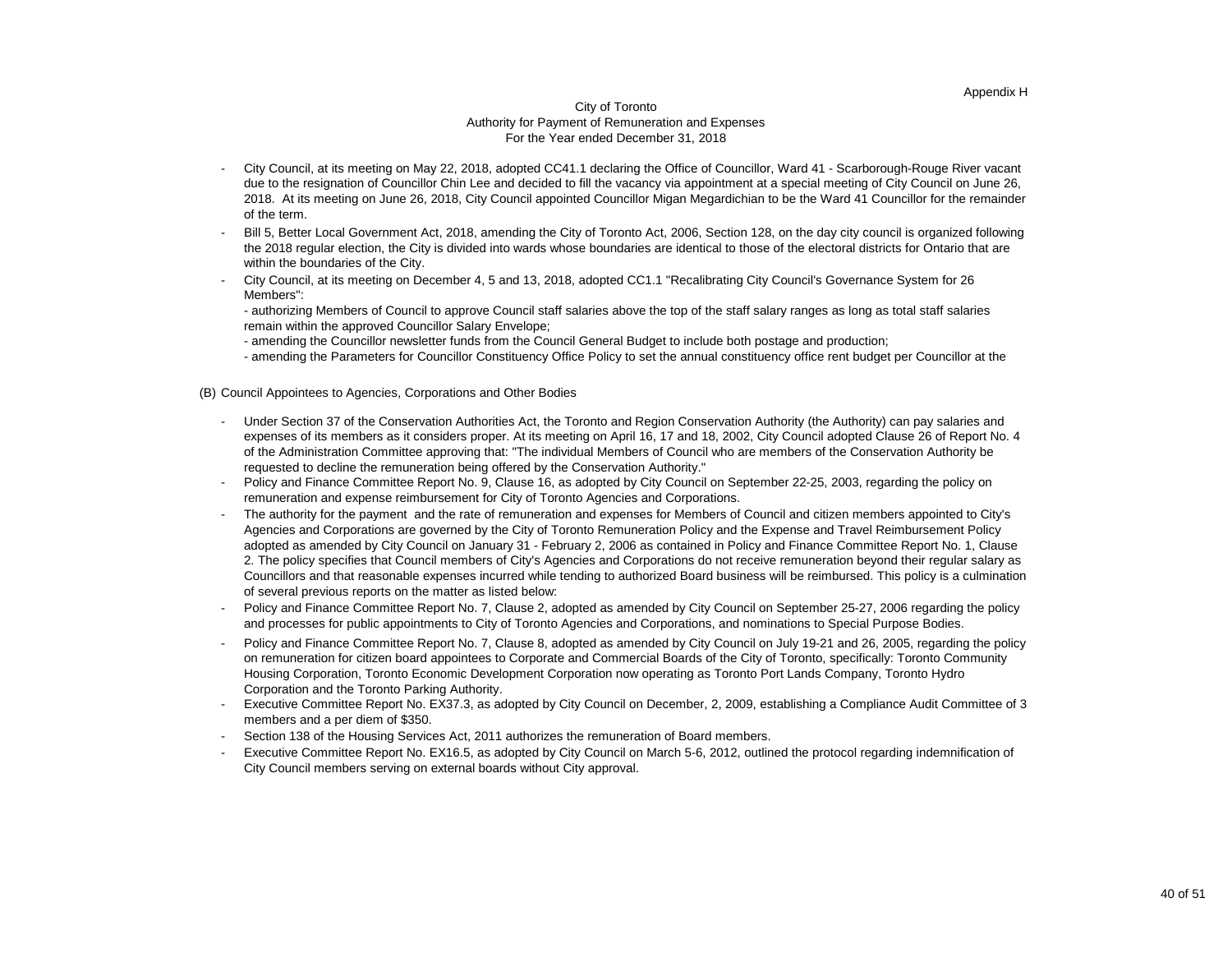|                          |                |                   |                      |                        | Expenses from the      | Corporate              |                            | <b>Expenses Paid by</b> |                  |
|--------------------------|----------------|-------------------|----------------------|------------------------|------------------------|------------------------|----------------------------|-------------------------|------------------|
|                          |                | Remuneration      |                      | <b>Office Expenses</b> | <b>Council General</b> | <b>Business Travel</b> | <b>Expenses Charged to</b> | Agencies, Corporations  | Total            |
|                          | Ward           | and Benefits (See | <b>Support Staff</b> | (See Appendices        | <b>Budget (See</b>     | (See Appendix          | <b>City Divisions</b>      | and Other Bodies (See   | Remuneration and |
| <b>Member of Council</b> | No.            | Appendix A)       | Salaries             | B1, F)                 | Appendices B2, F)      | C1)                    | (See Appendix D)           | Appendix E)             | Expenses         |
|                          |                |                   |                      | \$                     |                        | \$                     | Ç                          | Ş                       | Ş                |
| Ainslie, Paul            | 24             | 11,300            | 19,070               | 3,262                  | 616                    |                        |                            |                         | 34,248           |
| Bailão, Ana              | $9\,$          | 11,017            | 24,523               | 2,467                  | 1,719                  |                        |                            |                         | 39,726           |
| Bradford, Brad           | 19             | 11,355            | 24,928               | 2,559                  | 839                    |                        |                            | 13                      | 39,694           |
| Carroll, Shelley         | 17             | 11,629            | 23,447               | 964                    |                        |                        |                            |                         | 36,040           |
| Colle, Mike              | 8              | 9,951             | 25,038               | 1,872                  | 726                    |                        |                            |                         | 37,587           |
| Crawford, Gary           | 20             | 11,300            | 22,267               | 2,136                  | 361                    |                        |                            |                         | 36,064           |
| Cressy, Joe              | $10\,$         | 11,300            | 23,471               | 401                    | 219                    |                        |                            |                         | 35,391           |
| Filion, John             | 18             | 11,109            | 26,290               | 3,658                  | 567                    |                        |                            |                         | 41,624           |
| Fletcher, Paula          | 14             | 11,109            | 39,916               | 3,427                  | 544                    |                        |                            |                         | 54,996           |
| Ford, Michael            | $\mathbf{1}$   | 11,017            | 27,561               | 666                    | 91                     |                        |                            |                         | 39,335           |
| Grimes, Mark             | 3              | 11,300            | 25,685               | 928                    | 100                    |                        |                            |                         | 38,013           |
| Holyday, Stephen         | $\overline{2}$ | 11,300            | 20,967               | 248                    | 179                    |                        |                            |                         | 32,694           |
| Karygiannis, Jim         | 22             | 11,300            | 38,277               | 2,798                  | 2,038                  |                        |                            |                         | 54,413           |
| Lai, Cynthia             | 23             | 11,639            | 18,577               | 3,793                  | 1,119                  |                        |                            |                         | 35,128           |
| Layton, Mike             | 11             | 11,300            | 26,764               | 2,213                  | 126                    |                        |                            |                         | 40,403           |
| Matlow, Josh             | 12             | 11,300            | 39,857               | 2,747                  | 190                    |                        |                            |                         | 54,094           |
| McKelvie, Jennifer       | 25             | 11,726            | 21,054               | 2,195                  | 572                    |                        |                            | 43                      | 35,590           |
| Minnan-Wong, Denzil      | 16             | 11,300            | 19,525               | 4,075                  | 445                    |                        |                            |                         | 35,345           |
| Nunziata, Frances        | 5              | 10,825            | 16,900               | 968                    | 112                    |                        |                            |                         | 28,805           |
| Pasternak, James         | 6              | 11,300            | 15,050               | 4,166                  | 1,429                  |                        |                            |                         | 31,945           |
| Perks, Gord              |                | 11,300            | 23,171               | 1,650                  | 51                     |                        |                            |                         | 36,172           |
| Perruzza, Anthony        | 7              | 11,300            | 20,177               | 3,007                  | 2,312                  |                        |                            |                         | 36,796           |
| Robinson, Jaye           | 15             | 11,300            | 20,898               | 1,357                  | 79                     |                        |                            |                         | 33,634           |
| Thompson, Michael        | 21             | 11,300            | 26,358               | 1,892                  | 965                    |                        |                            |                         | 40,515           |
| Wong-Tam, Kristyn        | 13             | 11,017            | 29,077               | 2,370                  | 275                    |                        |                            |                         | 42,739           |
| Tory, John (Note 6)      | Mayor          |                   |                      |                        |                        |                        |                            |                         |                  |
|                          |                | 280,594           | 618,848              | 55,819                 | 15,674                 | $\sim$                 | $\sim$                     | 56                      | 970,991          |
|                          |                | (Note 1)          | (Note 2, 3)          |                        | (Note 4)               |                        |                            | (Note 5)                |                  |

#### Notes:

# City of Toronto Summary of Remuneration and Expenses for Members of Council For the period December 1 - 31, 2018

6. Remuneration and expenses for the Mayor are reported in Attachment 1 - 44.

4. The Council General Expense Budget also pays for standard office supplies and health and safety requirements, which are not allocated to specific Members of Council.

5. Other Bodies include external organizations affiliated to the City that have Council appointees on their Board.

1. The remuneration reported for Councillors is the amount earned for the period December 1 - December 31, 2018. The remuneration reported for the Mayor for the period January 1 - December 31, 2018 is reported in Attachment 1 - 44. Remuneration for Councillors received from Agencies and Corporations as disclosed in Appendix G of this report is reported in Attachment 1 - 44 for those Councillors who were re-elected for the 2018-2022 term of Council.

2. Does not include benefits for Councillor Support staff of \$101,338.

3. Does not include staff replacement costs for parental absences for Mayor and Councillor staff of \$10,795, and associated benefit costs of \$3,332.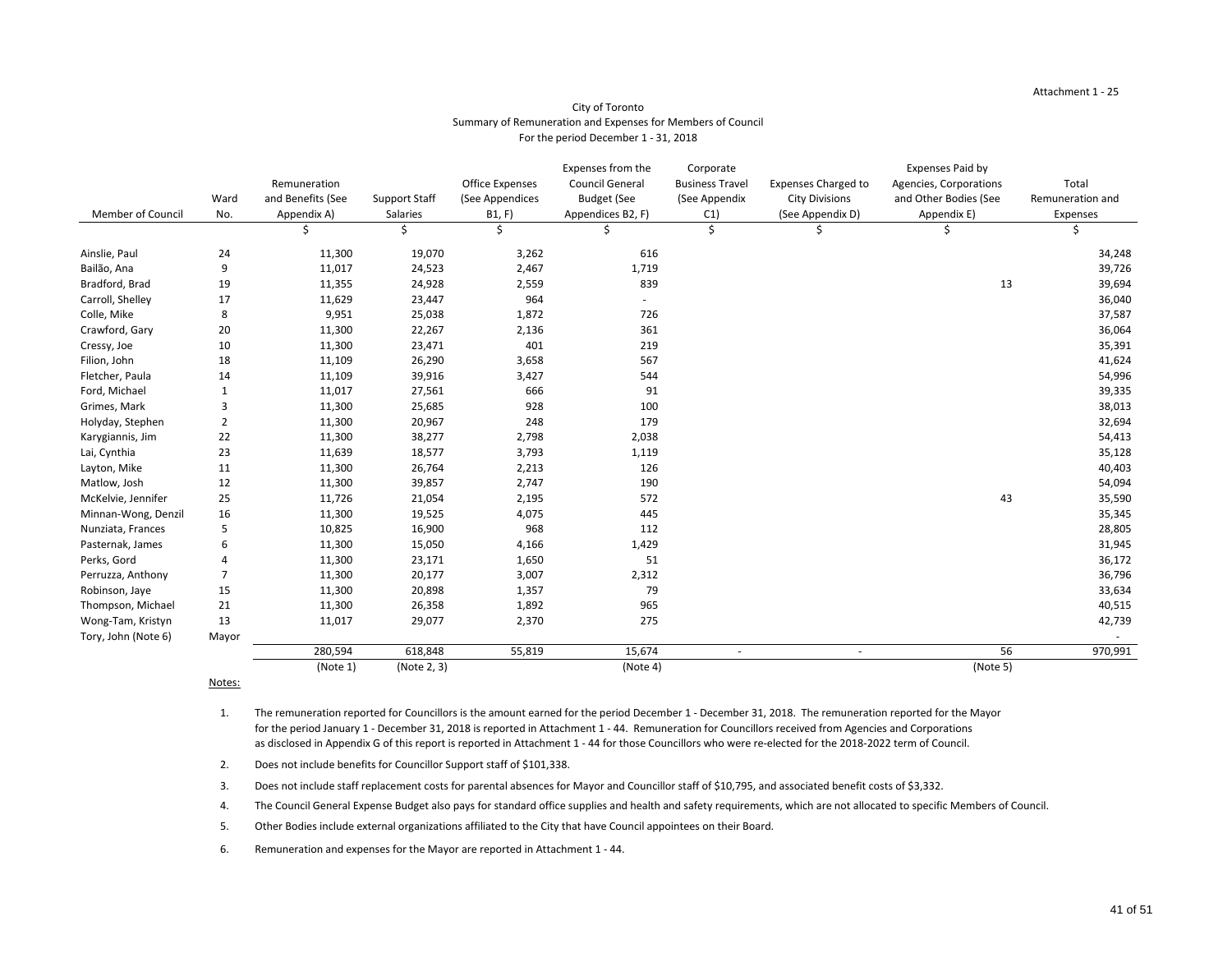| Member              | Ward No.       | Remuneration | <b>Benefits</b> | Remuneration<br>& Benefits Paid<br>by the City | Remuneration Paid by<br>Agencies, Corporations<br>and Other Bodies | Total<br>Remuneration<br>& Benefits |
|---------------------|----------------|--------------|-----------------|------------------------------------------------|--------------------------------------------------------------------|-------------------------------------|
|                     |                | \$           | \$              | \$                                             | \$                                                                 | \$                                  |
| Ainslie, Paul       | 24             | 9,232        | 2,068           | 11,300                                         |                                                                    | 11,300                              |
| Bailão, Ana         | 9              | 9,232        | 1,785           | 11,017                                         |                                                                    | 11,017                              |
| Bradford, Brad      | 19             | 9,232        | 2,123           | 11,355                                         |                                                                    | 11,355                              |
| Carroll, Shelley    | 17             | 9,232        | 2,397           | 11,629                                         |                                                                    | 11,629                              |
| Colle, Mike         | 8              | 9,232        | 719             | 9,951                                          |                                                                    | 9,951                               |
| Crawford, Gary      | 20             | 9,232        | 2,068           | 11,300                                         |                                                                    | 11,300                              |
| Cressy, Joe         | 10             | 9,232        | 2,068           | 11,300                                         |                                                                    | 11,300                              |
| Filion, John        | 18             | 9,232        | 1,877           | 11,109                                         |                                                                    | 11,109                              |
| Fletcher, Paula     | 14             | 9,232        | 1,877           | 11,109                                         |                                                                    | 11,109                              |
| Ford, Michael       | $\mathbf{1}$   | 9,232        | 1,785           | 11,017                                         |                                                                    | 11,017                              |
| Grimes, Mark        | 3              | 9,232        | 2,068           | 11,300                                         |                                                                    | 11,300                              |
| Holyday, Stephen    | $\overline{2}$ | 9,232        | 2,068           | 11,300                                         |                                                                    | 11,300                              |
| Karygiannis, Jim    | 22             | 9,232        | 2,068           | 11,300                                         |                                                                    | 11,300                              |
| Lai, Cynthia        | 23             | 9,232        | 2,407           | 11,639                                         |                                                                    | 11,639                              |
| Layton, Mike        | 11             | 9,232        | 2,068           | 11,300                                         |                                                                    | 11,300                              |
| Matlow, Josh        | 12             | 9,232        | 2,068           | 11,300                                         |                                                                    | 11,300                              |
| McKelvie, Jennifer  | 25             | 9,232        | 2,407           | 11,639                                         | 87                                                                 | 11,726                              |
| Minnan-Wong, Denzil | 16             | 9,232        | 2,068           | 11,300                                         |                                                                    | 11,300                              |
| Nunziata, Frances   | 5              | 9,232        | 1,593           | 10,825                                         |                                                                    | 10,825                              |
| Pasternak, James    | 6              | 9,232        | 2,068           | 11,300                                         |                                                                    | 11,300                              |
| Perks, Gord         | 4              | 9,232        | 2,068           | 11,300                                         |                                                                    | 11,300                              |
| Perruzza, Anthony   | $\overline{7}$ | 9,232        | 2,068           | 11,300                                         |                                                                    | 11,300                              |
| Robinson, Jaye      | 15             | 9,232        | 2,068           | 11,300                                         |                                                                    | 11,300                              |
| Thompson, Michael   | 21             | 9,232        | 2,068           | 11,300                                         |                                                                    | 11,300                              |
| Wong-Tam, Kristyn   | 13             | 9,232        | 1,785           | 11,017                                         |                                                                    | 11,017                              |
| Tory, John (Note 4) | Mayor          |              |                 |                                                |                                                                    |                                     |
|                     |                | 230,800      | 49,707          | 280,507                                        | 87                                                                 | 280,594                             |
|                     |                | (Note 1)     | (Note 2)        |                                                | (Note 3)                                                           |                                     |

# City of Toronto Remuneration and Benefits for Members of Council For the period December 1-31, 2018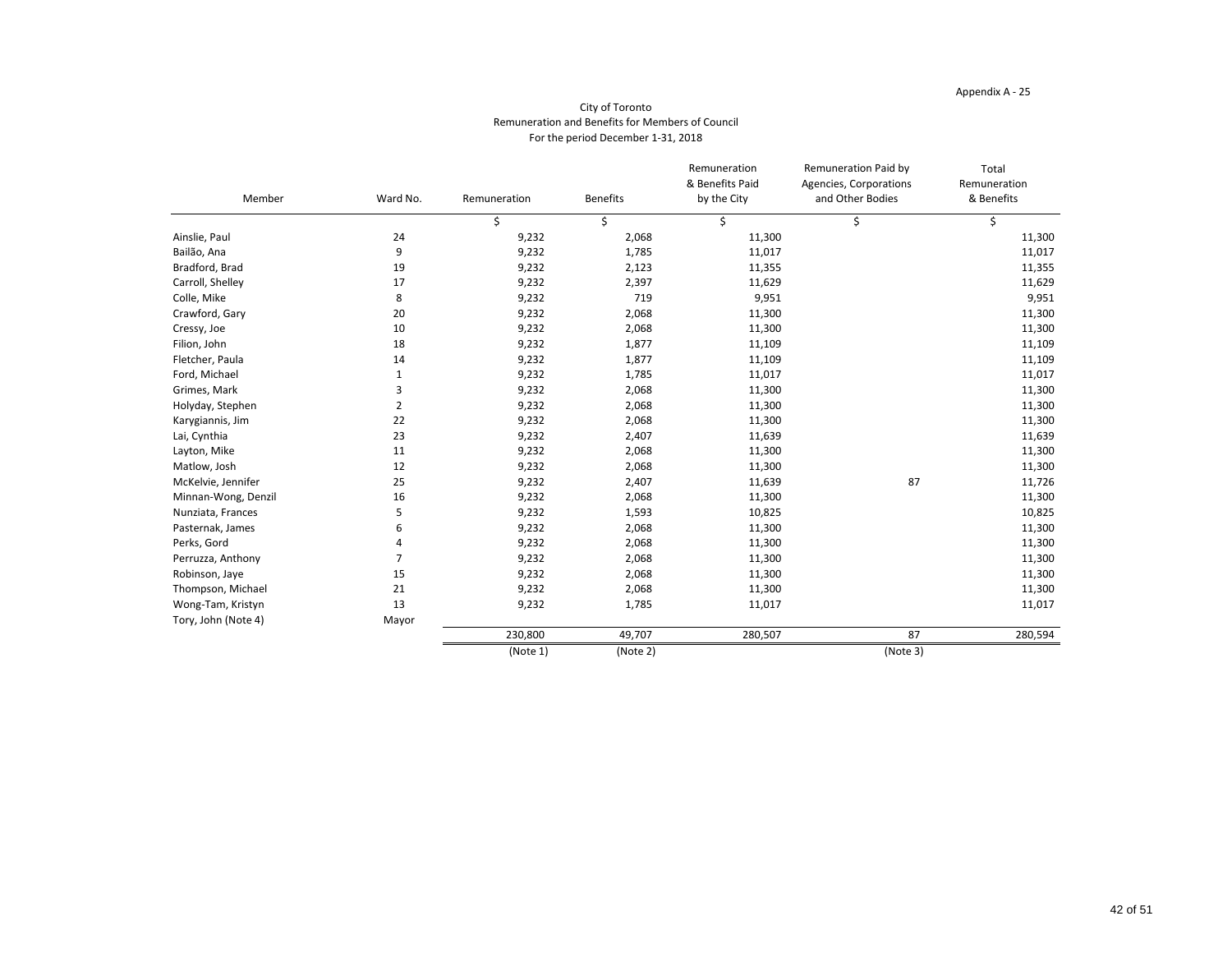#### City of Toronto Remuneration and Benefits for Members of Council For the period December 1-31, 2018

#### Notes:

- 1. City Council, at its meeting on May 6, 2014, adopted, as amended, EX41.4 'Survey Results for Elected Officials' Compensation for 2015-2018 Term of Council' amending Municipal Code Chapter 223, Remuneration of Council Members to establish that going forward, remuneration for the Mayor and Members of Council shall be increased annually on January 1 of the year by the increase in Statistics Canada's Toronto Consumer Price Index (CPI), as calculated by the Chief Financial Officer and based on the previous year's average. For 2018, the CPI was 2.1%.
- 2. The Benefits for certain Councillors are lower than others owing to differing personal or insurable requirements.
- 3. - Toronto and Region Conservation Authority paid a per diem of \$86.62 per meeting for a total of \$86.62 (December only). Remuneration was paid by the following organizations (see Appendix G for list of appointees):
- 4. Remuneration and benefits for the Mayor are reported in Appendix A - 44.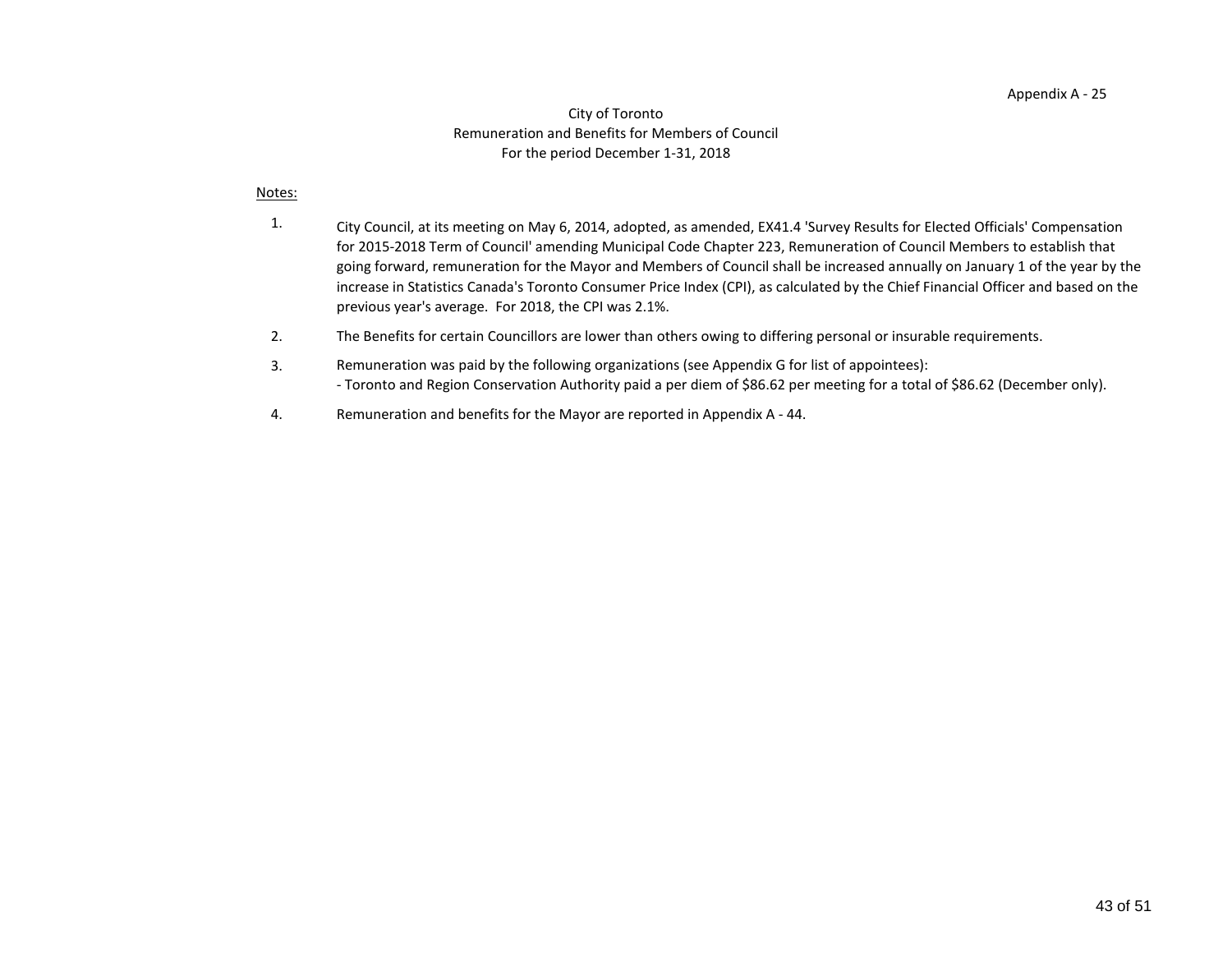| Councillor          | Ward<br>No. | <b>Staff Salaries</b><br><b>Budget Overage</b> | Office<br>Equipment &<br><b>Supplies</b> | Transportation,<br>Kilometrage &<br>Parking | Communication Telecom | Services | Constituency<br>& Business<br>Meetings | Advertising &<br>Promotion | Professional &<br>Technical<br>Services | <b>Office Travel</b> | City Hall/Civic<br>Centre Rent &<br>Constituency<br><b>Office Expenses</b> | Other<br>Expenses | Other  | Donations<br>Received<br>for<br>Recoveries Community<br>Events | Total  |
|---------------------|-------------|------------------------------------------------|------------------------------------------|---------------------------------------------|-----------------------|----------|----------------------------------------|----------------------------|-----------------------------------------|----------------------|----------------------------------------------------------------------------|-------------------|--------|----------------------------------------------------------------|--------|
|                     |             | \$                                             | $\zeta$                                  | \$                                          | \$                    | \$       | \$                                     | \$                         | \$                                      | \$                   | \$                                                                         | $\frac{1}{2}$     | \$     | \$                                                             |        |
| Ainslie, Paul       | 24          |                                                |                                          |                                             | 2,848                 | 335      | 79                                     |                            |                                         |                      |                                                                            |                   |        |                                                                | 3,262  |
| Bailão, Ana         | 9           |                                                |                                          |                                             | 2,387                 |          |                                        |                            | 80                                      |                      |                                                                            |                   |        |                                                                | 2,467  |
| Bradford, Brad      | 19          |                                                |                                          |                                             | 460                   |          | 28                                     |                            |                                         |                      |                                                                            | 2,071             |        |                                                                | 2,559  |
| Carroll, Shelley    | 17          |                                                | 54                                       |                                             | 910                   |          |                                        |                            |                                         |                      |                                                                            |                   |        |                                                                | 964    |
| Colle, Mike         | 8           |                                                |                                          |                                             | 575                   |          |                                        | 1,297                      |                                         |                      |                                                                            |                   |        |                                                                | 1,872  |
| Crawford, Gary      | 20          |                                                |                                          |                                             | 903                   | 410      | 294                                    | 529                        |                                         |                      |                                                                            |                   |        |                                                                | 2,136  |
| Cressy, Joe         | 10          |                                                | 9                                        | 69                                          | 247                   | 76       |                                        |                            |                                         |                      |                                                                            |                   |        |                                                                | 401    |
| Filion, John        | 18          |                                                | 55                                       | 43                                          | 3,502                 |          |                                        | 58                         |                                         |                      |                                                                            |                   |        |                                                                | 3,658  |
| Fletcher, Paula     | 14          |                                                | 149                                      | 82                                          | 1,294                 | 46       | 787                                    | 999                        | $70\,$                                  |                      |                                                                            |                   |        |                                                                | 3,427  |
| Ford, Michael       |             |                                                |                                          |                                             | 575                   | 91       |                                        |                            |                                         |                      |                                                                            |                   |        |                                                                | 666    |
| Grimes, Mark        |             |                                                | 34                                       |                                             | 68                    | 115      | 711                                    |                            |                                         |                      |                                                                            |                   |        |                                                                | 928    |
| Holyday, Stephen    |             |                                                | 61                                       |                                             |                       | 187      |                                        |                            |                                         |                      |                                                                            |                   |        |                                                                | 248    |
| Karygiannis, Jim    | 22          |                                                | 15                                       | 36                                          | 526                   |          | 170                                    | 2,051                      |                                         |                      |                                                                            |                   |        |                                                                | 2,798  |
| Lai, Cynthia        | 23          |                                                | 1,381                                    |                                             | 864                   |          |                                        | 1,548                      |                                         |                      |                                                                            |                   |        |                                                                | 3,793  |
| Layton, Mike        | 11          |                                                | 15                                       | 46                                          | 2,040                 | 102      |                                        |                            | 10                                      |                      |                                                                            |                   |        |                                                                | 2,213  |
| Matlow, Josh        | 12          |                                                | 15                                       |                                             | 119                   | 392      |                                        | 241                        | 1,980                                   |                      |                                                                            |                   |        |                                                                | 2,747  |
| McKelvie, Jennifer  | 25          |                                                | 717                                      |                                             | 688                   | 191      | 99                                     |                            | 500                                     |                      |                                                                            |                   |        |                                                                | 2,195  |
| Minnan-Wong, Denzil | 16          |                                                | 647                                      | 67                                          | 3,226                 |          | 135                                    |                            |                                         |                      |                                                                            |                   |        |                                                                | 4,075  |
| Nunziata, Frances   |             |                                                |                                          |                                             | 74                    | 142      |                                        | 752                        |                                         |                      |                                                                            |                   |        |                                                                | 968    |
| Pasternak, James    |             |                                                |                                          |                                             | 2,315                 | 46       | 35                                     | 1,570                      |                                         |                      | 200                                                                        |                   |        |                                                                | 4,166  |
| Perks, Gord         |             |                                                |                                          |                                             | 105                   | 295      |                                        |                            | 1,250                                   |                      |                                                                            |                   |        |                                                                | 1,650  |
| Perruzza, Anthony   |             |                                                | 1,735                                    |                                             |                       | 342      | 930                                    |                            |                                         |                      |                                                                            |                   |        |                                                                | 3,007  |
| Robinson, Jaye      | 15          |                                                | 16                                       | 334                                         | 644                   | 299      | 44                                     |                            | 20                                      |                      |                                                                            |                   |        |                                                                | 1,357  |
| Thompson, Michael   | 21          |                                                | 241                                      | 436                                         | 237                   | 15       | 273                                    | 690                        |                                         |                      |                                                                            |                   |        |                                                                | 1,892  |
| Wong-Tam, Kristyn   | 13          |                                                |                                          |                                             | 1,782                 | 507      | 81                                     |                            |                                         |                      |                                                                            |                   |        |                                                                | 2,370  |
|                     |             |                                                | 5,144                                    | 1,113                                       | 26,389                | 3,591    | 3,666                                  | 9,735                      | 3,910                                   | $\sim$               | 200                                                                        | 2,071             | $\sim$ |                                                                | 55,819 |
|                     |             |                                                |                                          |                                             |                       |          |                                        |                            | (Note 3)                                |                      |                                                                            | (Note 4)          |        |                                                                |        |

Notes:

1. City Council, at its meeting on December 4, 5 and 13, 2018, adopted CC1.1 "Recalibrating City Council's Governance System for 26 Members" setting the 2019 annual Councillor office budget envelope at \$50,000 per Councillor effective December 1, 2018 so that the December 2018 office budget was \$4,166.66.

2. Each Councillor has been provided with a report of expenses charged to his/her Constituency Services and Office Budget.

3. Professional & Technical Services includes web design and maintenance and graphic design.

4. Other Expenses includes Councillor training.

# City of Toronto Councillors' Expenses from the Constituency Services and Office Budget (including use of personal funds for office expenses and Member organized community events funded by donation) For the period December 1 - December 31, 2018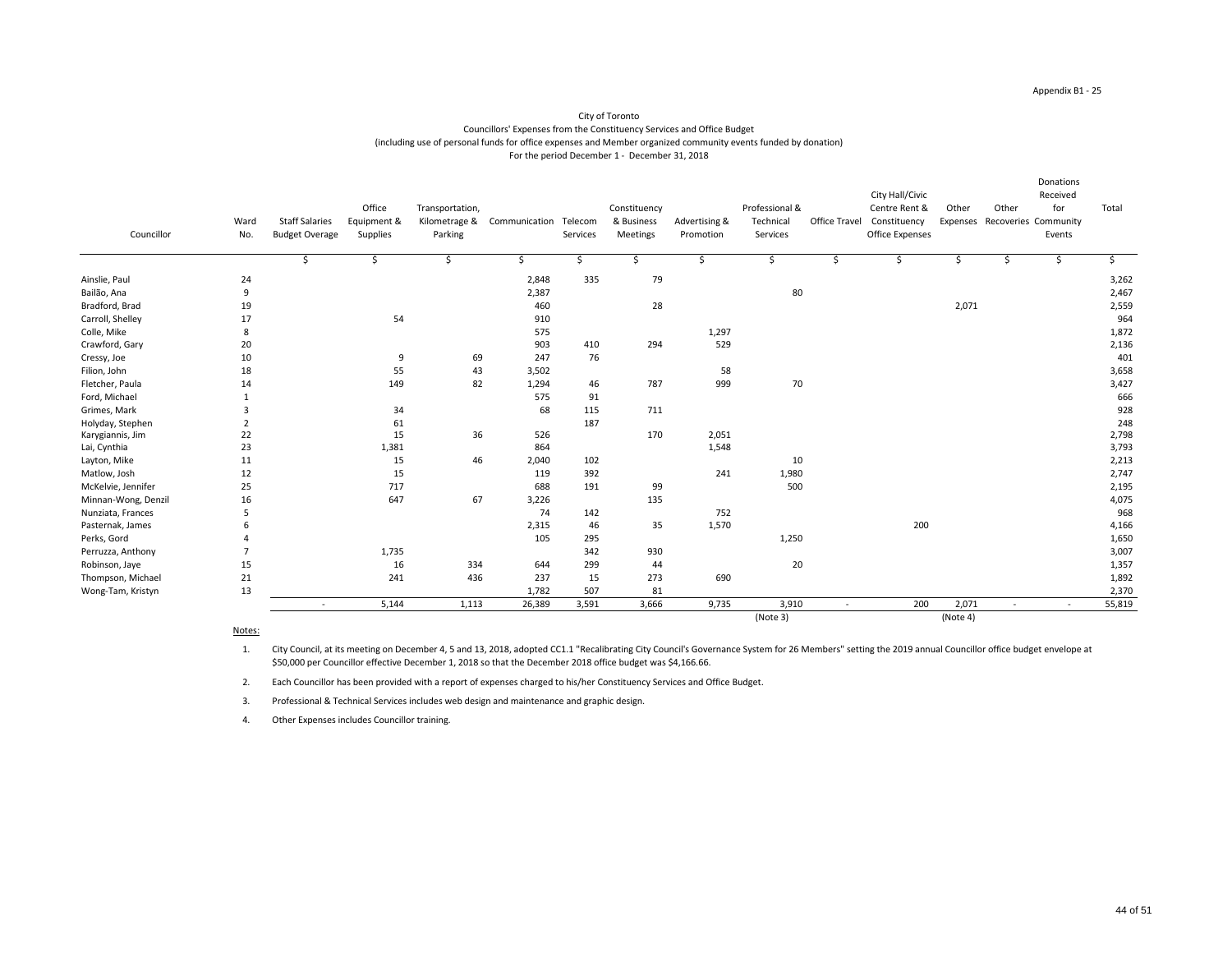# City of Toronto Councillors' Expenses From the Council General Expense Budget For the period December 1 - December 31, 2018

|                     | Constituency Office and Other Expenses (Note 1, 2) |                           | <b>General Entitlement for</b><br>Communications with<br>Constituents |                                                                          |           |                             |                       |                                                                    |
|---------------------|----------------------------------------------------|---------------------------|-----------------------------------------------------------------------|--------------------------------------------------------------------------|-----------|-----------------------------|-----------------------|--------------------------------------------------------------------|
| Councillor          |                                                    | Ward No. Telecom Services | Professional &<br><b>Techincal Services</b>                           | City Hall/ Civic Centre<br>Rent & Constituency<br><b>Office Expenses</b> | Sub-Total | Allocation to<br>Councillor | <b>Actual Expense</b> | <b>Total Paid from</b><br><b>Council General</b><br>Expense Budget |
|                     |                                                    | \$                        | \$                                                                    | S                                                                        | \$        | \$                          | \$                    |                                                                    |
| Ainslie, Paul       | 24                                                 | 269                       |                                                                       | 347                                                                      | 616       | 339                         |                       | 616                                                                |
| Bailão, Ana         | 9                                                  | 294                       |                                                                       | 1,425                                                                    | 1,719     | 468                         |                       | 1,719                                                              |
| Bradford, Brad      | 19                                                 | 839                       |                                                                       |                                                                          | 839       | 432                         |                       | 839                                                                |
| Carroll, Shelley    | 17                                                 |                           |                                                                       |                                                                          |           | 449                         |                       |                                                                    |
| Colle, Mike         | 8                                                  | 726                       |                                                                       |                                                                          | 726       | 442                         |                       | 726                                                                |
| Crawford, Gary      | 20                                                 |                           |                                                                       | 361                                                                      | 361       | 394                         |                       | 361                                                                |
| Cressy, Joe         | 10                                                 | 219                       |                                                                       |                                                                          | 219       | 855                         |                       | 219                                                                |
| Filion, John        | 18                                                 | 167                       |                                                                       | 400                                                                      | 567       | 483                         |                       | 567                                                                |
| Fletcher, Paula     | 14                                                 | 112                       |                                                                       |                                                                          | 112       | 435                         | 432                   | 544                                                                |
| Ford, Michael       | 1                                                  | 91                        |                                                                       |                                                                          | 91        | 351                         |                       | 91                                                                 |
| Grimes, Mark        | 3                                                  |                           |                                                                       | 100                                                                      | 100       | 643                         |                       | 100                                                                |
| Holyday, Stephen    | $\overline{2}$                                     | 50                        |                                                                       | 129                                                                      | 179       | 451                         |                       | 179                                                                |
| Karygiannis, Jim    | 22                                                 | 161                       |                                                                       | 1,877                                                                    | 2,038     | 356                         |                       | 2,038                                                              |
| Lai, Cynthia        | 23                                                 | 839                       |                                                                       |                                                                          | 839       | 280                         | 280                   | 1,119                                                              |
| Layton, Mike        | 11                                                 | 126                       |                                                                       |                                                                          | 126       | 552                         |                       | 126                                                                |
| Matlow, Josh        | 12                                                 | 190                       |                                                                       |                                                                          | 190       | 595                         |                       | 190                                                                |
| McKelvie, Jennifer  | 25                                                 | 311                       |                                                                       | 261                                                                      | 572       | 297                         |                       | 572                                                                |
| Minnan-Wong, Denzil | 16                                                 | 85                        |                                                                       |                                                                          | 85        | 360                         | 360                   | 445                                                                |
| Nunziata, Frances   | 5                                                  | 112                       |                                                                       |                                                                          | 112       | 419                         |                       | 112                                                                |
| Pasternak, James    | 6                                                  | 70                        |                                                                       | 967                                                                      | 1,037     | 392                         | 392                   | 1,429                                                              |
| Perks, Gord         |                                                    | 51                        |                                                                       |                                                                          | 51        | 479                         |                       | 51                                                                 |
| Perruzza, Anthony   |                                                    | 786                       |                                                                       | 1,526                                                                    | 2,312     | 341                         |                       | 2,312                                                              |
| Robinson, Jaye      | 15                                                 | 79                        |                                                                       |                                                                          | 79        | 389                         |                       | 79                                                                 |
| Thompson, Michael   | 21                                                 | 965                       |                                                                       |                                                                          | 965       | 379                         |                       | 965                                                                |
| Wong-Tam, Kristyn   | 13                                                 | 275                       |                                                                       |                                                                          | 275       | 716                         |                       | 275                                                                |
|                     |                                                    | 6,817                     |                                                                       | 7,393                                                                    | 14,210    | 11,297                      | 1,464                 | 15,674                                                             |
|                     |                                                    |                           |                                                                       |                                                                          |           | (Note 3)                    |                       |                                                                    |

45 of 51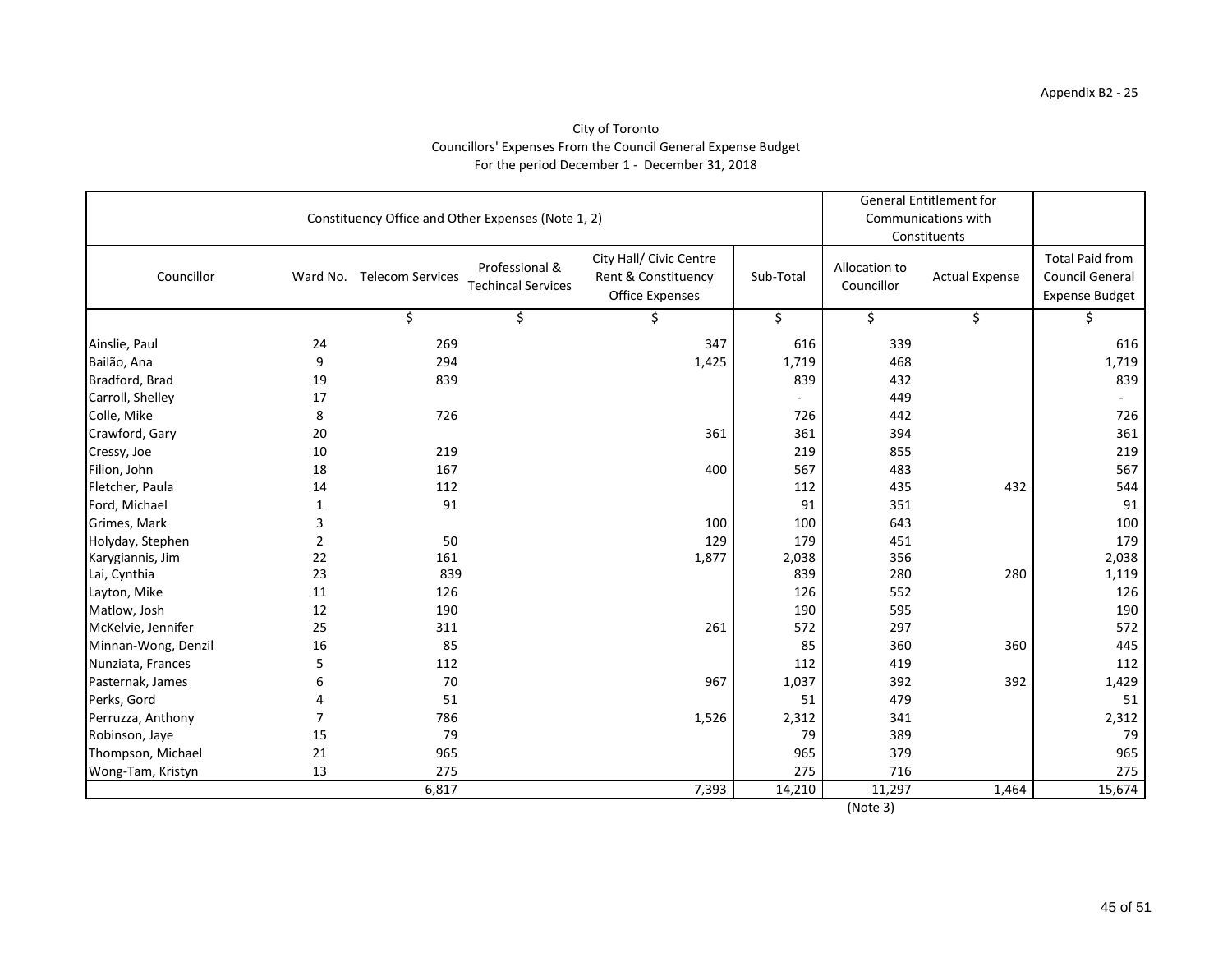# City of Toronto Councillors' Expenses From the Council General Expense Budget For the period December 1 - December 31, 2018

#### Notes:

- 1. Each Councillor has been provided with reports of expenses charged to the Council General Expense Budget.
- 2. for Councillor Constituency Offices approved by City Council at its meeting on October 30, 31 and November 1, 2012. The budget for Constituency Office and Other Expenses paid from the Council General Expense Budget is governed by the Constituency Services and Office Budget Policy approved by City Council as its meeting on July 11, 12 and 13, 2012 and the Parameters
- 3. completed developments. approved by City Council at its meeting on July 11, 12 and 13, 2012, each Councillor is entitled to an amount equivalent to the cost of postage or delivery by other means of one newsletter to all households within the ward, based on the 2011 census information, and at a rate not to exceed the current Canada Post standard Admail ate, paid from the Council General Expense Budget. For 2018, the Admail standard rate per item was \$0.11. The number of households has been updated with planning information on As per Appendix 1 of the Constituency Services and Office Budget Policy, titled "Resources Available/Allocated to Councillors",
- 4. to specific Members of Council. The Council General Expense Budget also pays for standard office supplies and health and safety requirements, which are not allocated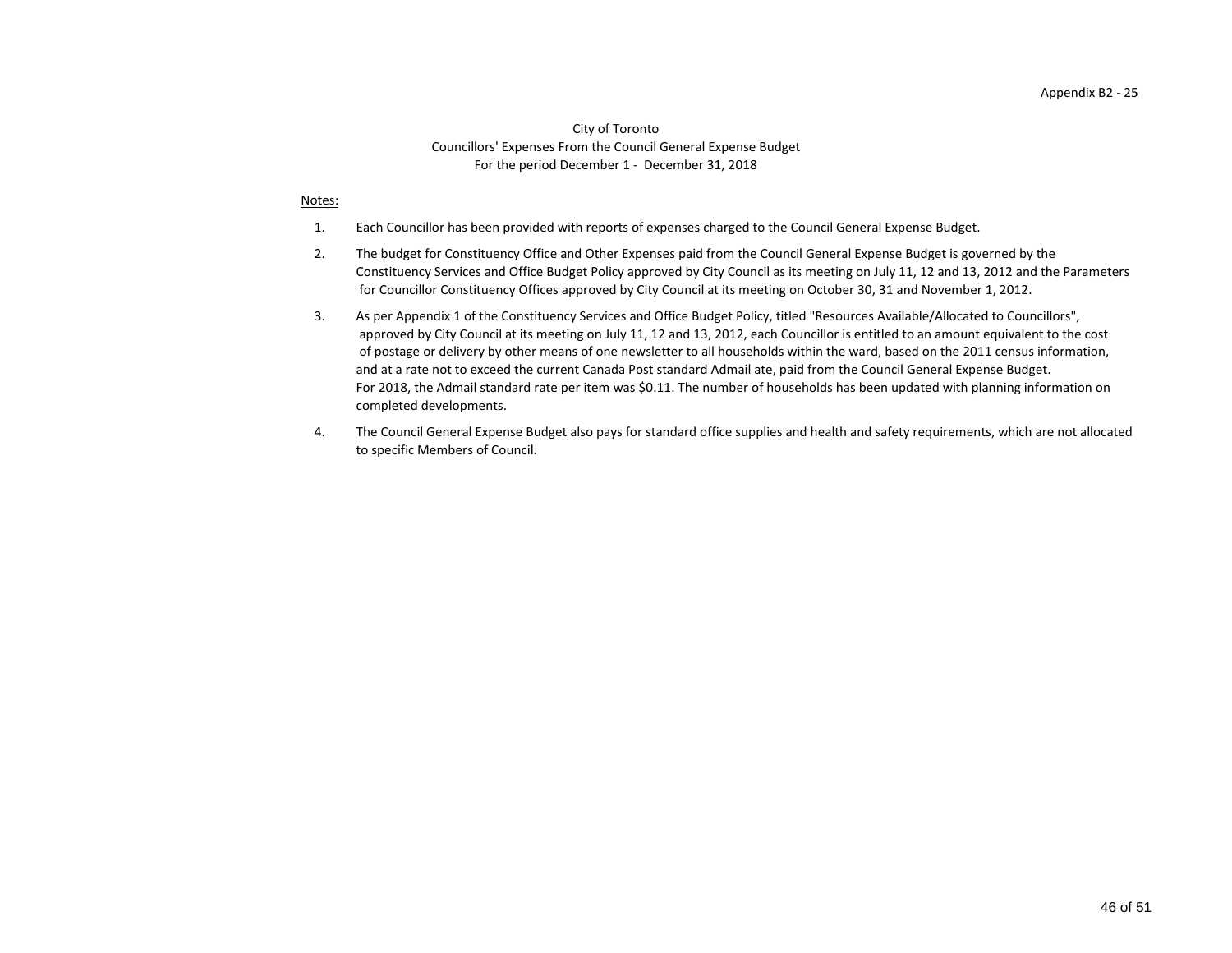# Appendix C1 - 25

 $\overline{\mathcal{L}}$ 

 $\zeta$ 

Council Business Travel Budget Constituency Services and Office Budget

|        | Ward | Name of<br>Conference/Event (Location/date) | <b>Purpose of Attendance</b> | Source | Tota. |
|--------|------|---------------------------------------------|------------------------------|--------|-------|
| Member | No.  |                                             |                              |        |       |

Summary of Source Total

Mayor's Office Budget City Divisions Agency/Corporation

GRAND TOTAL **AND TOTAL** 

# City of Toronto Conference & Other Travel Expenses for Members of Council Paid from City Funds For the period December 1-31, 2018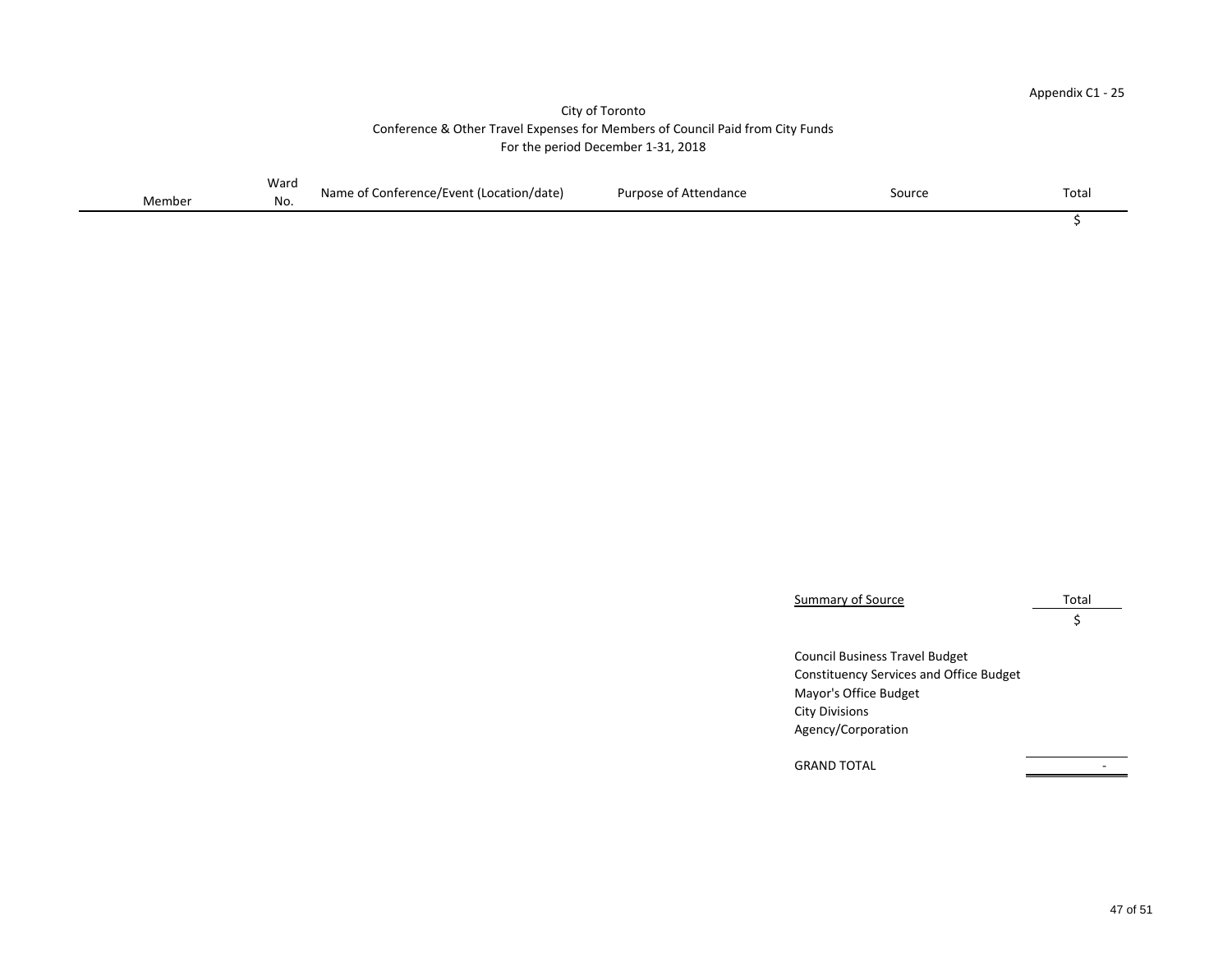| Councillor        | Ward<br>No. | Name of Conference/Event<br>(Location/date)                            | Purpose of Attendance        | Source                                                                                                     | Total                   |
|-------------------|-------------|------------------------------------------------------------------------|------------------------------|------------------------------------------------------------------------------------------------------------|-------------------------|
|                   |             |                                                                        |                              |                                                                                                            | \$                      |
| Thompson, Michael | 21          | 2018 Toronto Global Forum<br>Toronto, Ontario<br>December 9 - 12, 2018 | To attend and speak at Forum | Other External Bodies (Non-Affiliated) - (See Note 2)<br>International Economic Forum of the Americas      | 878                     |
|                   |             |                                                                        |                              | <b>GRAND TOTAL</b>                                                                                         | 878                     |
|                   |             |                                                                        |                              | <b>Summary of Source</b>                                                                                   | <b>Total</b><br>$\zeta$ |
|                   |             |                                                                        |                              | Other External Bodies (Affiliated) - (See Note 1)<br>Other External Bodies (Non-Affiliated) - (See Note 2) | 878                     |
|                   |             |                                                                        |                              | <b>GRAND TOTAL</b>                                                                                         | 878                     |
|                   | $\cdots$    |                                                                        |                              |                                                                                                            |                         |

# Notes:

- 1. Other external bodies (affiliated) are external organizations that the City of Toronto has appointees to their board, and they have reported actual expenses for Council appointees which are included in the summary of expenses in Attachment 1.
- 2. Other external bodies (non-affiliated) do not have Council appointees on their board. The amounts provided were reported to the Integrity Commissioner as per the Code of Conduct for Members of Council, and are not included in the summary of expenses in Attachment 1.

# Appendix C2 - 25

# City of Toronto Conference & Other Travel Expenses for Members of Council Paid from Non-City Funds For the period December 1-31, 2018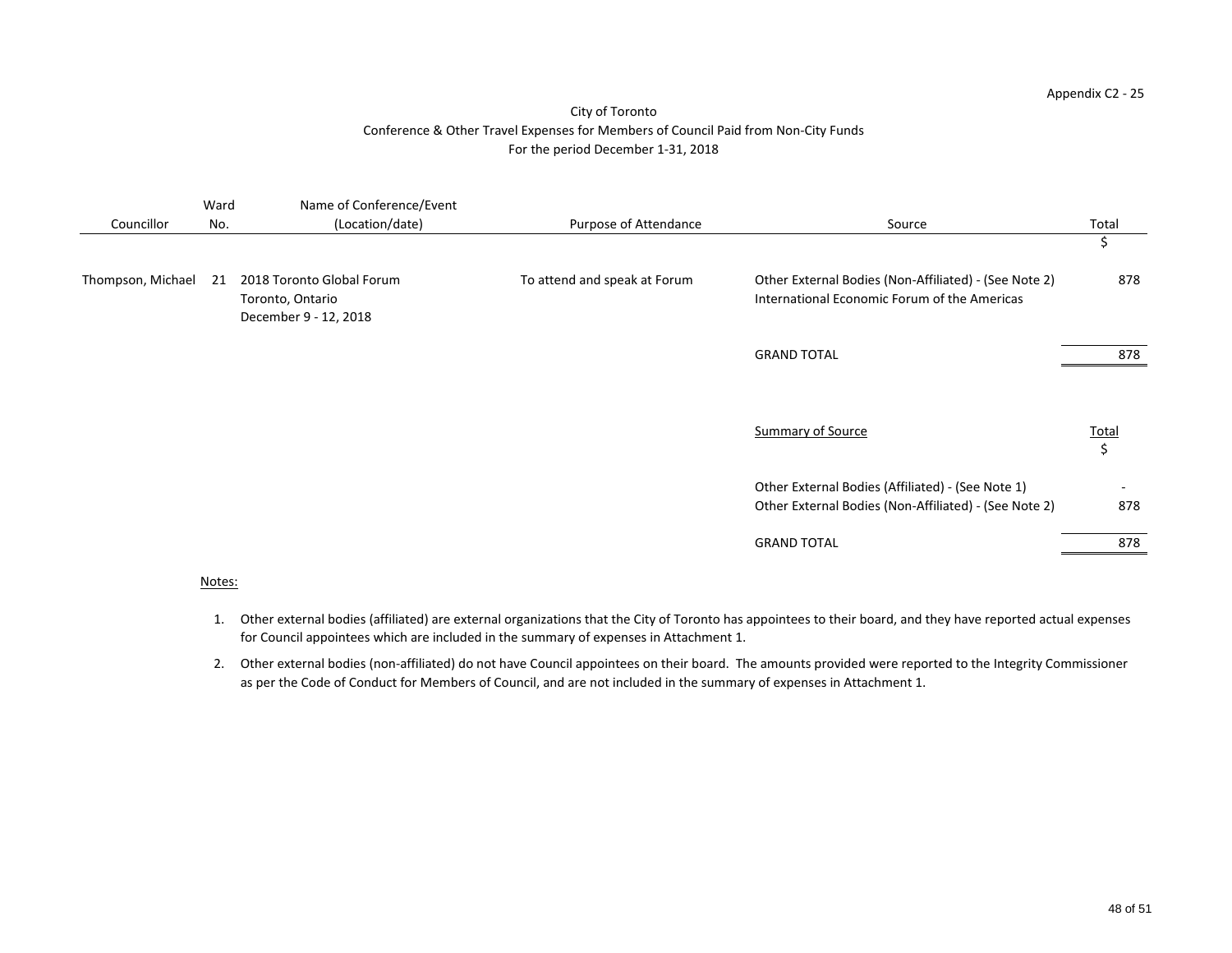#### Appendix C3 - 25

# City of Toronto Council Staff Travel Expenses For the period December 1-31, 2018

|        | Ward |                |      | Name of Conference/Event |                       |        |                   |
|--------|------|----------------|------|--------------------------|-----------------------|--------|-------------------|
| Member | No.  | Members' Staff | Role | (Location/date)          | Purpose of Attendance | Source | Tota <sub>1</sub> |
|        |      |                |      |                          |                       |        |                   |

GRAND TOTAL THE STATE OF THE STATE OF THE STATE OF THE STATE OF THE STATE OF THE STATE OF THE STATE OF THE STA

**Summary of Source** 

Council Business Travel Budget Constituency Services and Office Budget Mayor's Office Budget City Divisions Agencies and Corporations

GRAND TOTAL **CONTRACT CONTRACT CONTRACT CONTRACT CONTRACT CONTRACT CONTRACT CONTRACT CONTRACT CONTRACT CONTRACT CONTRACT CONTRACT CONTRACT CONTRACT CONTRACT CONTRACT CONTRACT CONTRACT CONTRACT CONTRACT CONTRACT CONTRACT CO**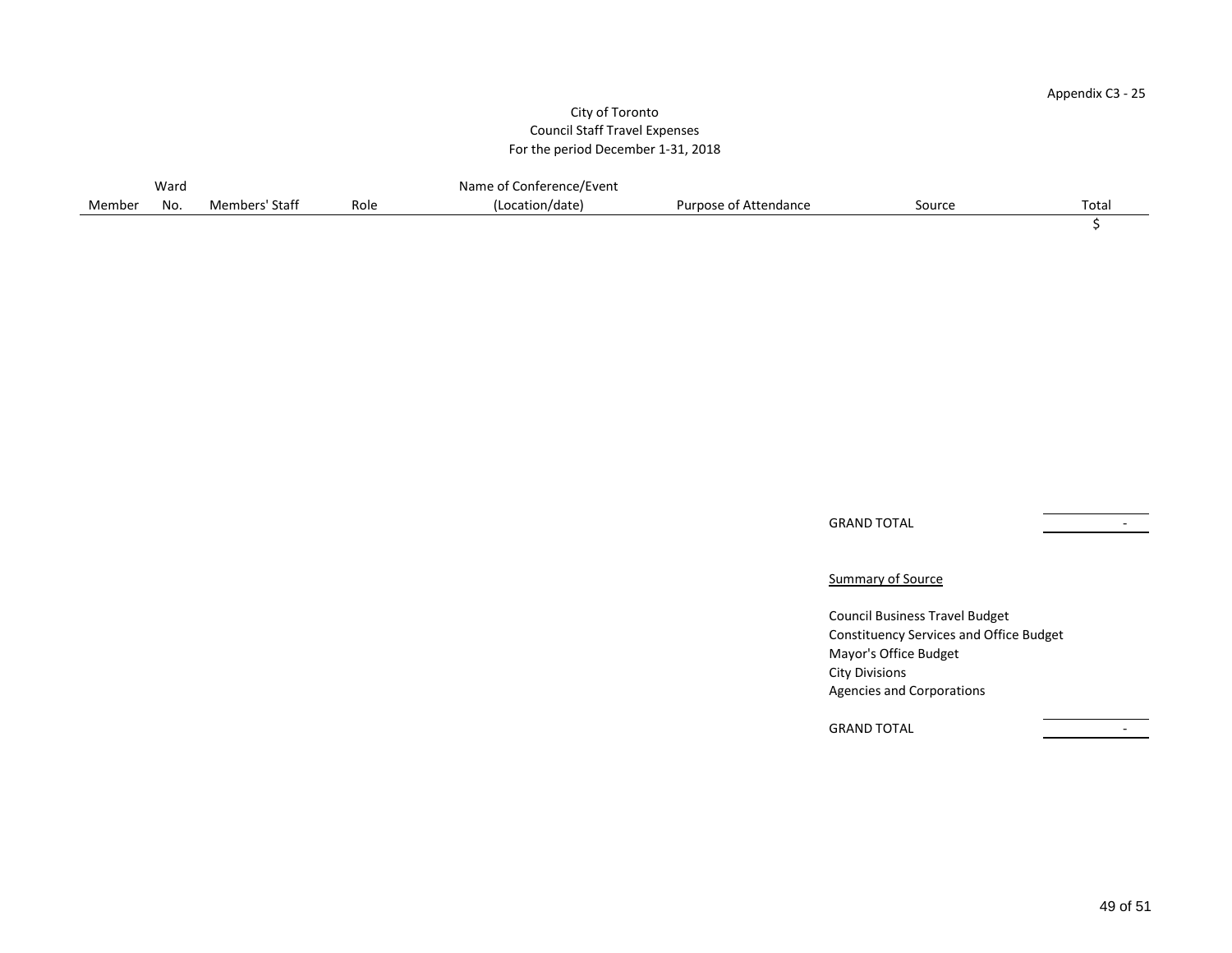#### Appendix D - 25

#### City of Toronto Expenses for Members of Council Charged to City Divisions For the Month of December 2018

| Councillor | Ward<br>No. | Travel/ Conference<br>(See Appendix C1) | <b>Staff Travel</b><br>(See Appendix C3) | <b>Total Expenses</b> |
|------------|-------------|-----------------------------------------|------------------------------------------|-----------------------|
|            |             |                                         |                                          |                       |